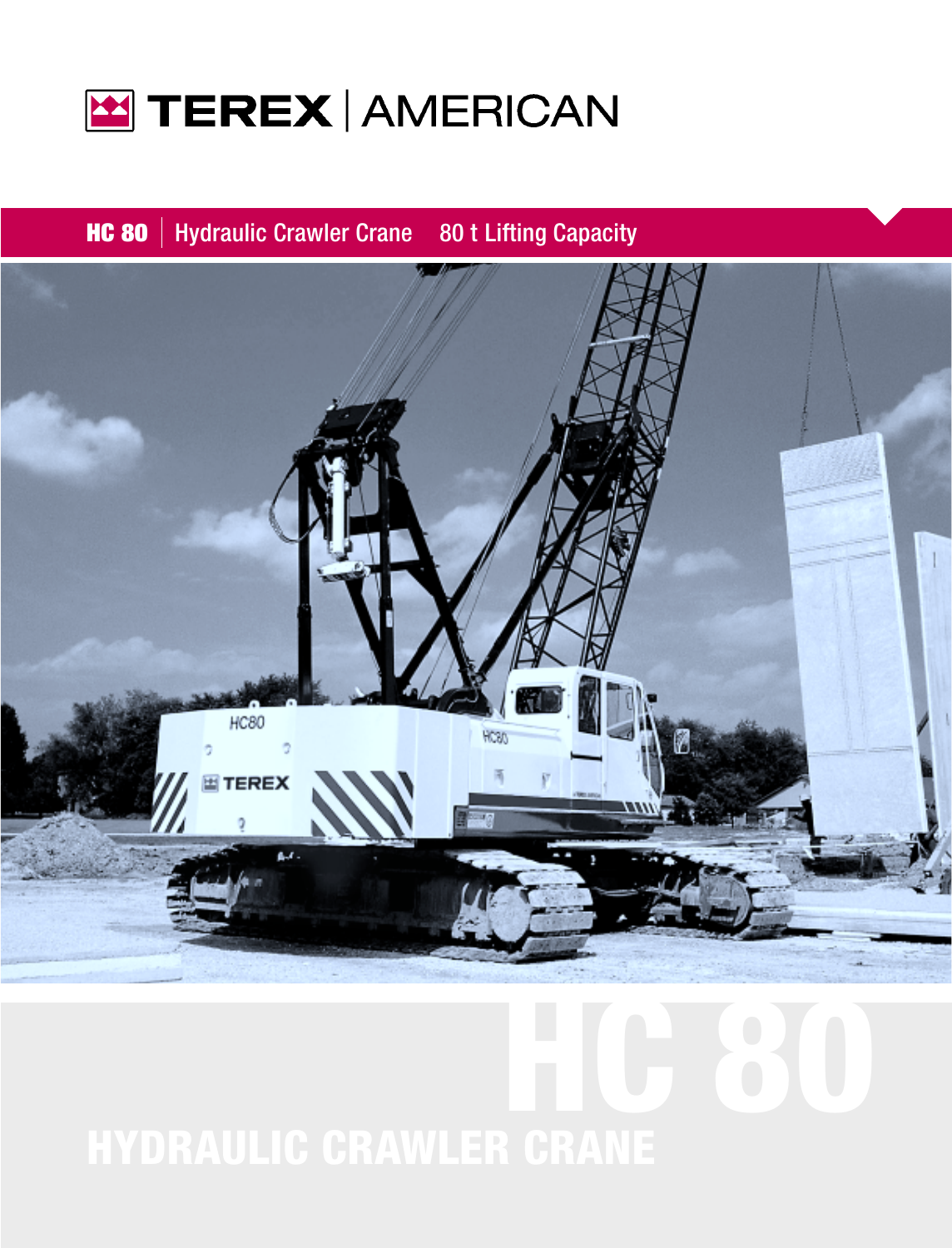

HIGHLIGHTS<br>HIGHLIGHTS

- 80 (73 mt) tons maximum lifting capacity
- 200 ft (61 m) maximum length of main boom
- $170 + 60$  ft (52 + 18 m) maximum boom and jib
- 240 ft (73 m) max. boom and luffing jib length
- Power up/down and freefall on main, auxiliary and optional third drum
- Quiet, spacious operator's cab
- Excellent visibility  $\blacktriangleright$
- Two speed travel
- Superior transportability  $-88,000$  lb (39 917 kg) transport weight includes sideframes and boom inner

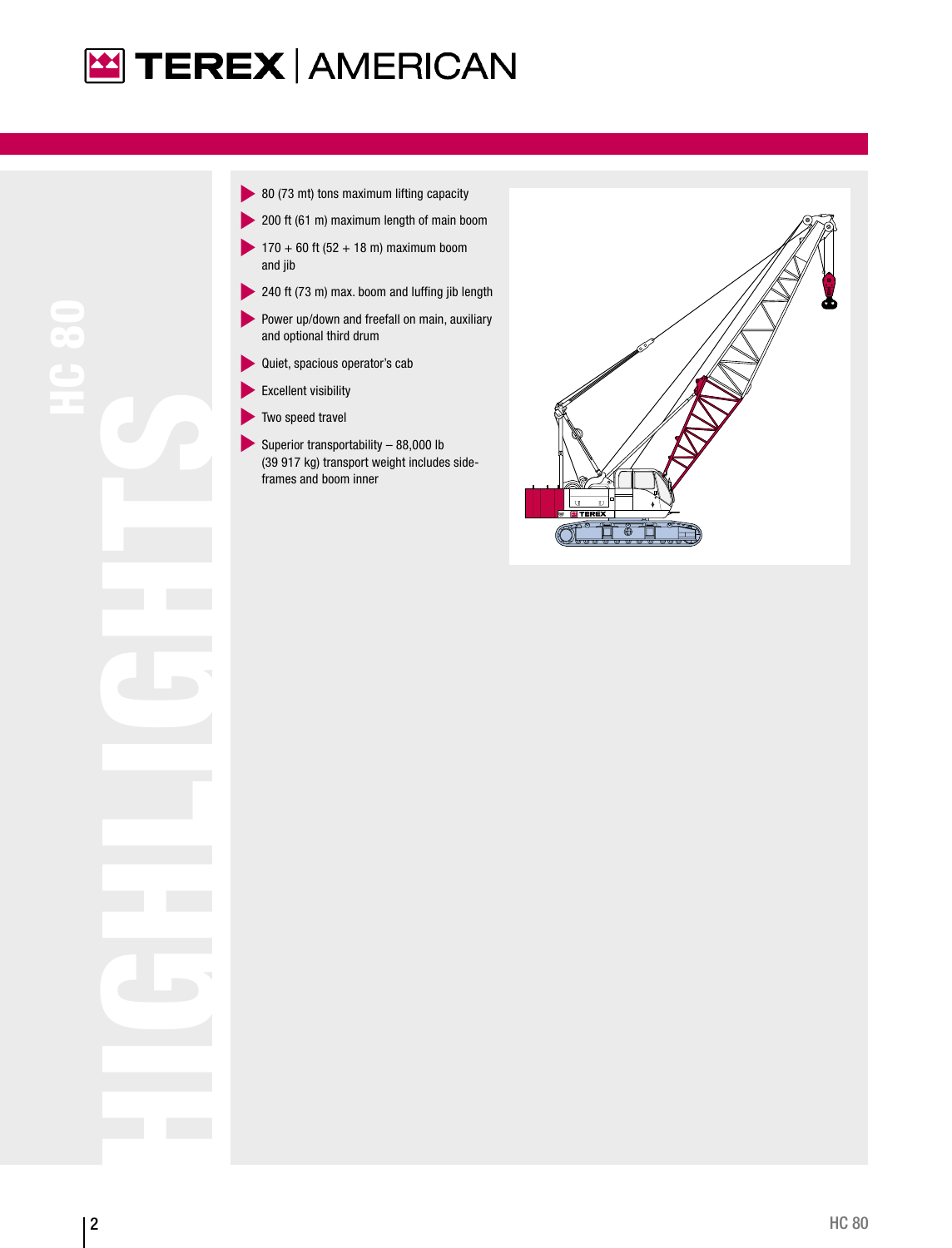## **CONTENTS**

| Snecificatio |  |
|--------------|--|
|              |  |

#### **Main boom**

## **Jib**

| ----                                                                                                                                                                                                                           |  |
|--------------------------------------------------------------------------------------------------------------------------------------------------------------------------------------------------------------------------------|--|
|                                                                                                                                                                                                                                |  |
| With 47HI Boom, #9HL Jib and 58,100 Pound Counterweight (and the content of the content of the content of the content of the content of the content of the content of the content of the content of the content of the content |  |
|                                                                                                                                                                                                                                |  |
|                                                                                                                                                                                                                                |  |

## **Technical description**

## **Transport example for HC 80**

| וו מוואטטו ניכגמוווטוס וטו ווט טט |    |
|-----------------------------------|----|
|                                   | ንዐ |

5

4

1

2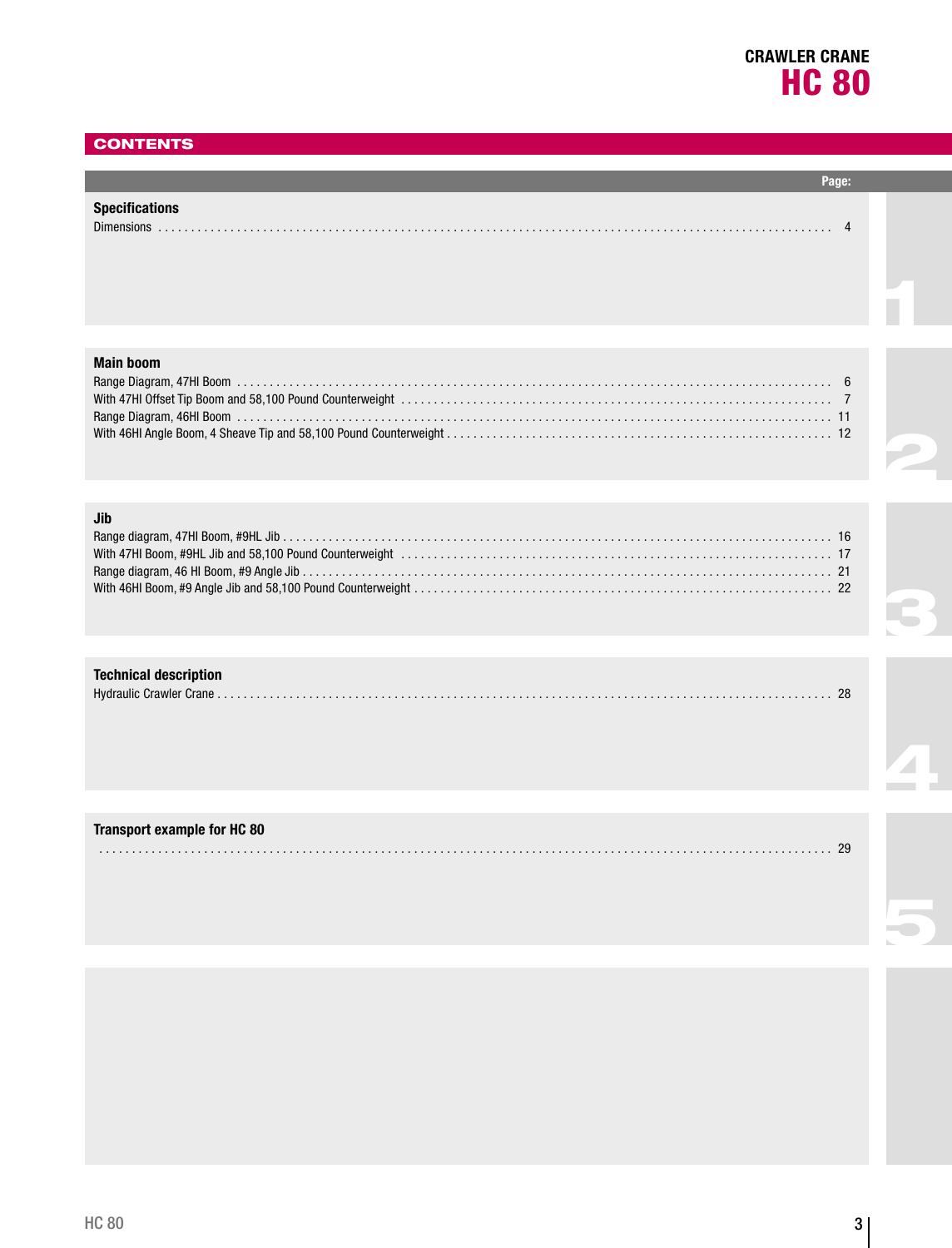

DIMENSIONS

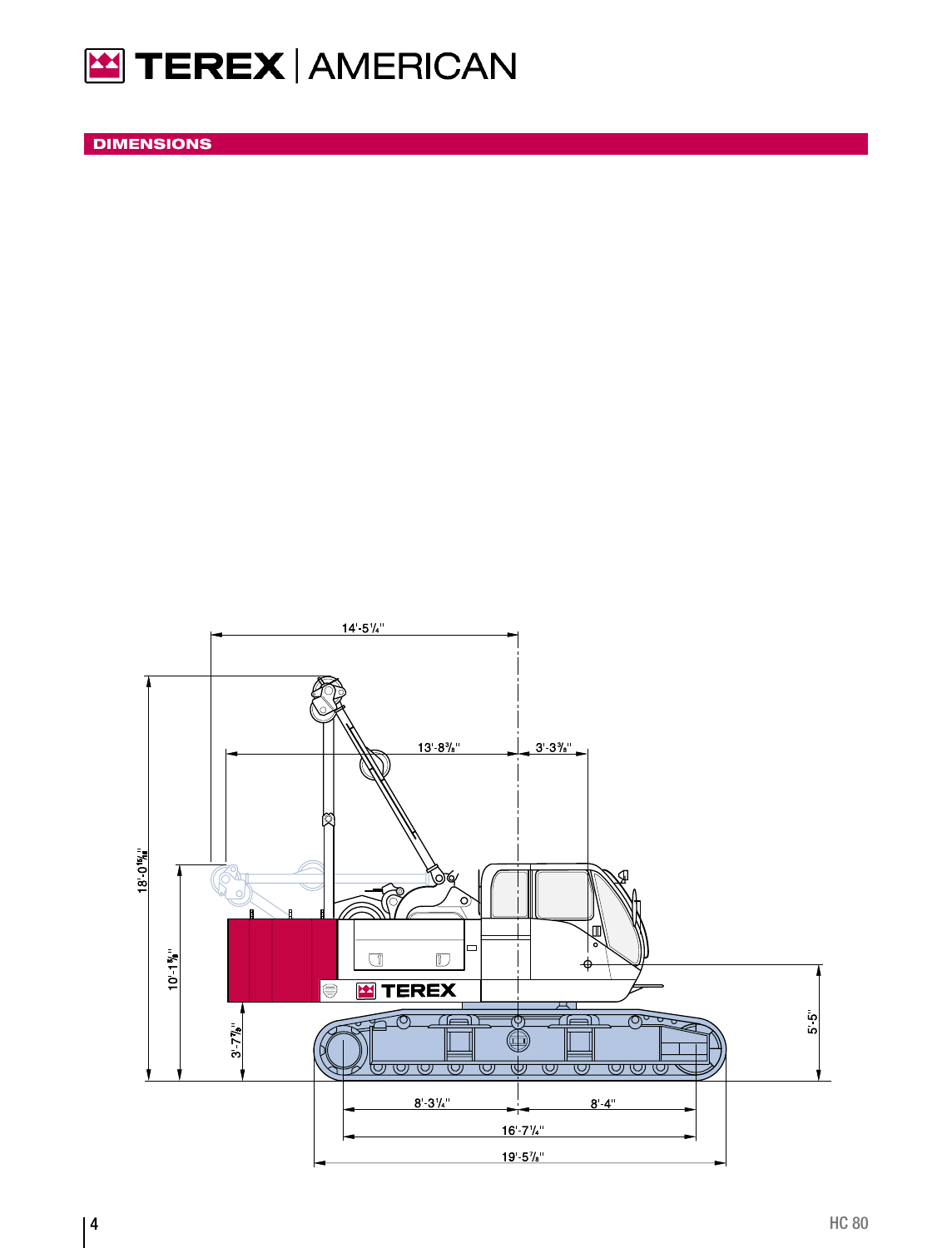

1

**DIMENSIONS** 

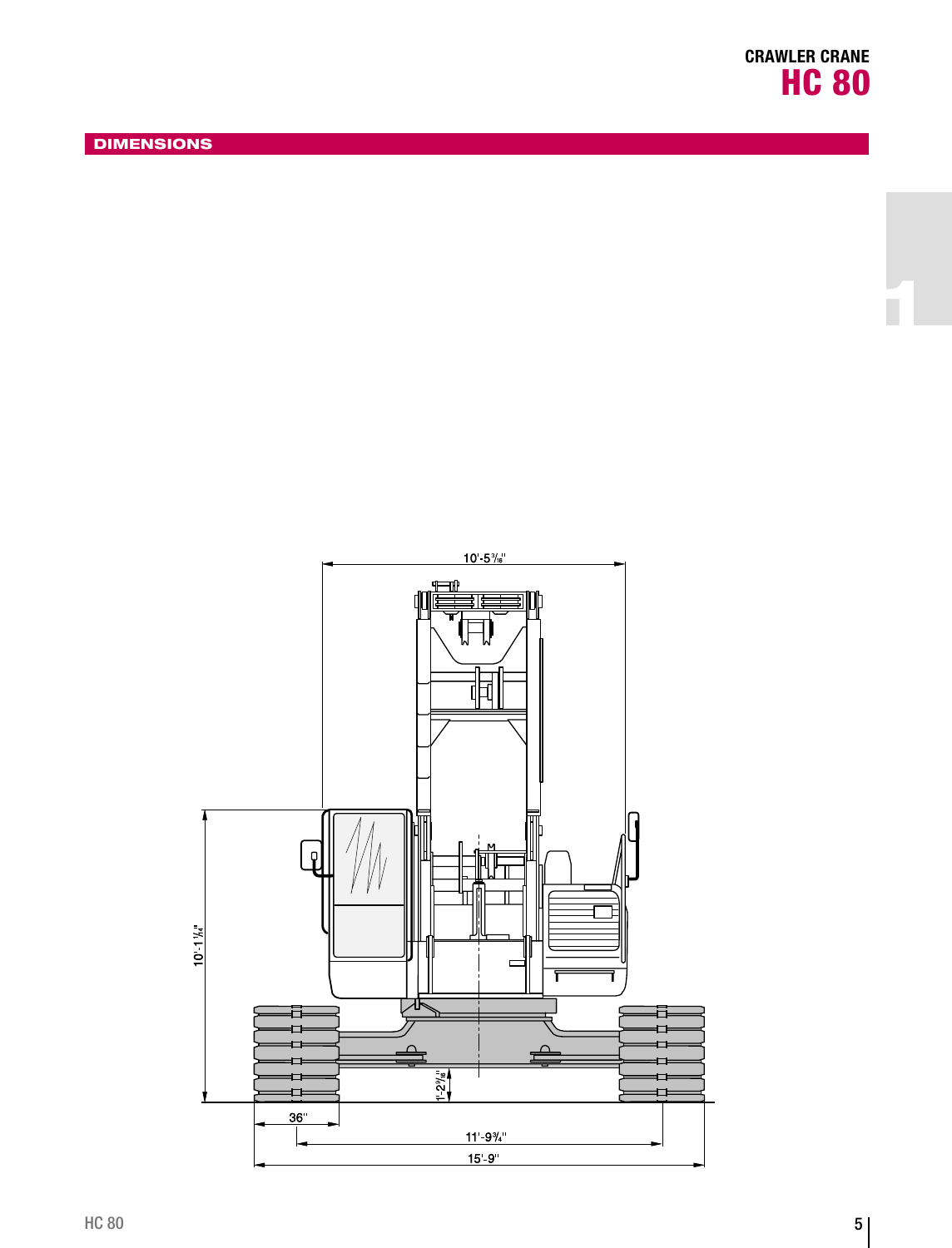

 $\hat{\boldsymbol{\epsilon}}$ 

RANGE DIAGRAM, 47HI BOOM

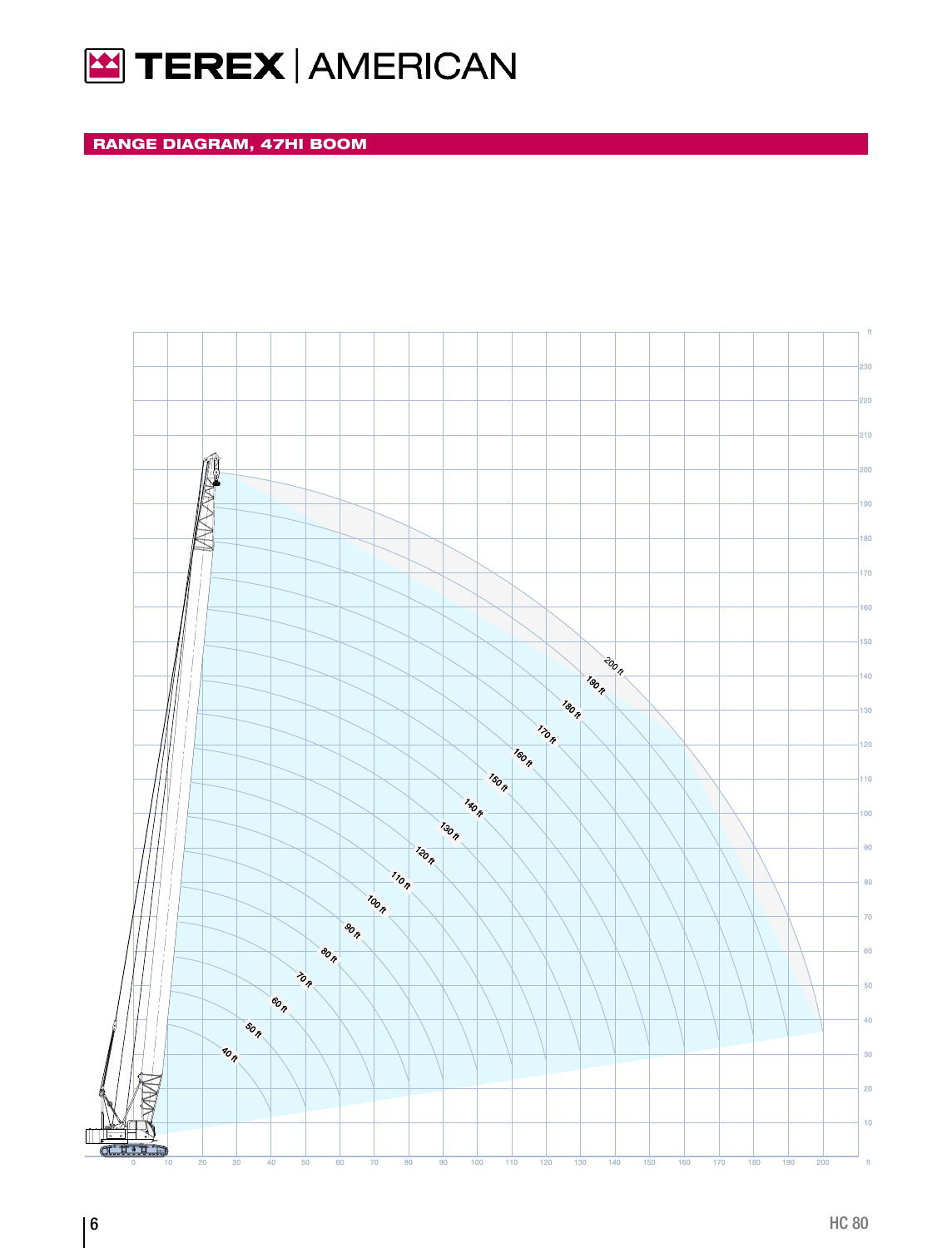2

## WITH 47HI OFFSET TIP BOOM

|          | $58,100$ lb                    |                    |               | $360^\circ$ |                           |                  | <b>ANSI B 30.5</b> |
|----------|--------------------------------|--------------------|---------------|-------------|---------------------------|------------------|--------------------|
|          | 40' (12.2 m) Boom length       |                    |               |             | 80' (24.4 m) Boom length  |                  |                    |
|          | <b>Boom</b>                    | <b>Side Frames</b> | From Boom Pt. |             | <b>Boom</b>               | Side Frames      | From Boom Pt.      |
| Radius   | Angle                          | Extended           | to Ground     | Radius      | Angle                     | Extended         | to Ground          |
| (Feet)   | (Degrees)                      | (Pounds)           | (Feet)        | (Feet)      | (Degrees)                 | (Pounds)         | (Feet)             |
| 11       | 80.5                           | 160.000*           | 45            | 17          | 80.9                      | 109.250*         | 84                 |
| 12       | 79.0                           | 160,000*           | 45            | 20          | 78.8                      | 87,470           | 84                 |
| 15       | 74.6                           | 141,480            | 44            | 25          | 75.1                      | 62,960           | 83                 |
| 20       | 67.0                           | 87,810             | 42            | 30          | 71.3                      | 48,880           | 81                 |
| 25       | 58.8                           | 63,360             | 40            | 35          | 67.5                      | 39,870           | 79                 |
| 30       | 49.9                           | 49,350             | 36            | 40          | 63.5                      | 33,480           | 77                 |
| 35       | 39.5                           | 40,320             | 31            | 50          | 55.1                      | 25,140           | 71                 |
| 40       | 25.8                           | 33,970             | 23            | 60          | 45.8                      | 20,000           | 63                 |
|          |                                |                    |               | 70          | 34.5                      | 16,430           | 51                 |
| 50'      | (15.2 m) Boom length           |                    |               | 80          | 17.9                      | 13,830           | 30                 |
| 13       | 80.1                           | 160,000*           | 55            |             |                           |                  |                    |
| 15       | 77.8                           | 141,440            | 54            | 90'         | (27.4 m) Boom length      |                  |                    |
| 20       | 71.8                           | 87,750             | 53            | 19          | 80.7                      | 94.540           | 94                 |
| 25       | 65.6                           | 63,280             | 51            | 20          | 80.0                      | 87,330           | 94                 |
| 30       | 59.1                           | 49,250             | 48            | 25          | 76.8                      | 62,810           | 93                 |
| 35       | 52.0                           | 40,220             | 45            | 30          | 73.5                      | 48,720           | 92                 |
| 40       | 44.2                           | 33,860             | 40            | 35          | 70.1                      | 39,720           | 90                 |
| 50       | 22.9                           | 25,540             | 25            | 40          | 66.7                      | 33,320           | 88                 |
|          |                                |                    |               | 50<br>60    | 59.5<br>51.7              | 24,970<br>19.840 | 83                 |
| 60'      | $(18.3 \text{ m})$ Boom length |                    |               | 70          | 43.0                      | 16,260           | 76<br>67           |
| 14       | 80.8                           | 145,370*           | 65            | 80          | 32.5                      | 13,660           | 54                 |
| 15       | 79.8                           | 141,380            | 64            | 90          | 16.9                      | 11,690           | 32                 |
| 20       | 74.9                           | 87,660             | 63            |             |                           |                  |                    |
| 25       | 69.9                           | 63,170             | 62            |             |                           |                  |                    |
| 30<br>35 | 64.7<br>59.2                   | 49,120<br>40,100   | 60<br>57      |             | 100' (30.5 m) Boom length |                  |                    |
| 40       | 53.4                           | 33,730             | 54            | 21          | 80.4                      | 80.910           | 104                |
| 50       | 40.2                           | 25,400             | 44            | 25          | 78.1                      | 62,690           | 103                |
| 60       | 20.8                           | 20,230             | 27            | 30          | 75.2                      | 48,580           | 102                |
|          |                                |                    |               | 35          | 72.2                      | 39,590           | 101                |
|          |                                |                    |               | 40          | 69.1                      | 33,190           | 99                 |
| 70'      | (21.3 m) Boom length           |                    |               | 50          | 62.8                      | 24,840           | 94                 |
| 16       | 80.5                           | 125,040*           | 74            | 60          | 56.1                      | 19,720           | 88                 |
| 20       | 77.1                           | 87,590             | 74            | 70          | 48.9                      | 16,130           | 81                 |
| 25       | 72.9                           | 63,090             | 72            | 80          | 40.7                      | 13,540           | 71                 |
| 30       | 68.5                           | 49,040             | 71            | 90          | 30.7                      | 11,560           | 56                 |
| 35       | 64.0                           | 40,020             | 68            | 100         | 16.0                      | 10,010           | 33                 |
| 40       | 59.3                           | 33,640             | 66            |             |                           |                  |                    |
| 50       | 49.2                           | 25,310             | 58            |             |                           |                  |                    |
| 60       | 37.0                           | 20,150             | 48            |             | 110' (33.5 m) Boom length |                  |                    |
| 70       | 19.2                           | 16,580             | 28            | 22          | 80.8                      | 72,040*          | 114                |
|          |                                |                    |               | 25          | 79.2                      | 62,530           | 113                |
|          |                                |                    |               | 30          | 76.5                      | 48,420           | 112                |
|          |                                |                    |               | 35          | 73.8                      | 39,430           | 111                |

 $71.1$ 65.5 59.6 53.3 46.4 38.7 29.2 15.2

33,020 24,650 19,560 15,970 13,360 11,380 9,840 8,590

KEY

 $\qquad \qquad \qquad \qquad \qquad$ Counterweight

## CB Central ballast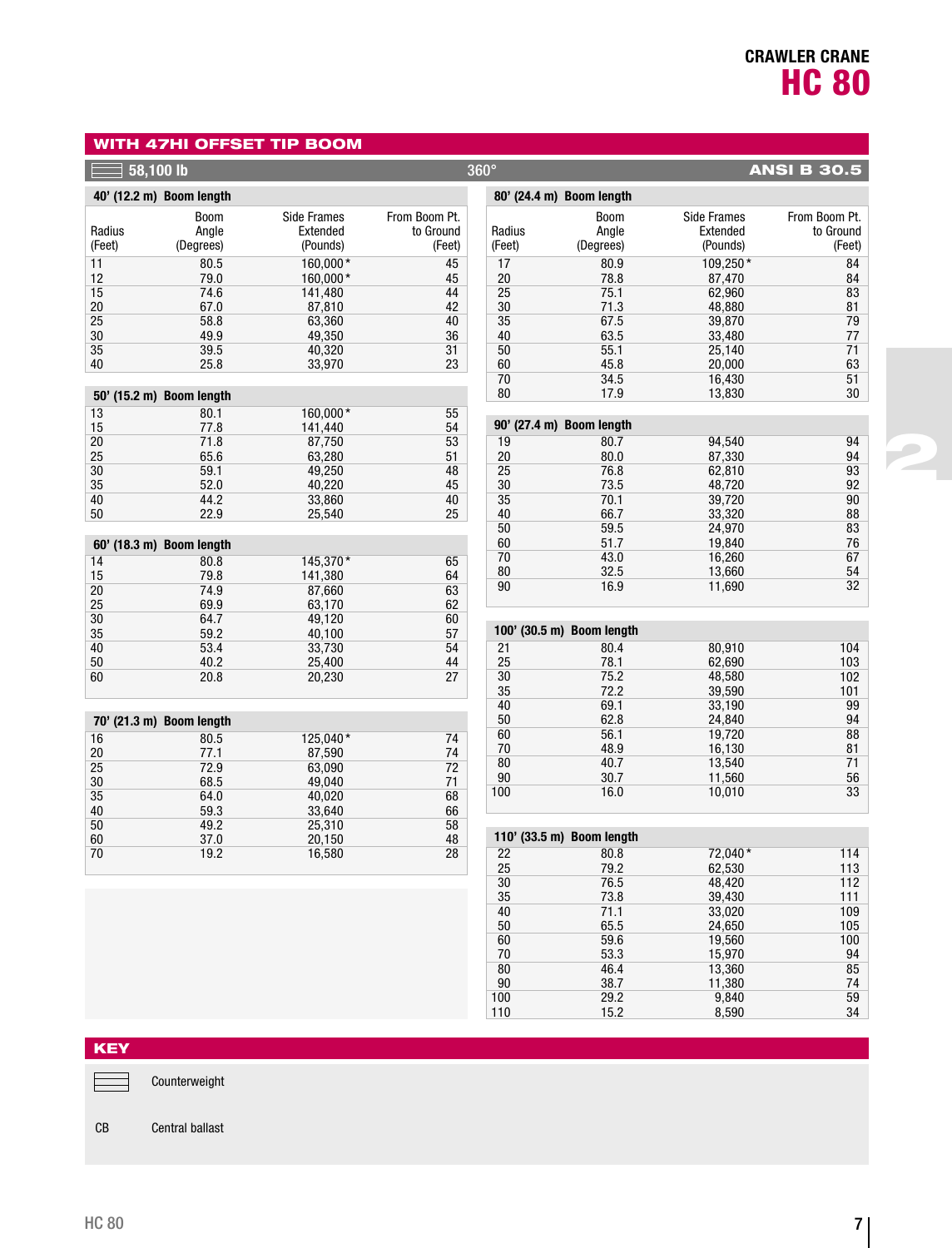# **E TEREX AMERICAN**

## WITH 47HI OFFSET TIP BOOM

| 58,100 lb  |                           |                    |               | 360°<br><b>ANSI B 30.5</b> |                           |                    |               |  |
|------------|---------------------------|--------------------|---------------|----------------------------|---------------------------|--------------------|---------------|--|
|            | 120' (36.6 m) Boom length |                    |               |                            | 150' (45.7 m) Boom length |                    |               |  |
|            | <b>Boom</b>               | <b>Side Frames</b> | From Boom Pt. |                            | <b>Boom</b>               | <b>Side Frames</b> | From Boom Pt. |  |
| Radius     | Angle                     | Extended           | to Ground     | Radius                     | Angle                     | Extended           | to Ground     |  |
| (Feet)     | (Degrees)                 | (Pounds)           | (Feet)        | (Feet)                     | (Degrees)                 | (Pounds)           | (Feet)        |  |
| 24         | 80.6                      | 60.160*            | 124           | 28                         | 80.9                      | 36,630*            | 154           |  |
| 25         | 80.1                      | 60,160*            | 124           | 30                         | 80.2                      | 36,540*            | 153           |  |
| 30         | 77.7                      | 48,260             | 123           | 35                         | 78.2                      | 36,070*            | 152           |  |
| 35         | 75.2                      | 39,260             | 121           | 40                         | 76.3                      | 32,360             | 151           |  |
| 40         | 72.7                      | 32,850             | 120           | 50                         | 72.3                      | 23,960             | 148           |  |
| 50         | 67.6                      | 24,470             | 116           | 60                         | 68.2                      | 18,900             | 145           |  |
| 60         | 62.3                      | 19,390             | 112           | 70                         | 64.0                      | 15,310             | 140           |  |
| 70         | 56.8                      | 15,800             | 106           | 80                         | 59.7                      | 12,690             | 135           |  |
| 80         | 50.8                      | 13,190             | 98            | 90                         | 55.1                      | 10,710             | 128           |  |
| 90<br>100  | 44.3<br>37.0              | 11,210<br>9,660    | 89<br>78      | 100<br>110                 | 50.3<br>45.1              | 9,150<br>7,890     | 121<br>112    |  |
| 110        | 28.0                      | 8,410              | 62            | 120                        | 39.4                      | 6,860              | 101           |  |
| 120        | 14.5                      | 7,390              | 36            | 130                        | 32.9                      | 6,000              | 87            |  |
|            |                           |                    |               | 140                        | 24.9                      | 5,270              | 69            |  |
|            |                           |                    |               | 150                        | 12.9                      | 4,650              | 39            |  |
|            | 130' (39.6 m) Boom length |                    |               |                            |                           |                    |               |  |
| 25         | 80.9                      | 50,970*            | 134           |                            |                           |                    |               |  |
| 30         | 78.6                      | 48,100             | 133           |                            | 160' (48.8 m) Boom length |                    |               |  |
| 35         | 76.4                      | 39,120             | 132           | 30                         | 80.8                      | $31,770*$          | 163           |  |
| 40         | 74.1                      | 32,700             | 130           | 35                         | 79.0                      | $31,370*$          | 162           |  |
| 50         | 69.4                      | 24,320             | 127           | 40                         | 77.1                      | 30,790*            | 161           |  |
| 60         | 64.7                      | 19,240             | 123           | 50                         | 73.4                      | 23,800             | 159           |  |
| 70         | 59.6                      | 15,650             | 118           | 60                         | 69.7                      | 18,750             | 155           |  |
| 80         | 54.4                      | 13,040             | 111           | 70                         | 65.8                      | 15,150             | 151           |  |
| 90         | 48.7                      | 11,060             | 103           | 80                         | 61.8                      | 12,530             | 146           |  |
| 100        | 42.5                      | 9,510              | 93            | 90                         | 57.6                      | 10,550             | 141<br>134    |  |
| 110<br>120 | 35.4<br>26.8              | 8,250<br>7,230     | 81<br>64      | 100<br>110                 | 53.2<br>48.6              | 8,990<br>7,730     | 125           |  |
| 130        | 13.9                      | 6,380              | 37            | 120                        | 43.6                      | 6,690              | 116           |  |
|            |                           |                    |               | 130                        | 38.1                      | 5,830              | 104           |  |
|            |                           |                    |               | 140                        | 31.8                      | 5,100              | 90            |  |
|            | 140' (42.7 m) Boom length |                    |               | 150                        | 24.1                      | 4,480              | 71            |  |
| 27         | 80.7                      | 42,380*            | 144           | 160                        | 12.5                      | 3,950              | 40            |  |
| 30         | 79.5                      | 42,370*            | 143           |                            |                           |                    |               |  |
| 35         | 77.4                      | 38,950             | 142           |                            |                           |                    |               |  |
| 40         | 75.3                      | 32,530             | 141           |                            | 170' (51.8 m) Boom length |                    |               |  |
| 50         | 71.0                      | 24,140             | 138           | 31                         | 81.0                      | $27.710*$          | 173           |  |
| 60         | 66.6                      | 19,070             | 134           | 35                         | 79.6                      | 27,340*            | 173           |  |
| 70         | 62.0                      | 15,480             | 129           | 40                         | 77.9                      | 26,810*            | 172           |  |
| 80         | 57.3                      | 12,860             | 123           | 50                         | 74.4                      | 23,610             | 169           |  |
| 90         | 52.2                      | 10,880             | 116           | 60                         | 70.9                      | 18,580             | 166           |  |
| 100        | 46.8                      | 9,330              | 108           | 70                         | 67.3                      | 14,980             | 162           |  |
| 110        | 40.9                      | 8,070              | 97            | 80                         | 63.6                      | 12,360             | 158           |  |
| 120        | 34.1                      | 7,040              | 84            | 90                         | 59.7                      | 10,360             | 152           |  |
| 130        | 25.8                      | 6,180              | 66            | 100                        | 55.7                      | 8,800              | 146           |  |
| 140        | 13.4                      | 5,470              | 38            | 110                        | 51.5                      | 7,540              | 139           |  |
|            |                           |                    |               | 120                        | 47.1                      | 6,510              | 130           |  |

42.2 36.9 30.8 23.4 12.1

5,650 4,920 4,290 3,750 3,290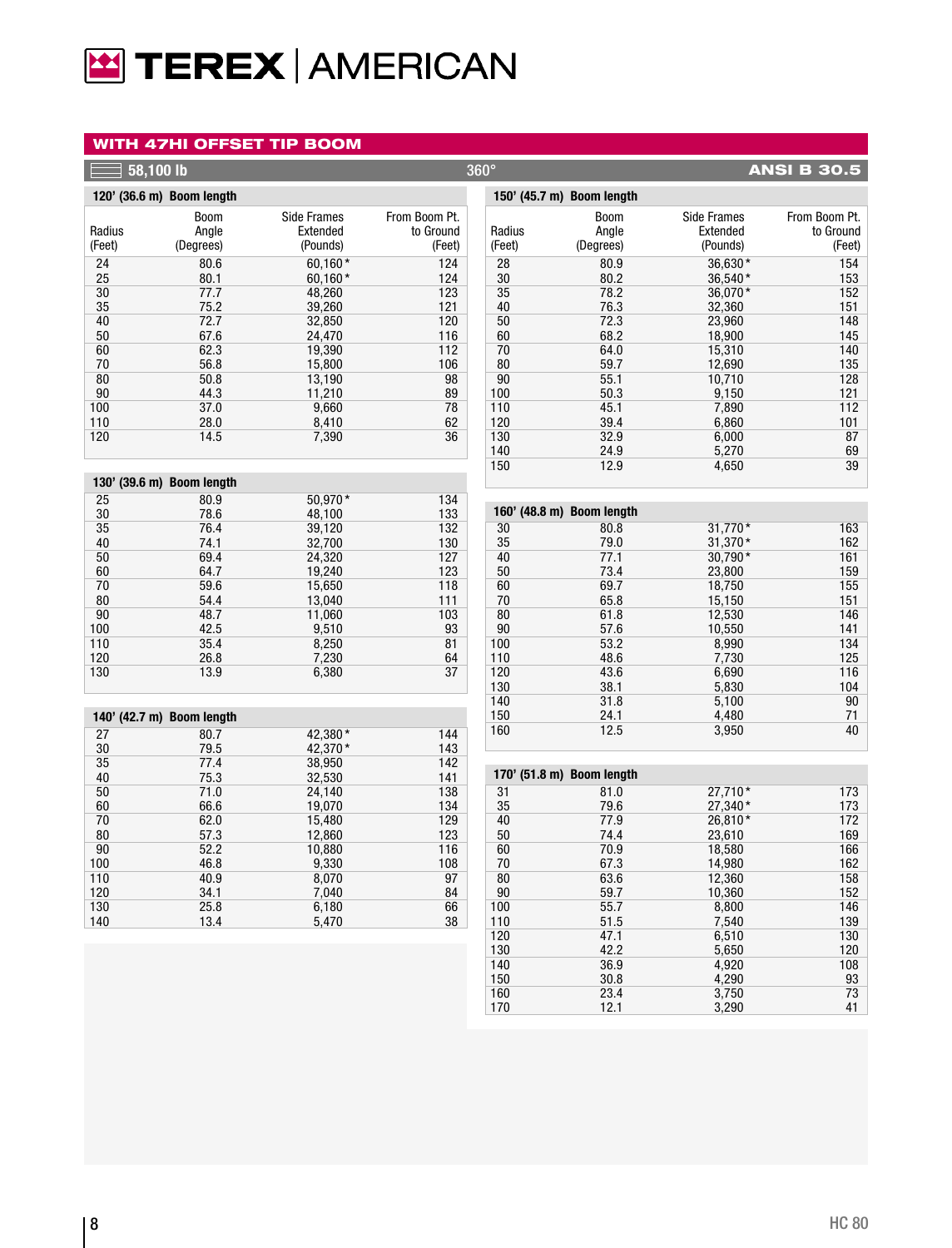2

## WITH 47HI OFFSET TIP BOOM

|        | 58,100 lb                 |                    |               | $360^\circ$ |                           |                    | <b>ANSI B 30.5</b> |
|--------|---------------------------|--------------------|---------------|-------------|---------------------------|--------------------|--------------------|
|        | 180' (54.9 m) Boom length |                    |               |             | 200' (61.0 m) Boom length |                    |                    |
|        | <b>Boom</b>               | <b>Side Frames</b> | From Boom Pt. |             | <b>Boom</b>               | <b>Side Frames</b> | From Boom Pt.      |
| Radius | Angle                     | Extended           | to Ground     | Radius      | Angle                     | Extended           | to Ground          |
| (Feet) | (Degrees)                 | (Pounds)           | (Feet)        | (Feet)      | (Degrees)                 | (Pounds)           | (Feet)             |
| 33     | 80.9                      | 24,240*            | 183           | 36          | 80.9                      | 16.750*            | 203                |
| 35     | 80.2                      | 24,110*            | 183           | 40          | 79.7                      | 16,230*            | 202                |
| 40     | 78.6                      | 23,210*            | 182           | 50          | 76.8                      | $15,000*$          | 200                |
| 50     | 75.3                      | 20,080*            | 180           | 60          | 73.8                      | 13,800*            | 198                |
| 60     | 72.0                      | 18,410             | 177           | 70          | 70.8                      | 12,770*            | 194                |
| 70     | 68.6                      | 14,800             | 173           | 80          | 67.8                      | 11,840             | 191                |
| 80     | 65.1                      | 12,180             | 169           | 90          | 64.6                      | 9,840              | 186                |
| 90     | 61.6                      | 10,190             | 164           | 100         | 61.4                      | 8,270              | 181                |
| 100    | 57.9                      | 8,630              | 158           | 110         | 58.1                      | 7,010              | 175                |
| 110    | 54.0                      | 7,360              | 151           | 120         | 54.6                      | 5,970              | 169                |
| 120    | 50.0                      | 6,330              | 143           | 130         | 51.0                      | 5,100              | 161                |
| 130    | 45.7                      | 5,460              | 134           | 140         | 47.2                      | 4,370              | 152                |
| 140    | 41.0                      | 4,720              | 123           | 150         | 43.2                      | 3,740              | 142                |
| 150    | 35.8                      | 4,100              | 111           | 160         | 38.8                      | 3,190              | 131                |
| 160    | 29.9                      | 3,550              | 95            | 170         | 33.9                      | 2,710              | 117                |
| 170    | 22.7                      | 3,080              | 75            | 180         | 28.4                      | 2,300              | 100                |
| 180    | 11.8                      | 2,690              | 42            | 190         | 21.5                      | 1,940              | 79                 |
|        |                           |                    |               | 200         | 11.2                      | $1,560*$           | 44                 |
|        |                           |                    |               |             |                           |                    |                    |
|        | 190' (57.9 m) Boom length |                    |               |             |                           |                    |                    |
| 35     | 80.7                      | 19,320*            | 193           |             |                           |                    |                    |
| 40     | 79.2                      | 18,660*            | 192           |             |                           |                    |                    |
| 50     | 76.1                      | 17,360*            | 190           |             |                           |                    |                    |
| 60     | 73.0                      | $16,110*$          | 187           |             |                           |                    |                    |
| 70     | 69.8                      | 14,640             | 184           |             |                           |                    |                    |
| 80     | 66.5                      | 12,010             | 180           |             |                           |                    |                    |
| 90     | 63.2                      | 10,020             | 175           |             |                           |                    |                    |

59.8 56.2 52.5 48.5 44.4 39.8 34.8 29.1 22.1 11.5

8,460 7,200 6,160 5,290 4,550 3,930 3,390 2,910 2,500  $2,150$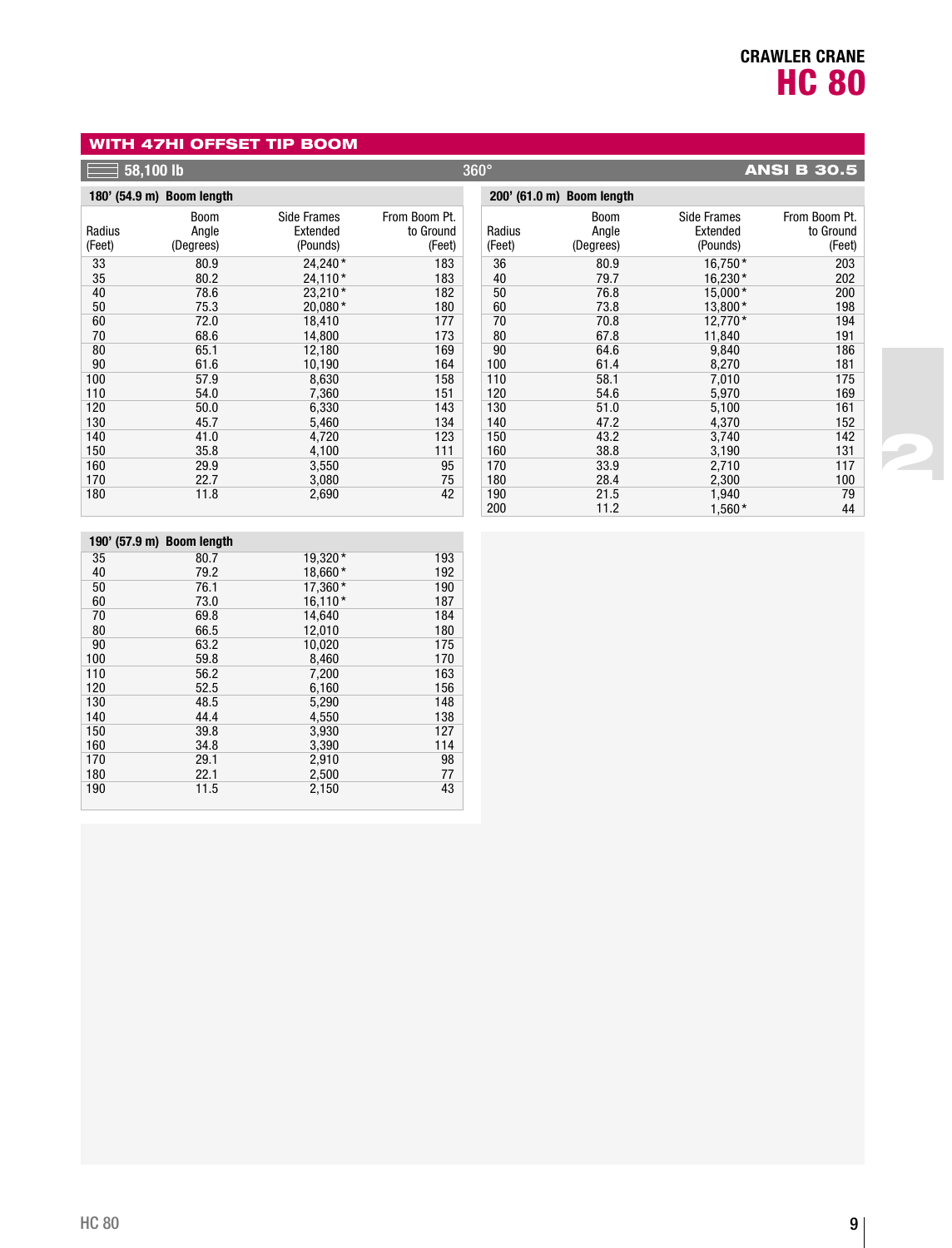# **E TEREX AMERICAN**

## NOTES TO LIFTING CAPACITY

## **Warning** ▲**!**

This rating chart is invalid if the crane has been modified or altered by use of other than GENUINE AMERICAN PARTS as such modifications or alterations may affect its capacity or safe operation. See American Crane Corporation Service Bulliten #259.

Ratings in this chart are in POUNDS and do not exceed the percentage of tipping specified for this crane by ANSI B30.5. All ratings require that the crane be standing level on a firm uniformly supporting surface.

Do not lift loads in excess of those shown on this chart. Lifting loads in excess of those shown or operation not in accordance with good operating practice, including limitations shown on page 3499 of Operator's Manual, can cause tipping, structural damage or catastrophic failure.

Asterisk (\*) areas on this chart indicate ratings which are limited by strength of material or factors other than stability (tipping).

"RADIUS IN FEET" is the horizontal distance at ground level from the crane centerline of rotation to a vertical line through the center of gravity of the suspended load.

When using the main boom fall with jib in place, the main fall ratings must be reduced by the jib effective weight shown on the jib rating chart plus twice the weight of all suspended blocks, slings, rope, etc., at the jib fall. See Appendix A.

When using the main boom fall with boom tip extension in place, the main fall ratings must be reduced by the weight of the boom tip extension plus twice the weight of all suspended blocks, slings, rope, etc., at the boom tip extension fall. See Appendix A.

Blocks, slings, buckets and other load carrying devices are considered part of the load. The weight of standard hoisting ropes for the rating at a given radius has been calculated as part of the boom point load and need not be considered in determining net allowable loads. See Appendix A.

This chart was developed exclusively for use with a boom only. Under no circumstances are these ratings to be interpreted for use with a jib.

Ratings shown on this chart make no allowance for such factors as out of plumb loads, wind, poor soil conditions, improper inflation of rubber tires and dynamic effects due to excessive operating speeds. The user (operator) must exercise judgement to make allowance for these conditions. See page 3499 of Operator's Manual for detailed information.

No account is taken of the wind force on the load. This effect, which can be substantial for loads with large surface areas, must be considered by the user. In any wind it is strongly recommended that taglines be used to control the load.

BOOM HOIST LINE is 14 parts of 5/8 inch diameter EIPS wire rope with a minimum breaking strength of 41,200 pounds. PENDANT SUSPENSION LINE is 2 parts of 1-1/4 inch diameter MONOLAY wire rope with a minimum breaking strength of 172,800 pounds. MAIN LOAD LINE is 7/8 inch diameter EIPS wire rope with a minimum breaking strength of 79,600 pounds.

#### **ERECTION**

Erection is with the A-Frame fully raised. Erection "OVER THE END" is with the boom over the idler end. Erection "OVER THE SIDE" is with the boom 90° to the sideframes and with the side frames extended. Blocks,

| slings and other load carrying devices must be on the ground | 47HI BOOM COMPOSITION CHART            |                                 |                                        |                             |                             |                                      |                               |                                    |
|--------------------------------------------------------------|----------------------------------------|---------------------------------|----------------------------------------|-----------------------------|-----------------------------|--------------------------------------|-------------------------------|------------------------------------|
| during erection.                                             |                                        |                                 |                                        |                             | <b>BOOM SECTIONS</b>        |                                      |                               |                                    |
|                                                              |                                        |                                 | <b>BOOM</b><br><b>LENGTH</b><br>(FEET) | 20"<br>47HI<br><b>INNER</b> | 10'<br>47H<br><b>CENTER</b> | $20^{\circ}$<br>47H<br><b>CENTER</b> | 30'<br>47H<br><b>CENTER</b>   | 20'<br>47H or 47HI<br><b>OUTER</b> |
|                                                              |                                        |                                 |                                        |                             | $\Omega$<br>o               | $\Omega$                             | $\Omega$                      |                                    |
| MAXIMUM BOOM & JIB SELF-ERECTION DATA                        | 80<br>90<br>100                        |                                 |                                        |                             |                             |                                      |                               |                                    |
|                                                              | OVER THE END & OVER THE SIDE           |                                 | 110                                    |                             |                             |                                      | 2                             |                                    |
|                                                              | <b>BOOM</b><br><b>LENGTH</b><br>(FEET) | JIB.<br><b>LENGTH</b><br>(FEET) | 120<br>130<br>140<br>150               |                             | Ω                           |                                      | $\overline{2}$<br>3<br>3<br>3 |                                    |
| #7HL JIB                                                     | 200<br>170                             | 60                              | 160<br>170<br>180                      |                             |                             |                                      |                               |                                    |
| #9HL JIB                                                     | 200<br>170                             | $\Omega$<br>60                  | 190<br>200                             |                             |                             |                                      | 5                             |                                    |

| LOAD HOISTING INFORMATION - 7/8 inch diameter EIPS wire rope |                |                                     |                                     |  |  |  |  |
|--------------------------------------------------------------|----------------|-------------------------------------|-------------------------------------|--|--|--|--|
| <b>MAXIMUM LIFTING</b>                                       | <b>MINIMUM</b> | MAXIMUM HOISTING DISTANCE - FEET    |                                     |  |  |  |  |
| CAPACITY - LBS.                                              | PARTS OF LINE  | MAIN - (RIGHT)                      | AUX. - (LEFT)                       |  |  |  |  |
| 160,000<br>159.180<br>136,440<br>113.700<br>90,960<br>68.220 |                | 73<br>84<br>98<br>117<br>147<br>196 | 73<br>84<br>98<br>117<br>147<br>196 |  |  |  |  |
| 45,480<br>22,740                                             | ◠              | 294<br>588                          | 294<br>588                          |  |  |  |  |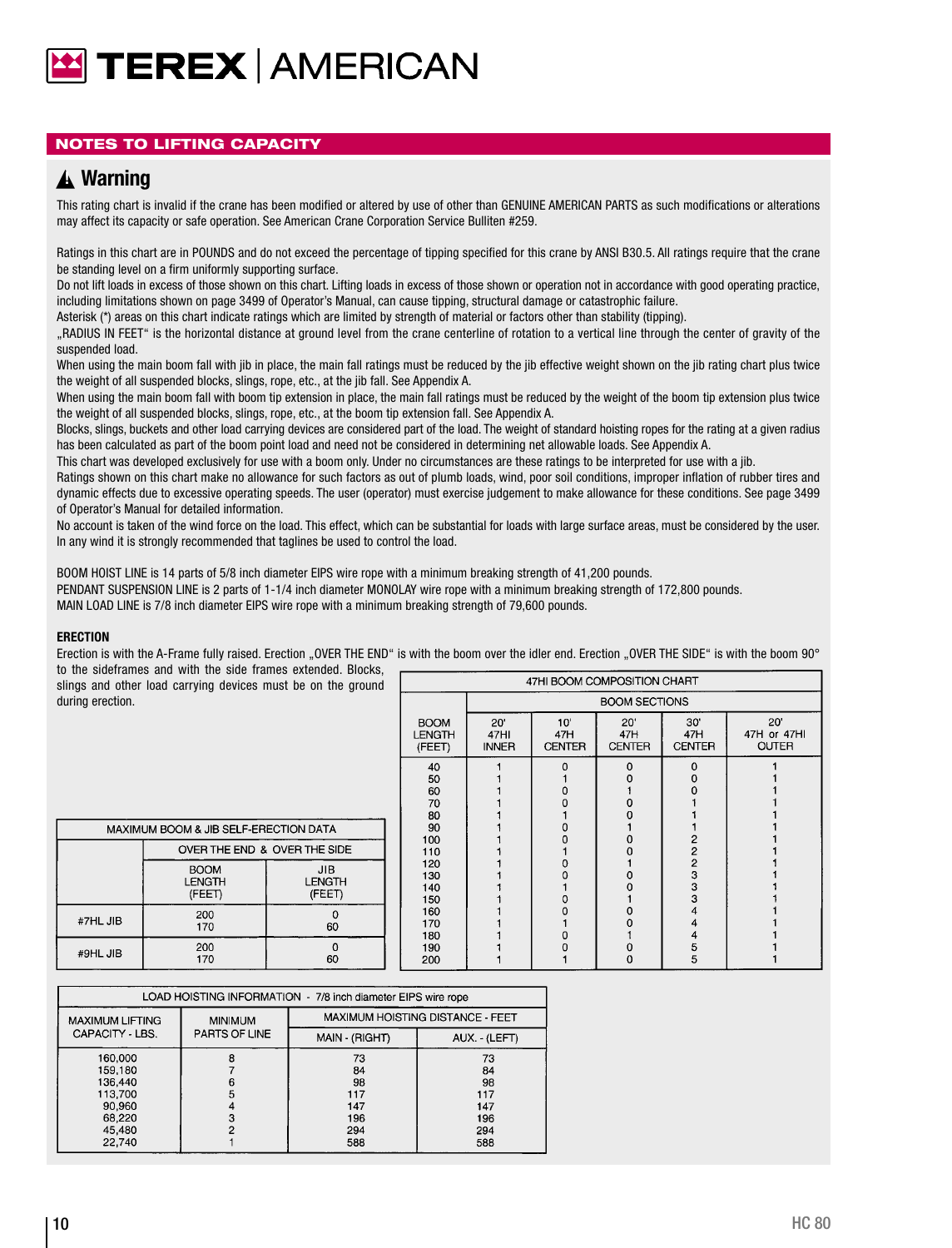$\hat{\theta}$ 

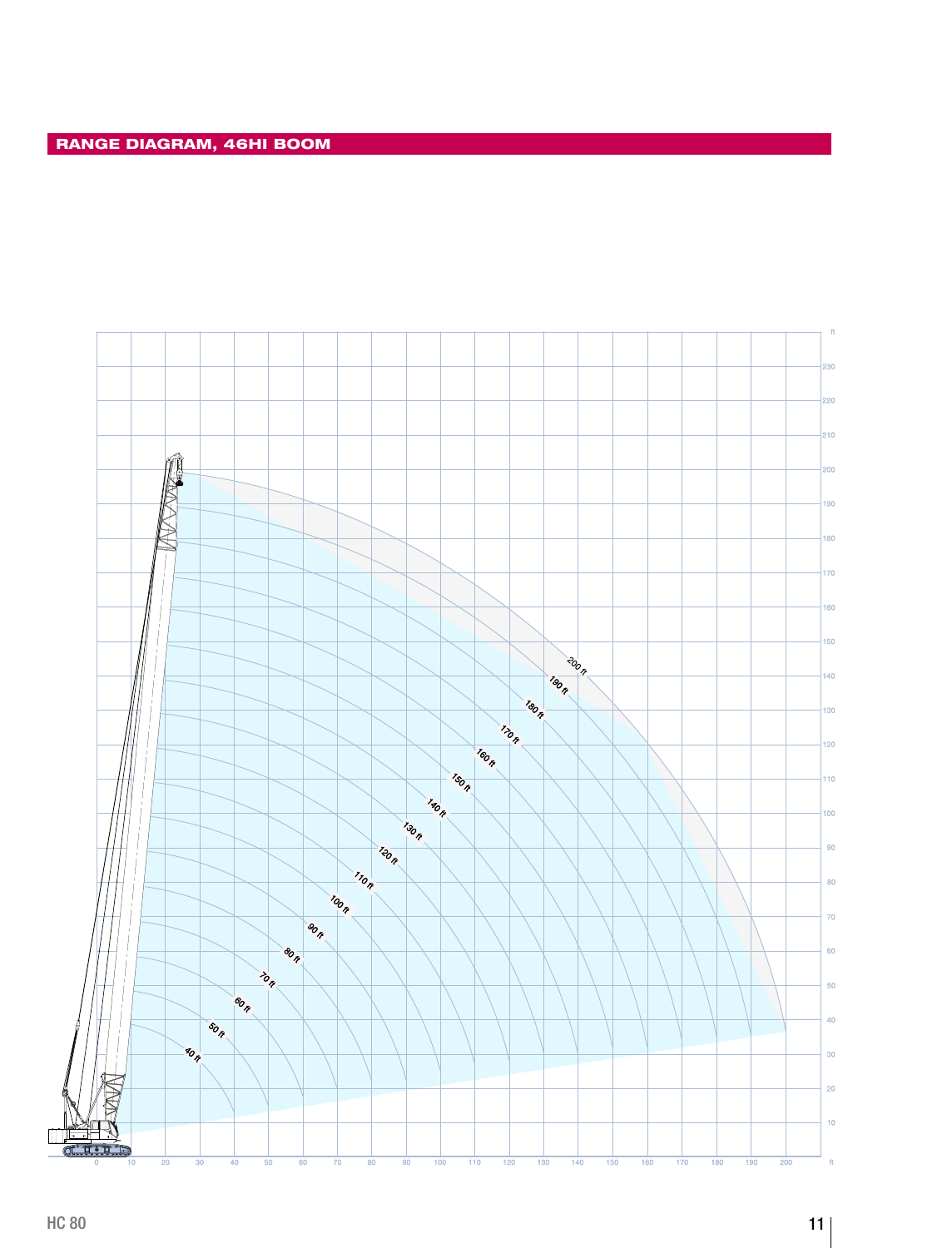# **E TEREX | AMERICAN**

### WITH 46HI ANGLE BOOM, 4 SHEAVE TIP

| 58,100 lb        |                                   |                                  |                                      | $360^\circ$      |                            |                                            | <b>ANSI B 30.5</b>                   |
|------------------|-----------------------------------|----------------------------------|--------------------------------------|------------------|----------------------------|--------------------------------------------|--------------------------------------|
|                  | 40' (12.2 m) Boom length          |                                  |                                      |                  | 80' (24.4 m) Boom length   |                                            |                                      |
| Radius<br>(Feet) | <b>Boom</b><br>Angle<br>(Degrees) | 360 Degree<br>Rating<br>(Pounds) | From Boom Pt.<br>to Ground<br>(Feet) | Radius<br>(Feet) | Boom<br>Angle<br>(Degrees) | <b>Side Frames</b><br>Extended<br>(Pounds) | From Boom Pt.<br>to Ground<br>(Feet) |
| 10               | 80.9                              | 160.000*                         | 45                                   | 17               | 80.4                       | 94,370*                                    | 84                                   |
| 12               | 77.9                              | 160,000*                         | 45                                   | 20               | 78.2                       | 87,000                                     | 84                                   |
| 15               | 73.5                              | 141,160                          | 44                                   | 25               | 74.5                       | 62,490                                     | 83                                   |
| 20               | 65.9                              | 87,490                           | 42                                   | 30               | 70.8                       | 48,410                                     | 81                                   |
| 25<br>30         | 57.7<br>48.8                      | 63,040<br>49.030                 | 39<br>36                             | 35<br>40         | 66.9                       | 39,400<br>33,020                           | 79<br>77                             |
| 35               | 38.4                              | 40,000                           | 30                                   | 45               | 63.0<br>58.9               | 28,300                                     | 74                                   |
| 40               | 24.7                              | 33,650                           | 22                                   | 50               | 54.6                       | 24,670                                     | 71                                   |
|                  |                                   |                                  |                                      | 55               | 50.1                       | 21,870                                     | 67                                   |
|                  | 50' (15.2 m) Boom length          |                                  |                                      | 60               | 45.2                       | 19,540                                     | 62                                   |
|                  |                                   |                                  |                                      | 65               | 39.9                       | 17,600                                     | 57                                   |
| 12<br>15         | 80.4<br>76.9                      | 138,490*                         | 55<br>54                             | 70               | 34.0                       | 15,970                                     | 50                                   |
| 20               | 70.9                              | 128,430*<br>87,390               | 53                                   | 75               | 26.9                       | 14,570                                     | 42                                   |
| 25               | 64.7                              | 62,910                           | 51                                   | 80               | 17.4                       | 13,370                                     | 29                                   |
| 30               | 58.2                              | 48,880                           | 48                                   |                  |                            |                                            |                                      |
| 35               | 51.2                              | 39,850                           | 44                                   |                  | 90' (27.4 m) Boom length   |                                            |                                      |
| 40               | 43.4                              | 33,490                           | 40                                   | 18               | 80.8                       | 84.440*                                    | 94                                   |
| 45               | 34.2                              | 28,790                           | 34                                   | 20               | 79.5                       | 82,260*                                    | 94                                   |
| 50               | 22.0                              | 25,180                           | 24                                   | 25               | 76.3                       | 62,300                                     | 93                                   |
|                  |                                   |                                  |                                      | 30               | 73.0                       | 48,210                                     | 91                                   |
|                  |                                   |                                  |                                      | 35               | 69.6                       | 39,200                                     | 90                                   |
|                  | 60' (18.3 m) Boom length          |                                  |                                      | 40               | 66.2                       | 32,810                                     | 88                                   |
| 14               | 80.1                              | 119,630*                         | 65                                   | 45               | 62.7                       | 28,090                                     | 85                                   |
| 15               | 79.1                              | 117,070*                         | 64                                   | 50               | 59.0                       | 24,460                                     | 83                                   |
| 20               | 74.2                              | 87,280                           | 63                                   | 55               | 55.2                       | 21,680                                     | 79                                   |
| 25               | 69.2                              | 62,790                           | 61                                   | 60               | 51.2                       | 19,330                                     | 76                                   |
| 30               | 64.0                              | 48,740                           | 59                                   | 65               | 47.0                       | 17,390                                     | 71                                   |
| 35               | 58.5                              | 39,710                           | 57                                   | 70               | 42.5                       | 15,760                                     | 66                                   |
| 40               | 52.7                              | 33,340                           | 53                                   | 75               | 37.5                       | 14,360                                     | 60                                   |
| 45               | 46.4                              | 28,630                           | 49                                   | 80<br>85         | 32.0<br>25.3               | 13,160<br>12,110                           | 53<br>44                             |
| 50               | 39.4                              | 25,020                           | 44                                   | 90               | 16.4                       | 11,200                                     | 31                                   |
| 55               | 31.1                              | 22,200                           | 36                                   |                  |                            |                                            |                                      |
| 60               | 20.1                              | 19,860                           | 26                                   |                  | 100' (30.5 m) Boom length  |                                            |                                      |
|                  |                                   |                                  |                                      | 20               | 80.6                       | 75,930*                                    | 104                                  |
|                  | 70' (21.3 m) Boom length          |                                  |                                      | 25               | 77.7                       | 62,120                                     | 103                                  |
| 15               | 80.7                              | 106,350*                         | 74                                   | 30               | 74.7                       | 48,010                                     | 102                                  |
| 20               | 76.5                              | 87,110                           | 73                                   | 35               | 71.7                       | 39.020                                     | 100                                  |
| 25               | 72.2                              | 62,610                           | 72                                   | 40               | 68.7                       | 32,620                                     | 99                                   |
| 30               | 67.9                              | 48,550                           | 70                                   | 45               | 65.6                       | 27,890                                     | 96                                   |
| 35               | 63.4                              | 39,530                           | 68                                   | 50               | 62.4                       | 24,260                                     | 94                                   |
| 40               | 58.7                              | 33,150                           | 65                                   | 55               | 59.1                       | 21,490                                     | 91                                   |
| 45               | 53.8                              | 28,440                           | 62                                   | 60               | 55.7                       | 19.140                                     | 88                                   |
| 50               | 48.5                              | 24,820                           | 58                                   | 65               | 52.2                       | 17,200                                     | 84                                   |
| 55               | 42.8                              | 22,000                           | 53                                   | 70<br>75         | 48.4<br>44.5               | 15,570<br>14,170                           | 80<br>75                             |
| 60               | 36.4                              | 19,660                           | 47                                   | 80               | 40.2                       | 12,960                                     | 70                                   |
| 65               | 28.8                              | 17,720                           | 39                                   | 85               | 35.6                       | 11,910                                     | 64                                   |
| 70               | 18.6                              | 16,100                           | 28                                   | 90               | 30.3                       | 10,990                                     | 56                                   |
|                  |                                   |                                  |                                      | 95               | 24.0                       | 10,170                                     | 46                                   |
|                  |                                   |                                  |                                      |                  |                            |                                            |                                      |

100

15.5

9,450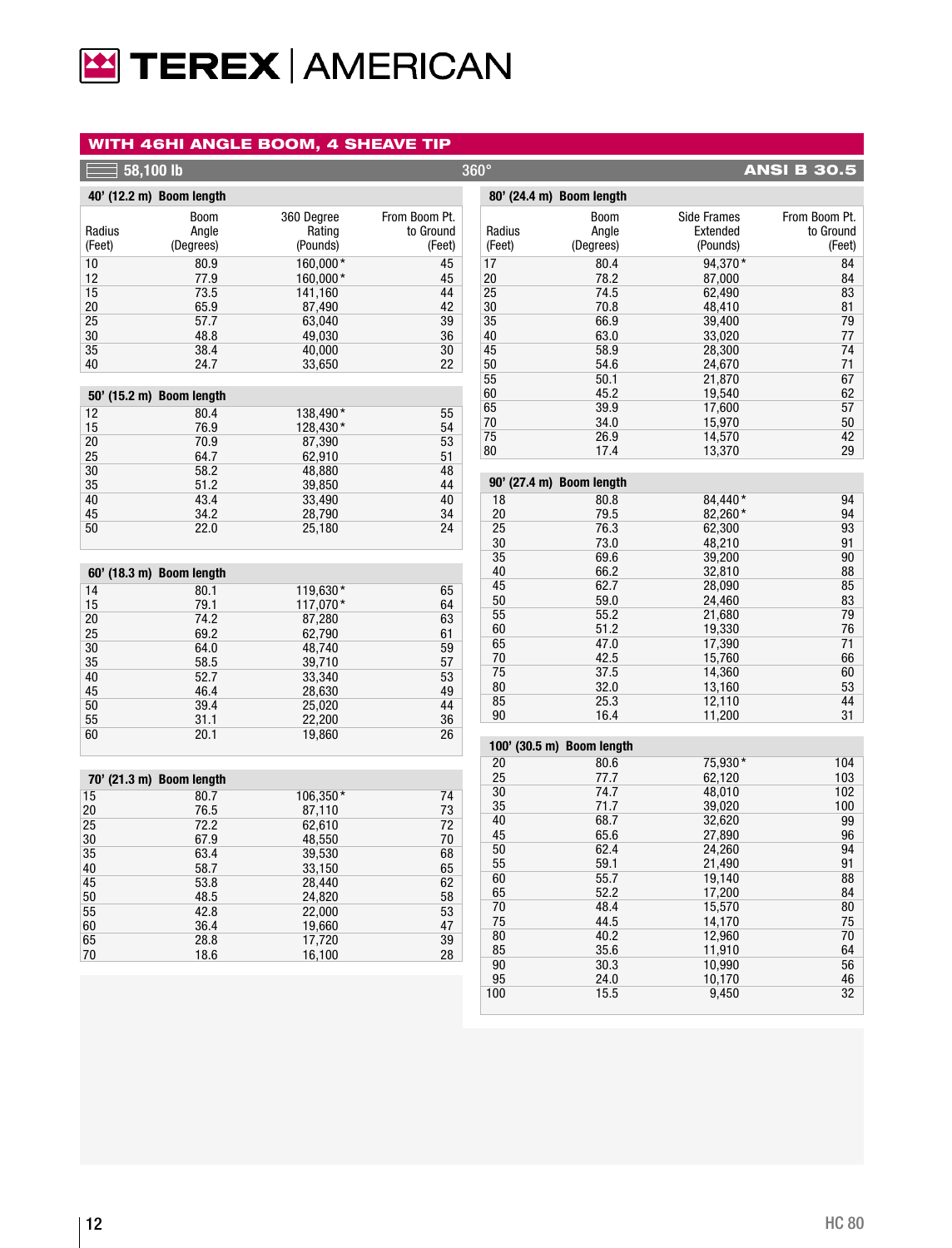2

## WITH 46HI ANGLE BOOM, 4 SHEAVE TIP

|                   | $58,100$ lb                |                                     |                                      | $360^\circ$       |                                   |                                            | <b>ANSI B 30.5</b>                   |
|-------------------|----------------------------|-------------------------------------|--------------------------------------|-------------------|-----------------------------------|--------------------------------------------|--------------------------------------|
|                   | 110' (33.5 m) Boom length  |                                     |                                      |                   | 130' (39.6 m) Boom length         |                                            |                                      |
| Radius<br>(Feet)  | Boom<br>Angle<br>(Degrees) | Side Frames<br>Extended<br>(Pounds) | From Boom Pt.<br>to Ground<br>(Feet) | Radius<br>(Feet)  | <b>Boom</b><br>Angle<br>(Degrees) | <b>Side Frames</b><br>Extended<br>(Pounds) | From Boom Pt.<br>to Ground<br>(Feet) |
| 21                | 80.9                       | 68,930*                             | 114                                  | 24                | 81.0                              | 55,570*                                    | 134                                  |
| 25                | 78.8                       | 61,920                              | 113                                  | 25                | 80.6                              | 55,210*                                    | 134                                  |
| 30                | 76.1                       | 47,800                              | 112                                  | 30                | 78.3                              | 47,410                                     | 133                                  |
| 35                | 73.4                       | 38,810                              | 111                                  | 35                | 76.0                              | 38,430                                     | 132                                  |
| 40                | 70.7                       | 32,400                              | 109                                  | 40                | 73.8                              | 32,020                                     | 130                                  |
| 45                | 67.9                       | 27,680                              | 107                                  | 45                | 71.4                              | 27,280                                     | 129                                  |
| 50                | 65.1                       | 24,030                              | 105                                  | 50                | 69.1                              | 23,630                                     | 127                                  |
| 55                | 62.2                       | 21,280                              | 103                                  | 55                | 66.7                              | 20,900                                     | 125                                  |
| 60                | 59.2                       | 18,940                              | 100                                  | 60                | 64.3                              | 18,560                                     | 123                                  |
| 65                | 56.1                       | 16,990                              | 97                                   | 65                | 61.8                              | 16,610                                     | 120                                  |
| 70                | 52.9                       | 15,350                              | 93                                   | 70                | 59.3                              | 14,960                                     | 117                                  |
| 75                | 49.6                       | 13,950                              | 89                                   | 75                | 56.7                              | 13,570                                     | 114                                  |
| 80                | 46.0                       | 12,750                              | 85                                   | 80                | 54.0                              | 12,350                                     | 111                                  |
| 85                | 42.3                       | 11,700                              | 79                                   | 85                | 51.3                              | 11,300                                     | 107                                  |
| 90                | 38.3                       | 10,760                              | 74                                   | 90                | 48.4                              | 10,370                                     | 103                                  |
| 95                | 33.8                       | 9,950                               | 67                                   | 95                | 45.3                              | 9,550                                      | 98                                   |
| 100               | 28.8                       | 9,220                               | 58                                   | 100               | 42.2                              | 8,820                                      | 93                                   |
| 105               | 22.9                       | 8,570                               | 48                                   | 105               | 38.8                              | 8,160                                      | 87                                   |
| 110               | 14.8                       | 7,980                               | 33                                   | 110<br>115        | 35.1<br>31.1                      | 7,570<br>7,030                             | 80<br>72                             |
|                   | 120' (36.6 m) Boom length  |                                     |                                      | 120<br>125        | 26.5<br>21.0                      | 6,540<br>6,100                             | 63<br>52                             |
| 23<br>25          | 80.7<br>79.7               | 61,380*<br>60,000*                  | 124<br>123                           | 130               | 13.6                              | 5,700                                      | 36                                   |
| 30<br>35          | 77.3<br>74.8               | 47,630<br>38,640                    | 122<br>121                           |                   | 140' (42.7 m) Boom length         |                                            |                                      |
| 40                | 72.4                       | 32,230                              | 120                                  | 26                | 80.8                              | 49,960*                                    | 144                                  |
| 45                | 69.8                       | 27,500                              | 118                                  | 30                | 79.2                              | 47,210                                     | 143                                  |
| 50<br>55<br>60    | 67.3<br>64.7<br>62.0       | 23,850<br>21,120<br>18,760          | 116<br>114<br>111                    | 35<br>40<br>45    | 77.1<br>74.9                      | 38,230<br>31,810                           | 142<br>141<br>139                    |
| 65<br>70          | 59.2<br>56.4               | 16,820<br>15,180                    | 109<br>105                           | 50<br>55          | 72.8<br>70.7<br>68.5              | 27,070<br>23,420<br>20,710                 | 138<br>136                           |
| 75                | 53.5                       | 13,780                              | 102                                  | 60                | 66.3                              | 18,350                                     | 134                                  |
| 80                | 50.5                       | 12,570                              | 98                                   | 65                | 64.0                              | 16,400                                     | 131                                  |
| 85                | 47.3                       | 11,520                              | 94                                   | 70                | 61.7                              | 14,760                                     | 129                                  |
| 90                | 44.0                       | 10,590                              | 89                                   | 75                | 59.4                              | 13,360                                     | 126                                  |
| 95                | 40.4                       | 9.770                               | 83                                   | 80                | 57.0                              | 12,140                                     | 123                                  |
| 100               | 36.6                       | 9,040                               | 77                                   | 85                | 54.5                              | 11,090                                     | 119                                  |
| 105<br>110<br>115 | 32.4<br>27.6<br>21.9       | 8,380<br>7,790<br>7,260             | 70<br>61<br>50                       | 90<br>95          | 51.9<br>49.3                      | 10,170<br>9,340                            | 116<br>111                           |
| 120               | 14.2                       | 6,780                               | 35                                   | 100<br>105<br>110 | 46.5<br>43.6<br>40.6              | 8,610<br>7,940<br>7,350                    | 107<br>102<br>96                     |

37.3 33.8 29.9 25.5 20.2 13.1

6,820 6,330 5,880 5,480 5,100 4,760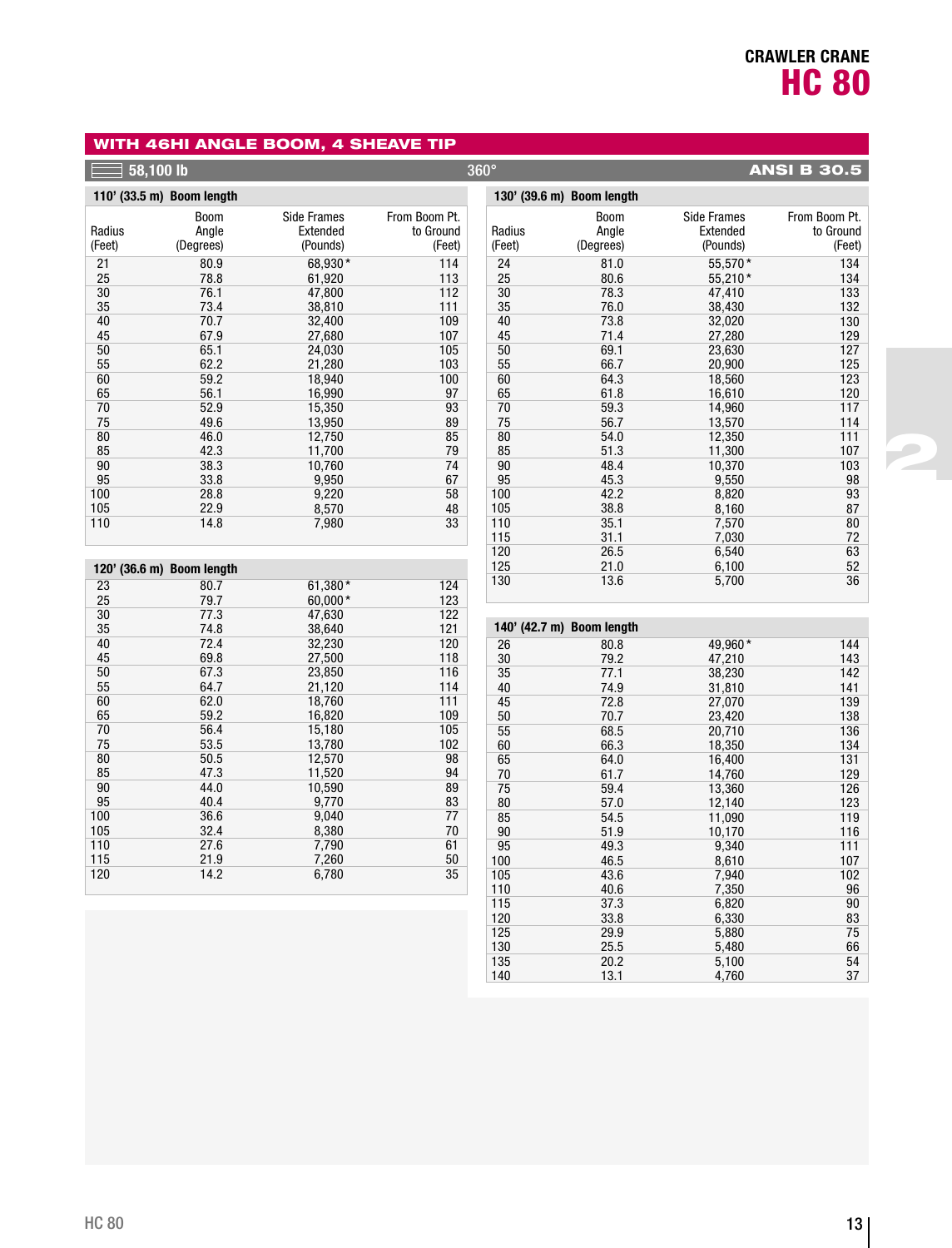# **E TEREX AMERICAN**

## WITH 46HI ANGLE BOOM, 4 SHEAVE TIP

|        | 58,100 <u>lb</u>          |                    |               | $360^\circ$ |                           |                    | <b>ANSI B 30.5</b> |
|--------|---------------------------|--------------------|---------------|-------------|---------------------------|--------------------|--------------------|
|        | 150' (45.7 m) Boom length |                    |               |             | 160' (48.8 m) Boom length |                    |                    |
|        | <b>Boom</b>               | <b>Side Frames</b> | From Boom Pt. |             | <b>Boom</b>               | <b>Side Frames</b> | From Boom Pt.      |
| Radius | Angle                     | Extended           | to Ground     | Radius      | Angle                     | Extended           | to Ground          |
| (Feet) | (Degrees)                 | (Pounds)           | (Feet)        | (Feet)      | (Degrees)                 | (Pounds)           | (Feet)             |
| 28     | 80.7                      | 43.920*            | 153           | 29          | 80.9                      | 39,530*            | 163                |
| 30     | 79.9                      | 43,170*            | 153           | 30          | 80.5                      | 39,370*            | 163                |
| 35     | 77.9                      | 38,020             | 152           | 35          | 78.7                      | 37,830             | 162                |
| 40     | 76.0                      | 31,590             | 151           | 40          | 76.9                      | 31,410             | 161                |
| 45     | 74.0                      | 26,850             | 150           | 45          | 75.0                      | 26,650             | 160                |
| 50     | 72.0                      | 23,190             | 148           | 50          | 73.2                      | 22,990             | 159                |
| 55     | 70.0                      | 20,490             | 146           | 55          | 71.3                      | 20,310             | 157                |
| 60     | 67.9                      | 18,130             | 144           | 60          | 69.4                      | 17,950             | 155                |
| 65     | 65.9                      | 16,190             | 142           | 65          | 67.4                      | 16,000             | 153                |
| 70     | 63.8                      | 14,540             | 140           | 70          | 65.5                      | 14,350             | 151                |
| 75     | 61.6                      | 13,130             | 137           | 75          | 63.5                      | 12,950             | 149                |
| 80     | 59.4                      | 11,930             | 135           | 80          | 61.5                      | 11,730             | 146                |
| 85     | 57.2                      | 10,870             | 131           | 85          | 59.4                      | 10,680             | 143                |
| 90     | 54.8                      | 9,940              | 128           | 90          | 57.3                      | 9,750              | 140                |
| 95     | 52.5                      | 9,110              | 124           | 95          | 55.2                      | 8,920              | 137                |
| 100    | 50.0                      | 8,380              | 120           | 100         | 53.0                      | 8,190              | 133                |
| 105    | 47.5                      | 7,720              | 116           | 105         | 50.7                      | 7,530              | 129                |
| 110    | 44.8                      | 7,130              | 111           | 110         | 48.3                      | 6,930              | 125                |
| 115    | 42.1                      | 6,590              | 106           | 115         | 45.9                      | 6,390              | 120                |
| 120    | 39.1                      | 6,100              | 100           | 120         | 43.3                      | 5,900              | 115                |
| 125    | 36.0                      | 5,650              | 94            | 125         | 40.7                      | 5,450              | 110                |
| 130    | 32.6                      | 5,240              | 86            | 130         | 37.8                      | 5,040              | 104                |
| 135    | 28.9                      | 4,860              | 78            | 135         | 34.8                      | 4,660              | 97                 |
| 140    | 24.6                      | 4,510              | 68            | 140         | 31.5                      | 4,310              | 89                 |
| 145    | 19.5                      | 4,190              | 56            | 145         | 27.9                      | 3,990              | 80                 |
| 150    | 12.7                      | 3,900              | 38            | 150         | 23.8                      | 3,690              | 70                 |
|        |                           |                    |               | 155         | 18.9                      | 3,420              | 57                 |
|        |                           |                    |               | 160         | 12.3                      | 3,160              | 39                 |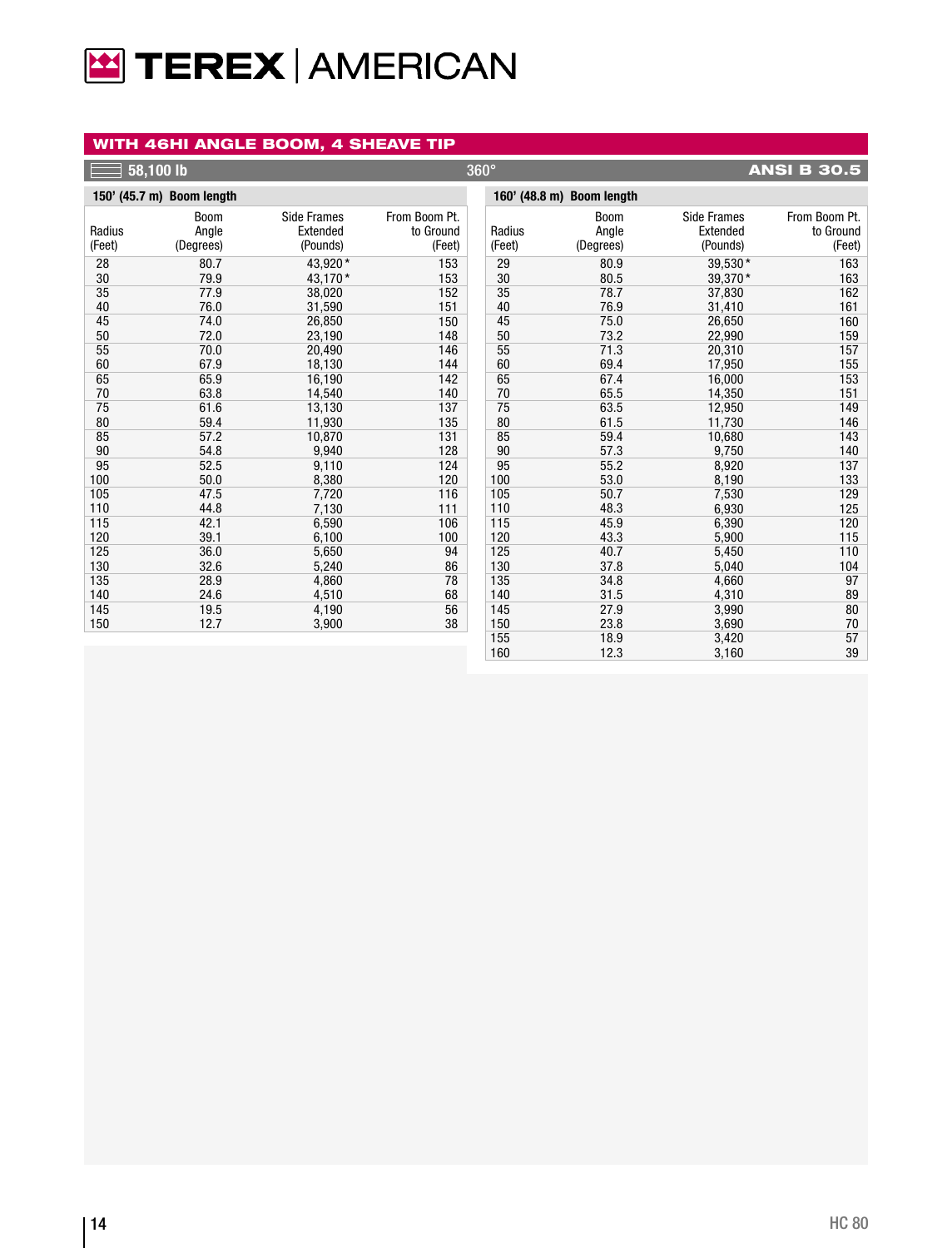2

## NOTES TO LIFTING CAPACITY

## **Warning** ▲**!**

This rating chart is invalid if the crane has been modified or altered by use of other than GENUINE AMERICAN PARTS as such modifications or alterations may affect its capacity or safe operation. See American Crane Corporation Service Bulliten #259.

Ratings in this chart are in POUNDS and do not exceed the percentage of tipping specified for this crane by ANSI B30.5. All ratings require that the crane be standing level on a firm uniformly supporting surface.

Do not lift loads in excess of those shown on this chart. Lifting loads in excess of those shown or operation not in accordance with good operating practice, including limitations shown on page 3499 of Operator's Manual, can cause tipping, structural damage or catastrophic failure.

Asterisk (\*) areas on this chart indicate ratings which are limited by strength of material or factors other than stability (tipping).

"RADIUS IN FEET" is the horizontal distance at ground level from the crane centerline of rotation to a vertical line through the center of gravity of the suspended load.

When using the main boom fall with jib in place, the main fall ratings must be reduced by the jib effective weight shown on the jib rating chart plus twice the weight of all suspended blocks, slings, rope, etc., at the jib fall. See Appendix A.

When using the main boom fall with boom tip extension in place, the main fall ratings must be reduced by the weight of the boom tip extension plus twice the weight of all suspended blocks, slings, rope, etc., at the boom tip extension fall. See Appendix A.

Blocks, slings, buckets and other load carrying devices are considered part of the load. The weight of standard hoisting ropes for the rating at a given radius has been calculated as part of the boom point load and need not be considered in determining net allowable loads. See Appendix A.

This chart was developed exclusively for use with a boom only. Under no circumstances are these ratings to be interpreted for use with a jib.

Ratings shown on this chart make no allowance for such factors as out of plumb loads, wind, poor soil conditions, improper inflation of rubber tires and dynamic effects due to excessive operating speeds. The user (operator) must exercise judgement to make allowance for these conditions. See page 3499 of Operator's Manual for detailed information.

No account is taken of the wind force on the load. This effect, which can be substantial for loads with large surface areas, must be considered by the user. In any wind it is strongly recommended that taglines be used to control the load.

BOOM HOIST LINE – 14 parts of 5/8 inch diameter EIPS wire rope with a minimum breaking strength of 41,200 pounds. PENDANT SUSPENSION LINE – 2 parts of 1-1/4 inch diameter MONOLAY wire rope with a minimum breaking strength of 172,800 pounds. MAIN LOAD LINE – 7/8 inch diameter EIPS wire rope with a minimum breaking strength of 79,600 pounds.

#### **ERECTION**

Erection is with the A-Frame fully raised. Erection "OVER THE END" is with the boom over the idler end. Erection "OVER-THE-SIDE" is with the boom 90° to the sideframes and with the side frames extended. Blocks,

slings and other load carrying devices must be on the ground during erection.

|                                                                                                      | BOOM COMPOSITION CHART - 46HI BOOM   |                             |                              |                                                                         |                             |                                     |  |  |  |  |  |  |  |
|------------------------------------------------------------------------------------------------------|--------------------------------------|-----------------------------|------------------------------|-------------------------------------------------------------------------|-----------------------------|-------------------------------------|--|--|--|--|--|--|--|
|                                                                                                      |                                      | <b>BOOM SECTIONS</b>        |                              |                                                                         |                             |                                     |  |  |  |  |  |  |  |
| <b>BOOM</b><br><b>LENGTH</b><br>(FEET)                                                               | $20^{\circ}$<br>46HI<br><b>INNER</b> | 5'<br>46HR<br><b>CENTER</b> | 10'<br>46HR<br><b>CENTER</b> | 20'<br>46HR<br><b>CENTER</b>                                            | 40<br>46HR<br><b>CENTER</b> | 20'<br>46HR or 46HI<br><b>OUTER</b> |  |  |  |  |  |  |  |
| 44595666775885985005106<br>110<br>115<br>120<br>125<br>130<br>135<br>140<br>145<br>150<br>155<br>160 |                                      | $\mathbf 0$<br>o<br>n<br>o  | $\mathbf 0$<br>n             | 0<br>0<br>$\bf{0}$<br>0<br>$\rm\check{0}$<br>0<br>$\rm\frac{0}{0}$<br>o | 000000<br>O<br>ฉองออออออ    |                                     |  |  |  |  |  |  |  |

| MAXIMUM BOOM & JIB SELF-ERECTION DATA - 46HI BOOM |                                        |                                       |  |  |  |  |  |  |  |  |
|---------------------------------------------------|----------------------------------------|---------------------------------------|--|--|--|--|--|--|--|--|
| JВ                                                | OVER-THE-END & OVER-THE-SIDE           |                                       |  |  |  |  |  |  |  |  |
|                                                   | <b>BOOM</b><br><b>LENGTH</b><br>(FEET) | <b>JIB</b><br><b>LENGTH</b><br>(FEET) |  |  |  |  |  |  |  |  |
| #9                                                | 160                                    | 50                                    |  |  |  |  |  |  |  |  |

| LOAD HOISTING INFORMATION - 7/8 inch diameter EIPS wire rope                     |                |                                                   |                                                   |  |  |  |  |  |  |  |
|----------------------------------------------------------------------------------|----------------|---------------------------------------------------|---------------------------------------------------|--|--|--|--|--|--|--|
| <b>MAXIMUM LIFTING</b>                                                           | <b>MINIMUM</b> | MAXIMUM HOISTING DISTANCE - FEET                  |                                                   |  |  |  |  |  |  |  |
| CAPACITY - LBS.                                                                  | PARTS OF LINE  | MAIN - (RIGHT)                                    | AUX. - (LEFT)                                     |  |  |  |  |  |  |  |
| 160,000<br>159,180<br>136,440<br>113,700<br>90,960<br>68,220<br>45,480<br>22,740 | 8              | 73<br>84<br>98<br>117<br>147<br>196<br>294<br>588 | 73<br>84<br>98<br>117<br>147<br>196<br>294<br>588 |  |  |  |  |  |  |  |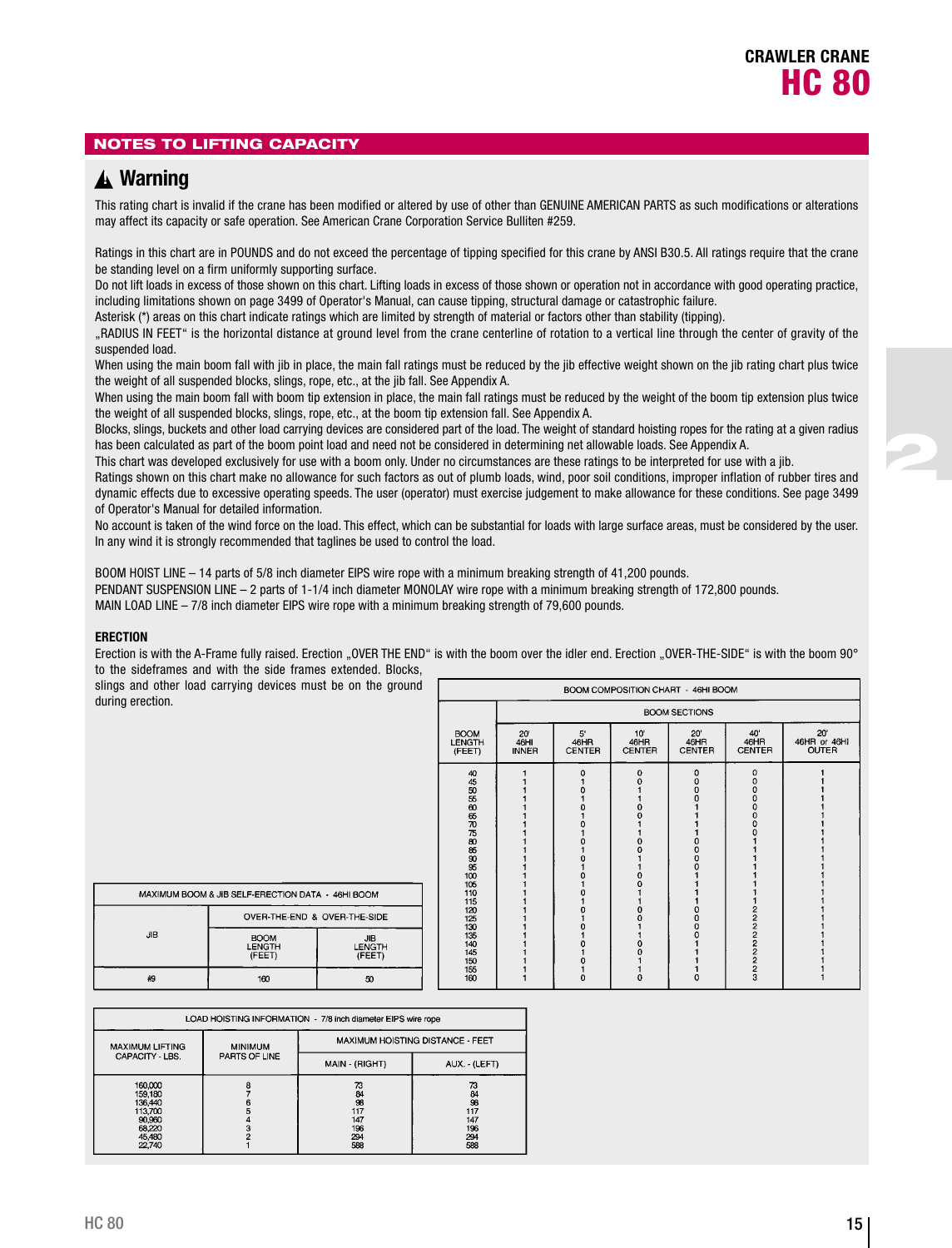

## RANGE DIAGRAM, 47HI BOOM, #9HL JIB

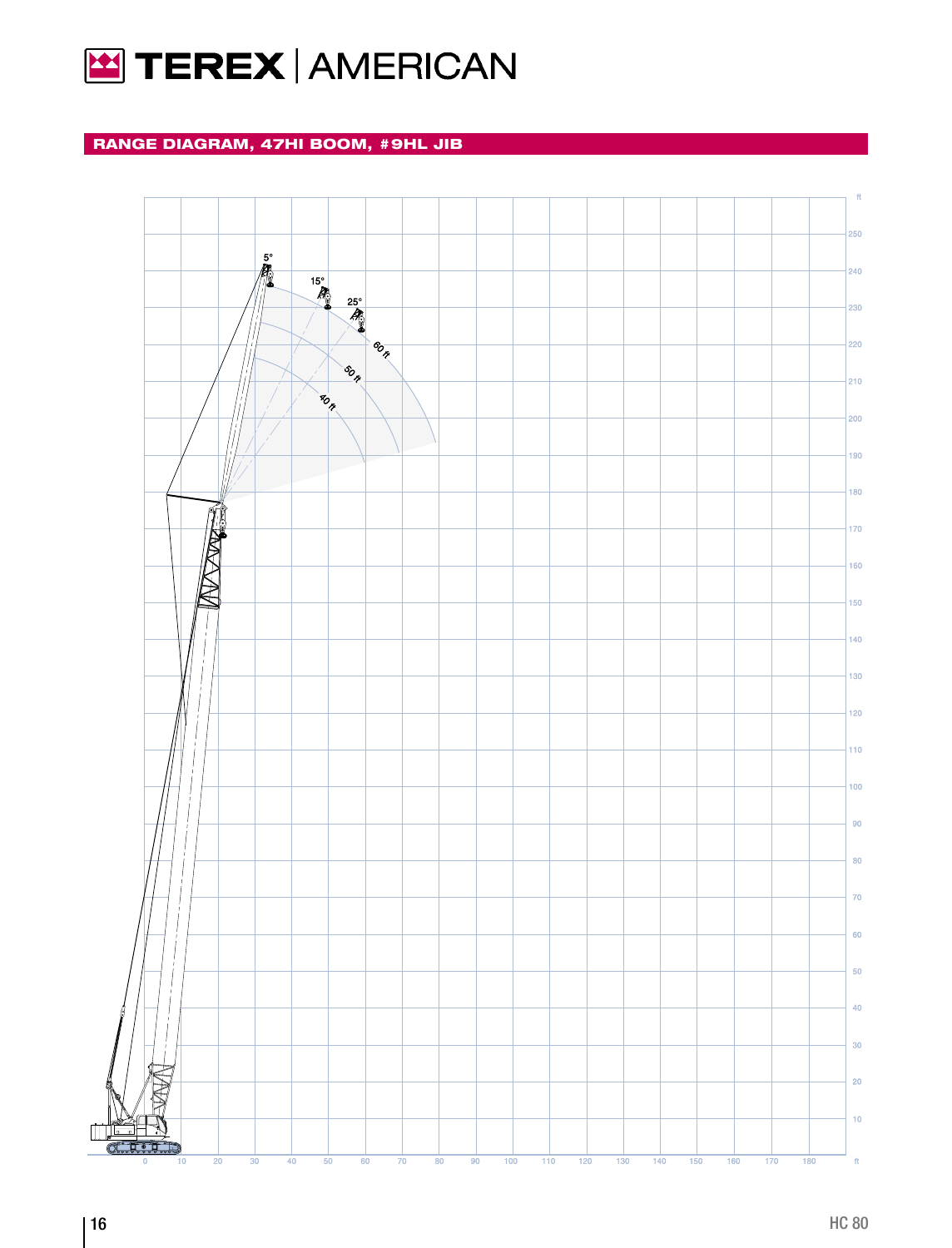## WITH 47HI BOOM, #9HL JIB

## **58,100 lb** 360° **ANSI B 30.5**

| 40' (12.2 m) Jib length |          |              |                   |                          |                          |                          |                          |             |          |              |                    |                                            |                          |                                 |                    |
|-------------------------|----------|--------------|-------------------|--------------------------|--------------------------|--------------------------|--------------------------|-------------|----------|--------------|--------------------|--------------------------------------------|--------------------------|---------------------------------|--------------------|
|                         | Jib      |              | 5.0 Deg offset    |                          | 15.0 Deg offset          |                          | 25.0 Deg offset          |             | Jib      |              | 5.0 Deg offset     |                                            | 15.0 Deg offset          |                                 | 25.0 Deg offset    |
| <b>Boom</b>             | Radius   | <b>Boom</b>  | Rating            | <b>Boom</b>              | Rating                   | <b>Boom</b>              | Rating                   | <b>Boom</b> | Radius   | <b>Boom</b>  | Rating             | <b>Boom</b>                                | Rating                   | <b>Boom</b>                     | Rating             |
| length                  | (Feet)   | Angle        | (Pounds)          | Angle                    | (Pounds)                 | Angle                    | (Pounds)                 | length      | (Feet)   | Angle        | (Pounds)           | Angle                                      | (Pounds)                 | Angle                           | (Pounds)           |
|                         | 30       | 80.7         | 22,550*           | $\overline{a}$           | $\overline{\phantom{a}}$ | $\overline{a}$           |                          |             | 36       | 80.8         | 20,590*            |                                            |                          |                                 |                    |
|                         | 35       | 78.6         | 22,550*           | $\overline{a}$           | $\overline{a}$           | $\overline{a}$           | $\overline{a}$           |             | 40       | 79.5         | 20,210*            | $\overline{a}$                             |                          | $\overline{a}$                  |                    |
|                         | 40       | 76.5         | 22,190*           | 79.2                     | 20,980*                  | $\overline{\phantom{a}}$ | $\overline{a}$           |             | 50       | 76.3         | 19,260*            | 78.4                                       | 17,060*                  | 80.4                            | 13,890*            |
|                         | 50       | 72.2         | 21,500*           | 74.9                     | 20,440*                  | 77.5                     | 19,540*                  |             | 60       | 73.0         | 18,250*            | 75.1                                       | 16,430*                  | 77.0                            | 13,600*            |
| 100'                    | 60       | 67.9         | 19,650            | 70.5                     | 19,650                   | 73.0                     | 19,100*                  | 140'        | 70       | 69.6         | 15,280             | 71.7                                       | 15,280                   | 73.6                            | 13,240*            |
| (30.5 m)                | 70       | 63.4         | 16,060            | 66.0                     | 16,070                   | 68.4                     | 16,070                   | (42.7 m)    | 80       | 66.2         | 12,680             | 68.2                                       | 12,680                   | 70.1                            | 12,680             |
|                         | 80       | 58.7         | 13.460            | 61.2                     | 13,460                   | 63.6                     | 13,470                   |             | 90       | 62.6         | 10,700             | 64.7                                       | 10.700                   | 66.5                            | 10,700             |
|                         | 90       | 53.7         | 11,490            | 56.2                     | 11,490                   | 58.4                     | 11,500                   |             | 100      | 59.0         | 9,140              | 61.0                                       | 9,150                    | 62.7                            | 9,150              |
|                         | 100      | 48.4         | 9,950             | 50.8                     | 9,950                    | 52.9                     | 9,950                    |             | 110      | 55.1         | 7,890              | 57.1                                       | 7,900                    | 58.8                            | 7,900              |
|                         |          |              |                   |                          |                          |                          |                          |             | 120      | 51.1         | 6,860              | 53.1                                       | 6,870                    | 54.7                            | 6,870              |
|                         |          |              |                   |                          |                          |                          |                          |             | 130      | 46.9         | 6,010              | 48.8                                       | 6,010                    | 50.3                            | 6,010              |
|                         | 31       | 80.9         | 22,530*           | $\overline{a}$           |                          | $\overline{a}$           | $\overline{a}$           |             | 140      | 42.3         | 5,280              | 44.1                                       | 5,280                    | 45.5                            | 5,290              |
|                         | 35       | 79.3         | 22,530*           | $\overline{a}$           |                          | $\overline{a}$           | $\overline{a}$           |             |          |              |                    |                                            |                          |                                 |                    |
|                         | 40       | 77.4         | 22,390*           | 79.9                     | 21.090*<br>20,540*       | $\overline{\phantom{a}}$ | $\overline{a}$           |             | 37       | 81.0<br>80.1 | 17,400*<br>17,190* | $\overline{\phantom{a}}$<br>$\overline{a}$ | $\overline{\phantom{a}}$ | $\frac{1}{2}$<br>$\overline{a}$ | $\overline{a}$     |
| 110'                    | 50<br>60 | 73.5<br>69.4 | 21,670*<br>19,440 | 76.0<br>71.9             | 19,440                   | 78.3<br>74.2             | 19,630*<br>19,190*       |             | 40<br>50 | 77.0         | 16,300*            | 79.0                                       | 14.440*                  | 80.9                            | 11,750*            |
| (33.5 m)                | 70       | 65.3         | 15,860            | 67.7                     | 15,860                   | 70.0                     | 15,860                   |             | 60       | 73.9         | 15,370*            | 75.9                                       | 13,860*                  | 77.7                            | 11,470*            |
|                         | 80       | 61.0         | 13,270            | 63.4                     | 13,270                   | 65.6                     | 13,270                   |             | 70       | 70.7         | 14,480*            | 72.7                                       | 13,220*                  | 74.5                            | 11,070*            |
|                         | 90       | 56.5         | 11.290            | 58.9                     | 11,290                   | 61.0                     | 11,290                   |             | 80       | 67.5         | 12,480             | 69.4                                       | 12,480                   | 71.2                            | 10,580*            |
|                         | 100      | 51.7         | 9,740             | 54.1                     | 9,740                    | 56.1                     | 9,740                    | 150'        | 90       | 64.2         | 10,500             | 66.1                                       | 10,500                   | 67.8                            | 10,060*            |
|                         | 110      | 46.6         | 8,490             | 48.9                     | 8,490                    | 50.8                     | 8,490                    | (45.7 m)    | 100      | 60.8         | 8,950              | 62.7                                       | 8,950                    | 64.4                            | 8,950              |
|                         |          |              |                   |                          |                          |                          |                          |             | 110      | 57.2         | 7,700              | 59.1                                       | 7,700                    | 60.7                            | 7,700              |
|                         | 33       | 80.7         | 22,520*           | $\overline{\phantom{a}}$ | $\overline{a}$           | $\frac{1}{2}$            | $\overline{\phantom{a}}$ |             | 120      | 53.5         | 6,670              | 55.4                                       | 6,670                    | 57.0                            | 6,670              |
|                         | 35       | 80.0         | 22,520*           |                          |                          | $\overline{a}$           |                          |             | 130      | 49.7         | 5,810              | 51.5                                       | 5,810                    | 53.0                            | 5,810              |
|                         | 40       | 78.2         | 22,500*           | 80.6                     | 21,150*                  | $\overline{\phantom{a}}$ | $\overline{a}$           |             | 140      | 45.5         | 5,080              | 47.3                                       | 5,080                    | 48.7                            | 5,090              |
|                         | 50       | 74.5         | 21,850*           | 76.9                     | 20,630*                  | 79.1                     | 19,480*                  |             | 150      | 41.1         | 4,460              | 42.8                                       | 4,460                    | 44.1                            | 4,460              |
| 120'                    | 60       | 70.8         | 19,240            | 73.1                     | 19,240                   | 75.3                     | 19,240                   |             |          |              |                    |                                            |                          |                                 |                    |
| (36.6 m)                | 70       | 66.9         | 15.660            | 69.2                     | 15,660                   | 71.4                     | 15,670                   |             |          |              |                    |                                            |                          |                                 |                    |
|                         | 80       | 62.9         | 13,060            | 65.2                     | 13,060                   | 67.3                     | 13,060                   |             | 39       | 80.9         | 14,750*            | $\overline{a}$                             | $\frac{1}{2}$            | $\overline{a}$                  | $\overline{a}$     |
|                         | 90       | 58.8         | 11,080            | 61.1                     | 11,080                   | 63.1                     | 11,080                   |             | 40       | 80.6         | 14,670*            |                                            |                          | L,                              |                    |
|                         | 100      | 54.5         | 9,530             | 56.7                     | 9,530                    | 58.7                     | 9,530                    |             | 50       | 77.7         | 13,800*            | 79.6                                       | 12,290*                  | $\overline{\phantom{a}}$        |                    |
|                         | 110      | 49.9         | 8,280             | 52.1                     | 8,280                    | 53.9                     | 8,280                    |             | 60       | 74.7         | 12,930*            | 76.6                                       | $11.740*$                | 78.4                            | 9,670*             |
|                         | 120      | 45.0         | 7,250             | 47.1                     | 7,260                    | 48.8                     | 7,260                    |             | 70       | 71.7         | 12,130*<br>11,330* | 73.6                                       | $11,100*$<br>10,480*     | 75.3<br>72.2                    | $9,260*$<br>8,800* |
|                         |          |              |                   |                          |                          |                          |                          | 160'        | 80<br>90 | 68.7<br>65.6 | 10,310             | 70.5<br>67.4                               | 9,820*                   | 69.1                            | 8,290*             |
|                         | 34       | 80.9         | 22,500*           | $\overline{\phantom{a}}$ | $\overline{a}$           | $\overline{a}$           | $\overline{\phantom{a}}$ | (48.8 m)    | 100      | 62.4         | 8,760              | 64.2                                       | 8,760                    | 65.8                            | 7,810*             |
|                         | 35       | 80.6         | 22,500*           | $\overline{\phantom{0}}$ | $\overline{\phantom{a}}$ | ÷,                       | $\overline{a}$           |             | 110      | 59.1         | 7,510              | 60.9                                       | 7,510                    | 62.4                            | 7,320*             |
|                         | 40       | 78.9         | 22,500*           | $\overline{\phantom{a}}$ |                          | $\frac{1}{2}$            | $\overline{a}$           |             | 120      | 55.6         | 6,480              | 57.4                                       | 6,480                    | 58.9                            | 6,480              |
|                         | 50       | 75.4         | 22.020*           | 77.7                     | 20,170*                  | 79.8                     | 16,440*                  |             | 130      | 52.1         | 5,620              | 53.8                                       | 5,620                    | 55.3                            | 5,620              |
| 130'                    | 60       | 71.9         | 19,060            | 74.1                     | 19,060                   | 76.2                     | 16,240*                  |             | 140      | 48.3         | 4,890              | 50.0                                       | 4,890                    | 51.4                            | 4,900              |
| (39.6 m)                | 70       | 68.3         | 15,480            | 70.5                     | 15,480                   | 72.5                     | 15,480                   |             | 150      | 44.3         | 4,270              | 46.0                                       | 4,270                    | 47.3                            | 4,270              |
|                         | 80       | 64.7         | 12,870            | 66.8                     | 12,880                   | 68.8                     | 12,880                   |             | 160      | 40.0         | 3,720              | 41.6                                       | 3,720                    | 42.8                            | 3,730              |
|                         | 90       | 60.9         | 10,900            | 63.0                     | 10,900                   | 64.9                     | 10,910                   |             |          |              |                    |                                            |                          |                                 |                    |
|                         | 100      | 56.9         | 9,350             | 59.0                     | 9,350                    | 60.8                     | 9,360                    |             |          |              |                    |                                            |                          |                                 |                    |
|                         | 110      | 52.7         | 8.100             | 54.8                     | 8,100                    | 56.6                     | 8,110                    |             |          |              |                    |                                            |                          |                                 |                    |
|                         | 120      | 48.3         | 7,070             | 50.4                     | 7,080                    | 52.0                     | 7,080                    |             |          |              |                    |                                            |                          |                                 |                    |

130

43.6 6,220 45.5 6,220 47.1 6,220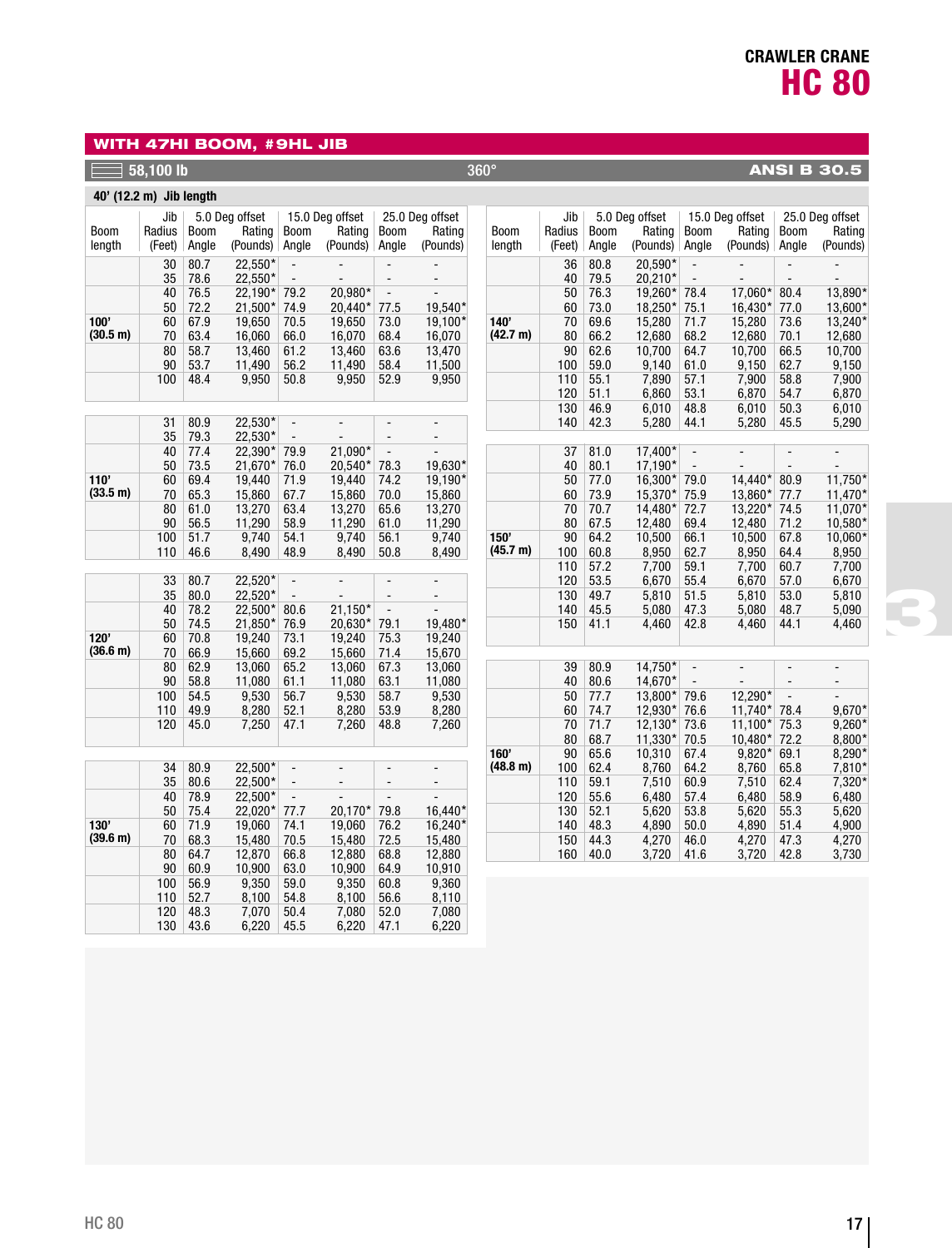# **E TEREX AMERICAN**

## WITH 47HI BOOM, #9HL JIB

#### **1**  $\overline{58,100}$  lb  $\overline{18,30.5}$   $\overline{360^\circ}$   $\overline{360^\circ}$   $\overline{408,100}$   $\overline{18,30.5}$

|                  | 50' (15.2 m) Jib length |               |                                      |                          |                                       |                                                      |                                       |  |  |  |  |  |
|------------------|-------------------------|---------------|--------------------------------------|--------------------------|---------------------------------------|------------------------------------------------------|---------------------------------------|--|--|--|--|--|
| Boom<br>length   | Jib<br>Radius<br>(Feet) | Boom<br>Angle | 5.0 Deg offset<br>Rating<br>(Pounds) | <b>Boom</b><br>Angle     | 15.0 Deg offset<br>Rating<br>(Pounds) | <b>Boom</b><br>Angle                                 | 25.0 Deg offset<br>Rating<br>(Pounds) |  |  |  |  |  |
|                  | 37<br>40                | 80.8<br>79.8  | 21.570*<br>21.570*                   | $\overline{\phantom{a}}$ |                                       |                                                      |                                       |  |  |  |  |  |
|                  | 50                      | 76.5          | $21.210*$                            | 79.2                     | 18.370*                               | $\overline{\phantom{a}}$<br>$\overline{\phantom{0}}$ |                                       |  |  |  |  |  |
|                  | 60                      | 73.2          | 19.110                               | 75.9                     | 17,960*                               | 78.3                                                 | 14,430*                               |  |  |  |  |  |
| 130'<br>(39.6 m) | 70<br>80                | 69.9<br>66.4  | 15.520<br>12.920                     | 72.5<br>69.0             | 15.520<br>12.920                      | 74.9<br>71.4                                         | 14.230*<br>12,920                     |  |  |  |  |  |
|                  | 90<br>100               | 62.9<br>59.2  | 10.940<br>9.380                      | 65.5<br>61.8             | 10.940<br>9.390                       | 67.8<br>64.0                                         | 10.940<br>9.390                       |  |  |  |  |  |
|                  | 110<br>120              | 55.4<br>51.4  | 8.130<br>7,100                       | 57.9<br>53.8             | 8.140<br>7.110                        | 60.1<br>55.9                                         | 8,140<br>7.110                        |  |  |  |  |  |
|                  | 130                     | 47.1          | 6,250                                | 49.5                     | 6,250                                 | 51.5                                                 | 6,250                                 |  |  |  |  |  |

|          | 38  | 80.9 | 19,020* |                |         |      |           |
|----------|-----|------|---------|----------------|---------|------|-----------|
|          | 40  | 80.3 | 19,010* |                |         |      |           |
|          | 50  | 77.3 | 18,100* | 79.8           | 15,590* |      |           |
|          | 60  | 74.2 | 17,210* | 76.6           | 15,150* | 79.0 | 12,140*   |
| 140'     | 70  | 71.0 | 15,330  | 73.5           | 14,540* | 75.8 | 11,930*   |
| (42.7 m) | 80  | 67.8 | 12,720  | 70.2           | 12,720  | 72.5 | 11,570*   |
|          | 90  | 64.4 | 10,740  | 66.9           | 10,740  | 69.1 | 10,740    |
|          | 100 | 61.0 | 9,190   | 63.4           | 9,190   | 65.6 | 9,190     |
|          | 110 | 57.5 | 7,940   | 59.9           | 7,940   | 62.0 | 7,940     |
|          | 120 | 53.8 | 6,910   | 56.1           | 6,910   | 58.2 | 6,910     |
|          | 130 | 49.9 | 6,050   | 52.2           | 6,050   | 54.2 | 6,050     |
|          | 140 | 45.8 | 5,310   | 48.0           | 5,310   | 49.9 | 5,320     |
|          |     |      |         |                |         |      |           |
|          | 40  | 80.8 | 16,220* | $\overline{a}$ |         |      |           |
|          | 50  | 77.9 | 15,410* | 80.3           | 13,300* |      |           |
|          | 60  | 75.0 | 14,500* | 77.3           | 12,800* | 79.6 | $10,310*$ |
|          | 70  | 72.0 | 13,690* | 74.3           | 12,280* | 76.5 | 10,040*   |
| 150'     | 80  | 68.9 | 12,520  | 71.3           | 11,690* | 73.4 | 9,660*    |
| (45.7 m) | 90  | 65.8 | 10,530  | 68.1           | 10,540  | 70.2 | $9,270*$  |
|          | 100 | 62.6 | 8,980   | 64.9           | 8,980   | 67.0 | 8,810*    |
|          | 110 | 59.3 | 7,730   | 61.6           | 7,730   | 63.6 | 7,730     |
|          | 120 | 55.9 | 6,700   | 58.1           | 6,700   | 60.1 | 6,700     |
|          | 130 | 52.3 | 5,840   | 54.5           | 5,840   | 56.4 | 5,850     |
|          | 140 | 48.5 | 5,110   | 50.7           | 5,110   | 52.5 | 5,120     |
|          | 150 | 44.5 | 4,490   | 46.7           | 4.490   | 48.4 | 4,490     |

|             | Jib    |             | 5.0 Deg offset |                   | 15.0 Deg offset | 25.0 Deg offset |          |  |
|-------------|--------|-------------|----------------|-------------------|-----------------|-----------------|----------|--|
| <b>Boom</b> | Radius | <b>Boom</b> | Rating         | <b>Boom</b>       | Rating          | <b>Boom</b>     | Rating   |  |
| length      | (Feet) | Angle       | (Pounds)       | Angle             | (Pounds)        | Angle           | (Pounds) |  |
|             | 41     | 81.0        | 13,810*        |                   |                 |                 |          |  |
|             | 50     | 78.5        | 13,090*        | 80.8              | 11,330*         |                 |          |  |
|             | 60     | 75.7        | 12,280*        | 78.0              | 10,860*         | 80.1            | 8,710*   |  |
|             | 70     | 72.9        | 11,490*        | 75.1<br>$10,330*$ |                 | 77.2            | 8,420*   |  |
|             | 80     | 70.0        | 10,770*        | 72.2              | 9,800*          | 74.3            | 8,050*   |  |
|             | 90     | 67.0        | 10,080*        | 69.2              | $9,220*$        | 71.3            | 7,660*   |  |
| 160'        | 100    | 64.0        | 8,790          | 66.2              | 8,680*          | 68.2            | 7,240*   |  |
| (48.8 m)    | 110    | 60.9        | 7,540          | 63.1              | 7,540           | 65.0            | $6,830*$ |  |
|             | 120    | 57.7        | 6,510          | 59.9              | 6,510           | 61.8            | $6,410*$ |  |
|             | 130    | 54.4        | 5,650          | 56.5              | 5,650           | 58.4            | 5,660    |  |
|             | 140    | 50.9        | 4,920          | 53.0              | 4,920           | 54.8            | 4,930    |  |
|             | 150    | 47.3        | 4,300          | 49.3              | 4,300           | 51.0            | 4,300    |  |
|             | 160    | 43.4        | 3,760          | 45.4              | 3,760           | 47.0            | 3,770    |  |
|             |        |             |                |                   |                 |                 |          |  |
|             |        |             |                |                   |                 |                 |          |  |
|             | 43     | 80.9        | 11,660*        | -                 |                 |                 |          |  |
|             | 50     | 79.0        | 11,130*        |                   |                 |                 |          |  |
|             | 60     | 76.4        | 10,340*        | 78.5              | $9,190*$        | 80.6            | 7,380*   |  |
|             | 70     | 73.7        | 9,620*         | 75.8              | $8,650*$        | 77.8            | 7,040*   |  |
|             | 80     | 70.9        | 8,940*         | 73.1              | 8,150*          | 75.0            | $6,670*$ |  |
|             | 90     | 68.1        | 8,300*         | 70.3              | $7,600*$        | 72.2            | $6,290*$ |  |
| 170'        | 100    | 65.3        | 7,710*         | 67.4              | $7,120*$        | 69.3            | 5,870*   |  |
| (51.8 m)    | 110    | 62.4        | $7,120*$       | 64.4              | $6,600*$        | 66.3            | 5,480*   |  |
|             | 120    | 59.4        | 6,310          | 61.4              | $6,150*$        | 63.2            | 5,090*   |  |
|             | 130    | 56.3        | 5,450          | 58.3              | 5,460           | 60.1            | 4,690*   |  |
|             | 140    | 53.0        | 4,720          | 55.1              | 4,730           | 56.8            | 4,310*   |  |
|             | 150    | 49.7        | 4,100          | 51.6              | 4,100           | 53.3            | $3,920*$ |  |
|             | 160    | 46.1        | 3,550          | 48.1              | 3,550           | 49.6            | $3,540*$ |  |
|             | 170    | 42.3        | 3,070          | 44.2              | 3,080           | 45.7            | 3,080    |  |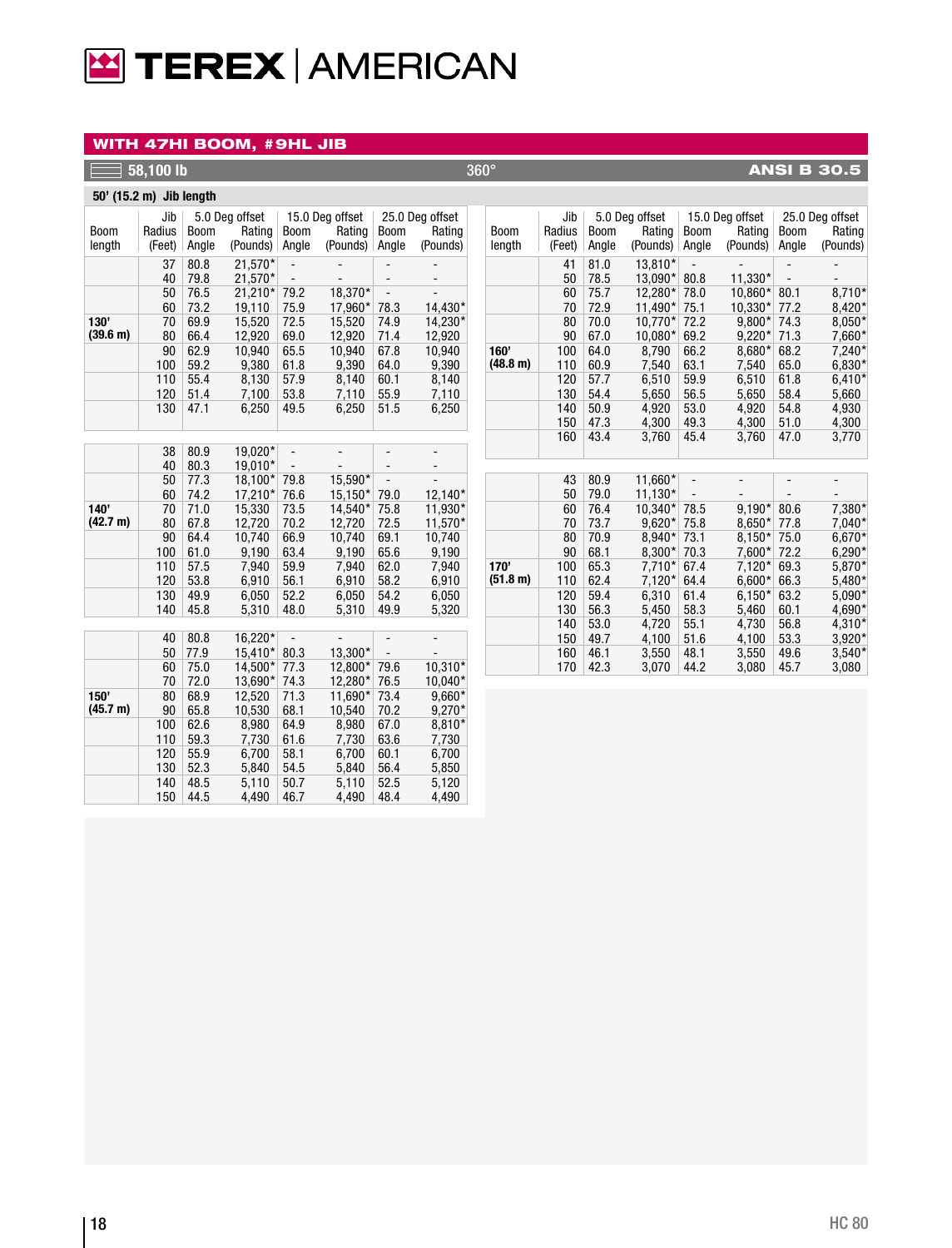## WITH 47HI BOOM, #9HL JIB

## **58,100 lb** 360° **ANSI B 30.5**

## **60' (18.3 m) Jib length**

| <b>Boom</b><br>length | Jib<br>Radius<br>(Feet) | <b>Boom</b><br>Angle | 5.0 Deg offset<br>Rating<br>(Pounds) | Boom<br>Angle                | 15.0 Deg offset<br>Rating<br>(Pounds) | <b>Boom</b><br>Angle | 25.0 Deg offset<br>Rating<br>(Pounds) |
|-----------------------|-------------------------|----------------------|--------------------------------------|------------------------------|---------------------------------------|----------------------|---------------------------------------|
|                       |                         |                      |                                      |                              |                                       |                      |                                       |
|                       | 42                      | 80.9                 | 15,150*                              |                              |                                       |                      |                                       |
|                       | 50                      | 78.7                 | 14.500*                              | $\qquad \qquad \blacksquare$ |                                       | -                    | -                                     |
|                       | 60                      | 75.9                 | 13.720*                              | 78.7                         | 11.780*                               |                      |                                       |
|                       | 70                      | 73.1                 | 12.920*                              | 75.8                         | 11,350*                               | 78.3                 | 8,990*                                |
| 150'                  | 80                      | 70.2                 | 12.170*                              | 72.9                         | 10.860*                               | 75.4                 | 8,750*                                |
| (45.7 m)              | 90                      | 67.3                 | 10.580                               | 69.9                         | 10.340*                               | 72.4                 | $8.460*$                              |
|                       | 100                     | 64.3                 | 9.010                                | 66.9                         | 9.020                                 | 69.3                 | $8,120*$                              |
|                       | 110                     | 61.2                 | 7,760                                | 63.8                         | 7.760                                 | 66.1                 | 7,740*                                |
|                       | 120                     | 58.0                 | 6.730                                | 60.6                         | 6.730                                 | 62.9                 | 6,740                                 |
|                       | 130                     | 54.6                 | 5.870                                | 57.2                         | 5.870                                 | 59.4                 | 5.880                                 |
|                       | 140                     | 51.2                 | 5.140                                | 53.7                         | 5.150                                 | 55.9                 | 5,150                                 |
|                       | 150                     | 47.5                 | 4.520                                | 50.0                         | 4.520                                 | 52.1                 | 4,520                                 |
|                       |                         |                      |                                      |                              |                                       |                      |                                       |
|                       |                         | .                    | .                                    |                              |                                       |                      |                                       |

|          | 44  | 80.8 | 12,820*  | $\qquad \qquad \blacksquare$ |          |      |          |
|----------|-----|------|----------|------------------------------|----------|------|----------|
|          | 50  | 79.3 | 12.400*  |                              |          |      |          |
|          | 60  | 76.6 | 11.610*  | 79.2                         | 10,040*  |      |          |
|          | 70  | 73.9 | 10,890*  | 76.5                         | 9,560*   | 78.9 | 7,600*   |
|          | 80  | 71.1 | 10.220*  | 73.7                         | $9,090*$ | 76.1 | 7,340*   |
|          | 90  | 68.4 | $9.570*$ | 70.9                         | 8,630*   | 73.3 | $7,020*$ |
| 160'     | 100 | 65.5 | 8.830    | 68.0                         | $8.130*$ | 70.4 | $6,680*$ |
| (48.8 m) | 110 | 62.6 | 7,580    | 65.1                         | 7.580    | 67.4 | $6,310*$ |
|          | 120 | 59.6 | 6,540    | 62.1                         | 6,550    | 64.3 | 5,960*   |
|          | 130 | 56.5 | 5,680    | 58.9                         | 5.690    | 61.1 | $5,600*$ |
|          | 140 | 53.3 | 4,950    | 55.7                         | 4,960    | 57.8 | 4,960    |
|          | 150 | 49.9 | 4,330    | 52.3                         | 4,330    | 54.3 | 4,330    |
|          | 160 | 46.3 | 3,790    | 48.7                         | 3,790    | 50.6 | 3,800    |

| <b>Boom</b><br>length | Jib<br>Radius<br>(Feet) | <b>Boom</b><br>Angle | 5.0 Deg offset<br>Rating<br>(Pounds) | <b>Boom</b><br>Angle         | 15.0 Deg offset<br>Rating<br>(Pounds) | <b>Boom</b><br>Angle | 25.0 Deg offset<br>Rating<br>(Pounds) |
|-----------------------|-------------------------|----------------------|--------------------------------------|------------------------------|---------------------------------------|----------------------|---------------------------------------|
|                       | 45                      | 81.0                 | 10,920*                              |                              |                                       |                      |                                       |
|                       | 50                      | 79.7                 | 10.520*                              | $\qquad \qquad \blacksquare$ |                                       |                      |                                       |
|                       | 60                      | 77.2                 | $9.830*$                             | 79.7                         | $8.510*$                              |                      | -                                     |
|                       | 70                      | 74.6                 | $9.130*$                             | 77.1                         | $8.060*$                              | 79.4                 | 6,380*                                |
|                       | 80                      | 72.0                 | $8.500*$                             | 74.5                         | $7.580*$                              | 76.8                 | $6,110*$                              |
|                       | 90                      | 69.4                 | 7,880*                               | 71.8                         | $7,140*$                              | 74.1                 | 5,780*                                |
| 170'                  | 100                     | 66.6                 | 7,300*                               | 69.1                         | $6.660*$                              | 71.3                 | $5,440*$                              |
| (51.8 m)              | 110                     | 63.9                 | $6.780*$                             | 66.3                         | $6.210*$                              | 68.5                 | $5,090*$                              |
|                       | 120                     | 61.1                 | $6.270*$                             | 63.4                         | 5,780*                                | 65.6                 | $4,740*$                              |
|                       | 130                     | 58.1                 | 5.490                                | 60.5                         | 5.370*                                | 62.6                 | 4,390*                                |
|                       | 140                     | 55.1                 | 4.750                                | 57.5                         | 4.700                                 | 59.5                 | $4,060*$                              |
|                       | 150                     | 52.0                 | 4.130                                | 54.3                         | 4.130                                 | 56.3                 | $3,710*$                              |
|                       | 160                     | 48.7                 | 3,580                                | 51.0                         | 3,580                                 | 52.9                 | 3,380*                                |
|                       | 170                     | 45.2                 | 3.100                                | 47.5                         | 3.110                                 | 49.3                 | $3,040*$                              |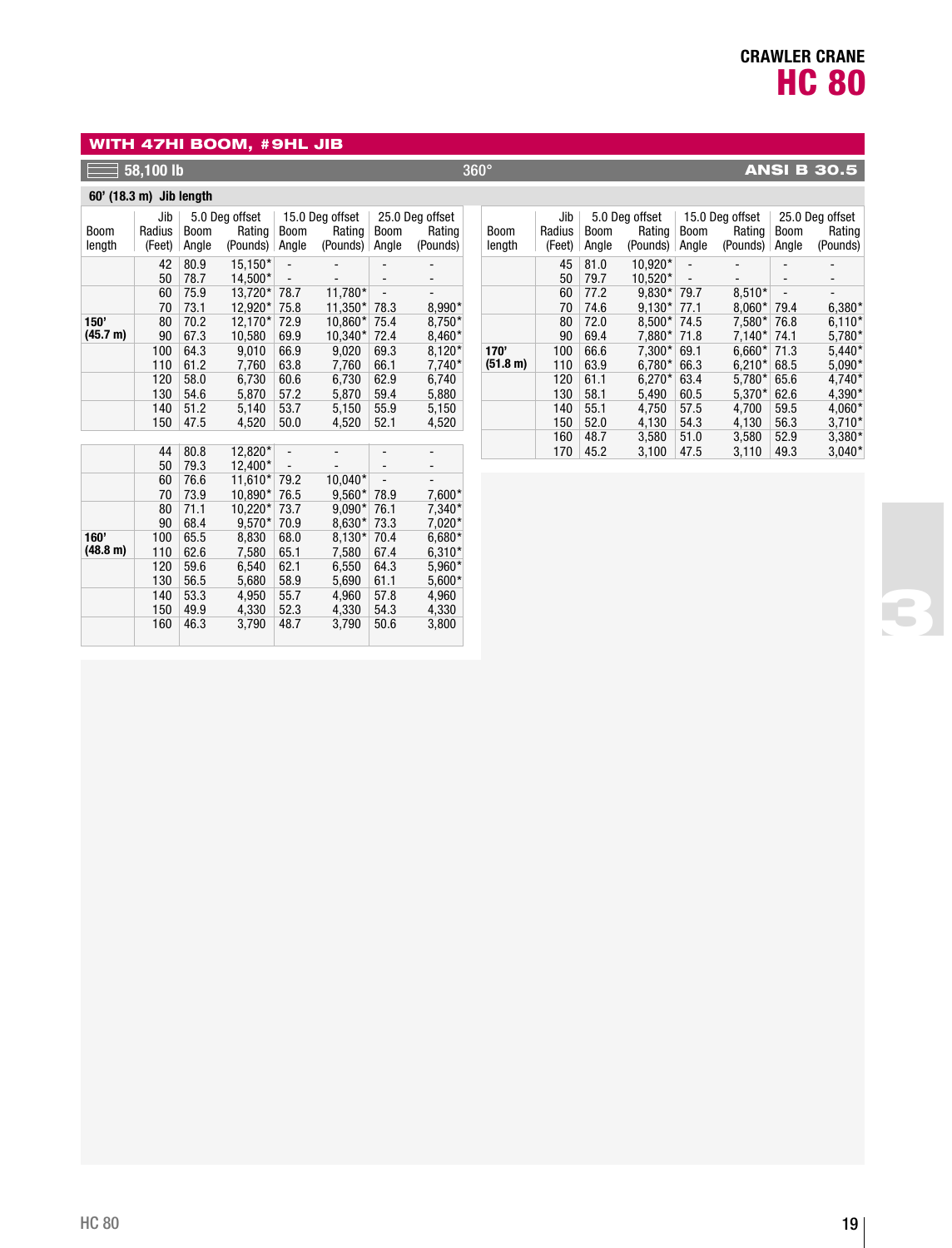## NOTES TO LIFTING CAPACITY

## **Warning** ▲**!**

This rating chart is invalid if the crane has been modified or altered by use of other than GENUINE AMERICAN PARTS as such modifications or alterations may affect its capacity or safe operation. See American Crane Corporation Service Bulliten #259.

Ratings in this chart are in POUNDS and do not exceed the percentage of tipping specified for this crane by ANSI B30.5. All ratings require that the crane be standing level on a firm uniformly supporting surface.

Do not lift loads in excess of those shown on this chart. Lifting loads in excess of those shown or operation not in accordance with good operating practice, including limitations shown on page 3499 of Operator's Manual, can cause tipping, structural damage or catastrophic failure.

Asterisk (\*) areas on this chart indicate ratings which are limited by strength of material or factors other than stability (tipping).

"RADIUS IN FEET" is the horizontal distance at ground level from the crane centerline of rotation to a vertical line through the center of gravity of the suspended load.

When using the main boom fall with jib in place, the main fall ratings must be reduced by the jib effective weight shown on the jib rating chart plus twice the weight of all suspended blocks, slings, rope, etc., at the jib fall. See Appendix A.

Blocks, slings, buckets and other load carrying devices are considered part of the load. The weight of standard hoisting ropes for the rating at a given radius has been calculated as part of the boom point load and need not be considered in determining net allowable loads. See Appendix A.

Ratings shown on this chart make no allowance for such factors as out of plumb loads, wind, poor soil conditions, improper inflation of rubber tires and dynamic effects due to excessive operating speeds. The user (operator) must exercise judgement to make allowance for these conditions. See page 3499 of Operator's Manual for detailed information.

No account is taken of the wind force on the load. This effect, which can be substantial for loads with large surface areas, must be considered by the user. In any wind it is strongly recommended that taglines be used to control the load.

BOOM HOIST LINE is 14 parts of 5/8 inch diameter EIPS wire rope with a minimum breaking strength of 41,200 pounds.

PENDANT SUSPENSION LINE is 2 parts of 1-1/4 inch diameter MONOLAY wire rope with a minimum breaking strength of 172,800 pounds.

WHIP LINE is 7/8 inch diameter EIPS wire rope with a minimum breaking strength of 79,600 pounds.

#### **ERECTION**

|                                | Erection is with the A-Frame fully raised. Erection "OVER THE END"<br>is with the boom over the idler end. Erection "OVER THE SIDE" is |                          |                                        | 47HI BOOM COMPOSITION CHART |                             |                             |                             |                                    |  |  |
|--------------------------------|----------------------------------------------------------------------------------------------------------------------------------------|--------------------------|----------------------------------------|-----------------------------|-----------------------------|-----------------------------|-----------------------------|------------------------------------|--|--|
|                                | with the boom 90° to the sideframes and with the side frames                                                                           |                          |                                        | <b>BOOM SECTIONS</b>        |                             |                             |                             |                                    |  |  |
| on the ground during erection. | extended. Blocks, slings and other load carrying devices must be                                                                       |                          | <b>BOOM</b><br><b>LENGTH</b><br>(FEET) | 20'<br>47HI<br><b>INNER</b> | 10'<br>47H<br><b>CENTER</b> | 20'<br>47H<br><b>CENTER</b> | 30'<br>47H<br><b>CENTER</b> | 20'<br>47H or 47HI<br><b>OUTER</b> |  |  |
|                                |                                                                                                                                        |                          | 40<br>50<br>60<br>70                   |                             | n                           | 0                           | o                           |                                    |  |  |
|                                | MAXIMUM BOOM & JIB SELF-ERECTION DATA                                                                                                  |                          | 80<br>90                               |                             |                             |                             |                             |                                    |  |  |
|                                | OVER THE END & OVER THE SIDE                                                                                                           |                          | 100<br>110                             |                             |                             |                             | 2                           |                                    |  |  |
|                                | <b>BOOM</b><br>LENGTH<br>(FEET)                                                                                                        | JIB.<br>LENGTH<br>(FEET) | 120<br>130<br>140<br>150               |                             |                             |                             | 2<br>3<br>3<br>3            |                                    |  |  |
| #9HL JIB                       | 200<br>170                                                                                                                             | Ω<br>60                  | 160<br>170                             |                             |                             | 0                           | 4<br>4                      |                                    |  |  |
|                                |                                                                                                                                        |                          |                                        |                             |                             |                             |                             |                                    |  |  |

| LUAD HUISTING INFURNATION - 778 EIPS RUPE |                |                |                                  |  |  |  |  |  |  |
|-------------------------------------------|----------------|----------------|----------------------------------|--|--|--|--|--|--|
| <b>MAXIMUM</b><br><b>LIFTING</b>          | <b>MINIMUM</b> |                | MAXIMUM HOISTING DISTANCE - FEET |  |  |  |  |  |  |
| CAPACITY - LBS.                           | PARTS OF LINE  | MAIN - (RIGHT) | AUX. - (LEFT)                    |  |  |  |  |  |  |
| 22,550                                    |                | 588            | 588                              |  |  |  |  |  |  |

|                                               | #9HL JIB COMPOSITION CHART |                                                                                    |                |              |                         |                        |                           |                         |  |  |  |  |  |
|-----------------------------------------------|----------------------------|------------------------------------------------------------------------------------|----------------|--------------|-------------------------|------------------------|---------------------------|-------------------------|--|--|--|--|--|
| <b>JIB</b><br>LENGTH                          | 20'                        | <b>JIB OFFSET</b><br>EFF. JIB<br>"A" IN FEET<br><b>WEIGHT</b><br>20'<br>10'<br>20' |                |              |                         |                        |                           |                         |  |  |  |  |  |
| (FEET)                                        | <b>INNER</b>               | <b>CENTER</b>                                                                      | <b>I CENTE</b> | <b>OUTER</b> | (POUNDS)                | 5°                     | $15^{\circ}$              | $25^\circ$              |  |  |  |  |  |
| $\begin{array}{c} 40 \\ 50 \end{array}$<br>60 |                            |                                                                                    |                |              | 1,850<br>2.350<br>2,750 | 4.75<br>5.50'<br>6.08' | 9.75'<br>11.66'<br>13.50' | 14.66<br>17.83<br>20.75 |  |  |  |  |  |

Note: The #9HL jib mounted on a 47HI outer requires the use of a 47HI / #9HL jib adaptor. Refer to the HC 80 Operators Manual for additional information.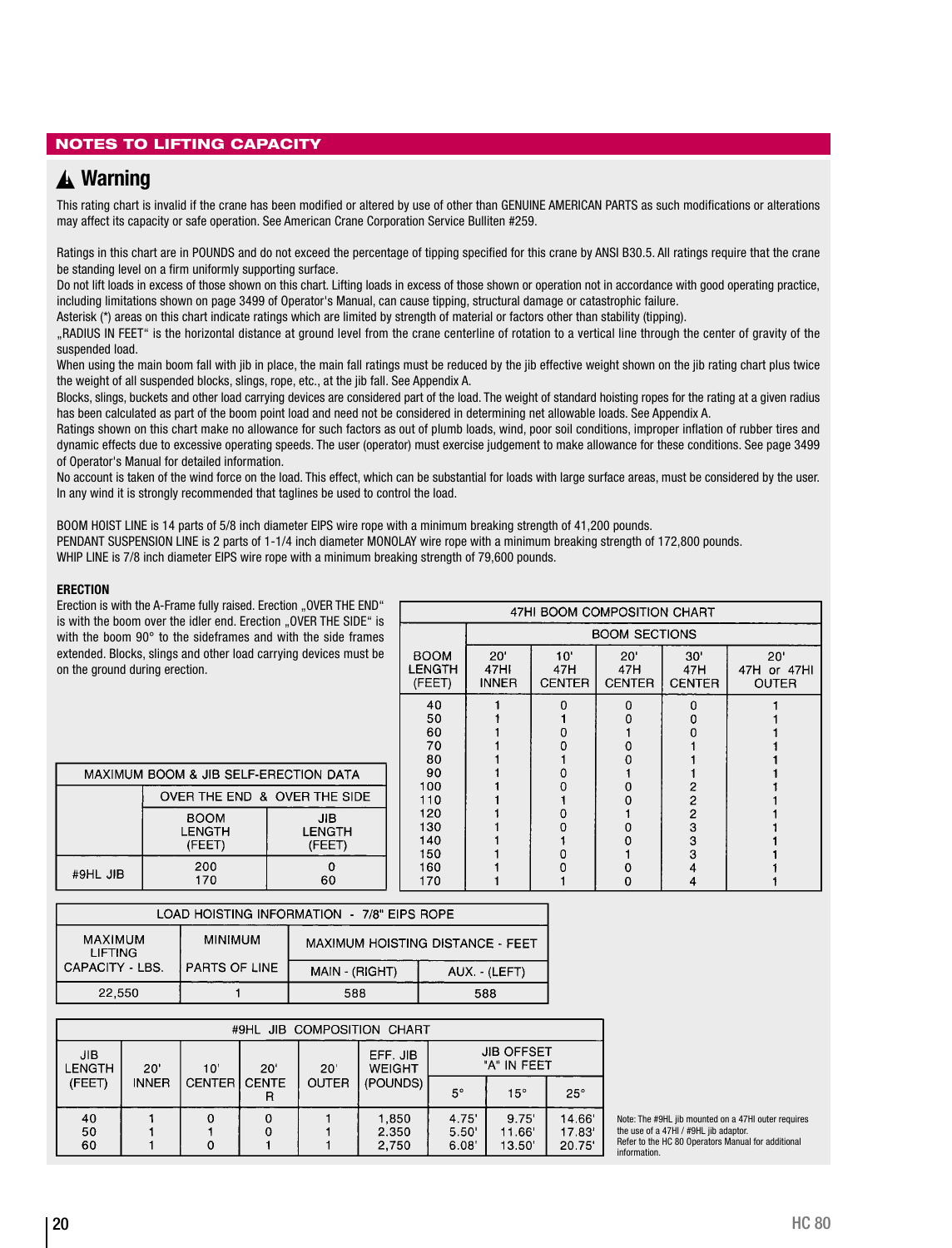## RANGE DIAGRAM, 46HI BOOM, #9 ANGLE JIB

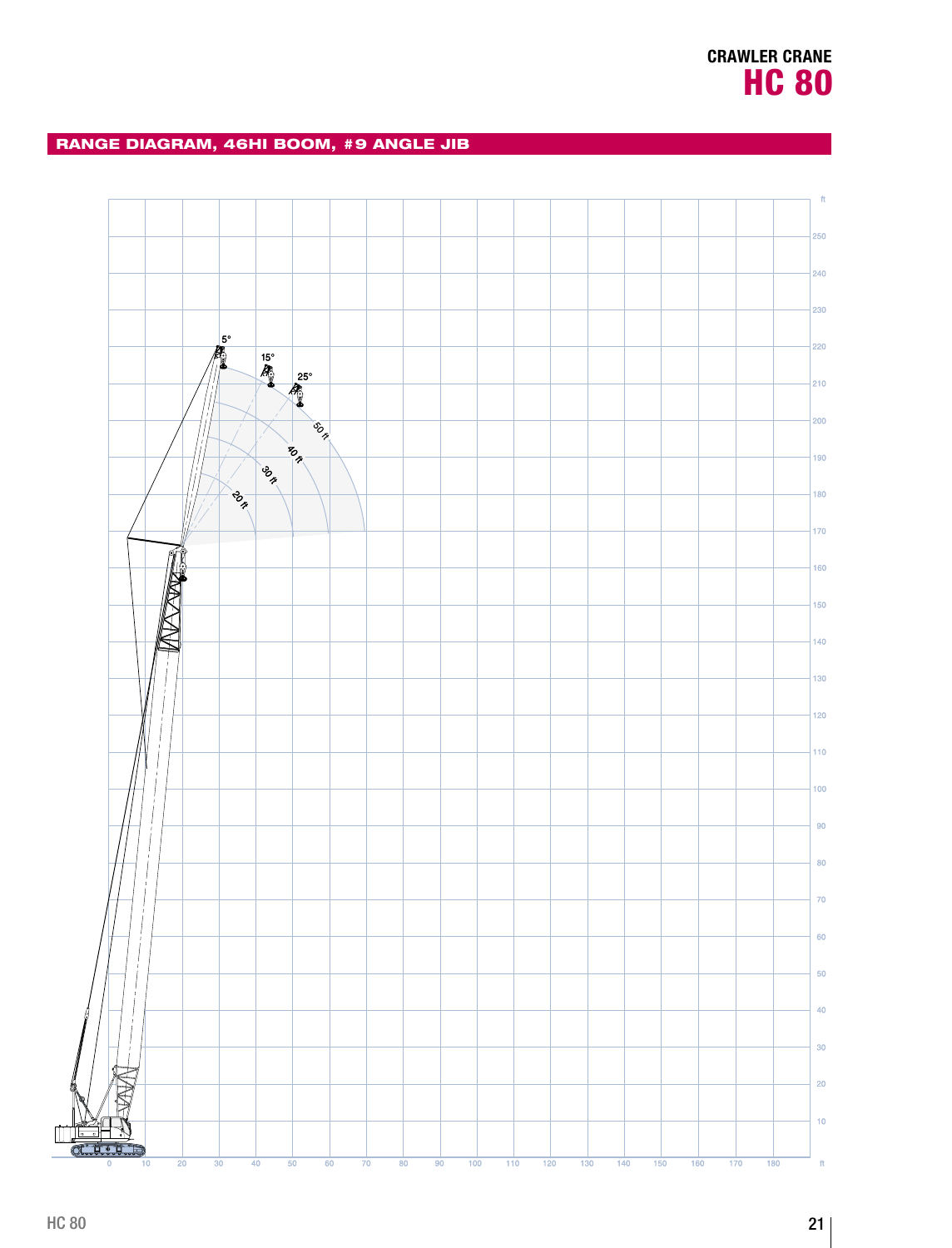

#### WITH 46HI BOOM, #9 ANGLE JIB

**50' (15.2 m)**

**60' (18.3 m)**

|                        | 58,100 lb |              |                           |                          |                          |                                                      |                                            | $360^\circ$      |               |              |                          |                          |                           |                          | <b>ANSI B 30.5</b>                  |
|------------------------|-----------|--------------|---------------------------|--------------------------|--------------------------|------------------------------------------------------|--------------------------------------------|------------------|---------------|--------------|--------------------------|--------------------------|---------------------------|--------------------------|-------------------------------------|
| 20' (6.1 m) Jib length |           |              |                           |                          |                          |                                                      |                                            |                  |               |              |                          |                          |                           |                          |                                     |
|                        | Jib       |              | 5.0 Deg offset            |                          | 15.0 Deg offset          |                                                      | 25.0 Deg offset                            |                  |               |              |                          |                          |                           |                          |                                     |
| Boom                   | Radius    | <b>Boom</b>  | Rating                    | Boom                     | Rating                   | <b>Boom</b>                                          | Rating                                     | <b>Boom</b>      | Jib<br>Radius | <b>Boom</b>  | 5.0 Deg offset<br>Rating | Boom                     | 15.0 Deg offset<br>Rating | Boom                     | 25.0 Deg offset<br>Rating           |
| length                 | (Feet)    | Angle        | (Pounds)                  | Angle                    | (Pounds)                 | Angle                                                | (Pounds)                                   | length           | (Feet)        | Angle        | (Pounds)                 | Angle                    | (Pounds)                  | Angle                    | (Pounds)                            |
|                        | 17        | 80.7         | 18,250*                   | $\Box$                   | $\overline{\phantom{a}}$ | $\overline{\phantom{a}}$                             | $\overline{\phantom{a}}$                   |                  |               |              |                          |                          |                           |                          |                                     |
|                        | 20        | 78.2         | 18,250*                   | 80.9                     | 18,250*                  | $\overline{\phantom{a}}$                             | $\overline{\phantom{a}}$                   |                  | 26            | 81.0         | 18,250*                  | $\overline{\phantom{0}}$ |                           | $\overline{a}$           |                                     |
| 50'                    | 25        | 74.1         | 18,250*                   | 76.7                     | 18,250*                  | 79.2                                                 | 18,250*                                    |                  | 30<br>35      | 79.2<br>77.0 | 18,250*<br>$18,250*$     | 80.7<br>78.4             | 18,250*<br>$18,250*$      | 79.8                     | 18,250*                             |
| (15.2 m)               | 30        | 69.8         | $18,250*$                 | 72.5                     | $18,250*$                | 74.9                                                 | $18,250*$                                  |                  | 40            | 74.7         | 18,250*                  | 76.2                     | 18,250*                   | 77.5                     | 18,250*                             |
|                        | 35        | 65.5         | 18,250*                   | 68.1                     | 18,250*                  | 70.5                                                 | 18,250*                                    | 110'             | 50            | 70.2         | 18,250*                  | 71.6                     | 18,250* 72.9              |                          | 18,250*                             |
|                        | 40        | 60.9         | $18,250*$                 | 63.5                     | $18,250*$                | 65.8                                                 | 18,250*                                    | (33.5 m)         | 60            | 65.4         | 18,250*                  | 66.8                     | 18,250*                   | 68.1                     | 18,250*                             |
|                        | 50        | 51.1         | 18,250*                   | 53.6                     | 18,250*                  | 55.7                                                 | 18,250*                                    |                  | 70            | 60.5         | 15,100                   | 61.9                     | 15,100                    | 63.1                     | 15,100                              |
|                        |           |              |                           |                          |                          |                                                      |                                            |                  | 80            | 55.3         | 12,500                   | 56.7                     | 12,500                    | 57.8                     | 12,500                              |
|                        |           |              |                           |                          |                          |                                                      |                                            |                  | 90            | 49.8         | 10,520                   | 51.1                     | 10,520                    | 52.2                     | 10,520                              |
|                        | 19        | 80.4         | 18,250*                   | $\overline{\phantom{a}}$ |                          | $\overline{\phantom{a}}$                             | $\overline{a}$                             |                  | 100           | 43.7         | 8,960                    | 45.0                     | 8,970                     | 46.0                     | 8,970                               |
|                        | 20        | 79.7         | 18,250*                   | $\overline{\phantom{a}}$ |                          | $\overline{\phantom{a}}$                             | $\overline{\phantom{a}}$                   |                  | 110           | 36.9         | 7,720                    | 38.1                     | 7,720                     | 38.9                     | 7,720                               |
| 60'                    | 25        | 76.1         | 18,250*                   | 78.4                     | 18,250*                  | 80.6                                                 | 18,250*                                    |                  |               |              |                          |                          |                           |                          |                                     |
| (18.3 m)               | 30        | 72.4         | $18,250*$                 | 74.7                     | 18,250*                  | 76.9                                                 | $18,250*$                                  |                  |               |              |                          |                          |                           |                          |                                     |
|                        | 35        | 68.7         | 18,250*                   | 71.0                     | 18,250*                  | 73.1<br>69.1                                         | 18,250*                                    |                  | 28            | 80.8         | 18,250*                  | $\overline{\phantom{a}}$ | $\overline{\phantom{a}}$  | $\overline{\phantom{a}}$ |                                     |
|                        | 40<br>50  | 64.8<br>56.7 | 18,250*<br>18,250*        | 67.1<br>58.9             | $18,250*$<br>$18,250*$   | 60.8                                                 | 18,250*<br>$18,250*$                       |                  | 30            | 80.0         | 18,250*                  | $\overline{\phantom{a}}$ |                           |                          |                                     |
|                        | 60        | 47.6         | 18,250* 49.7              |                          | $18,250*$                | 51.5                                                 | 18,250*                                    |                  | 35            | 77.9         | 18,250*                  | 79.3                     | 18,250*                   | 80.5                     | 18,250*                             |
|                        |           |              |                           |                          |                          |                                                      |                                            |                  | 40            | 75.8         | 18,250*                  | 77.2                     | 18,250*                   | 78.4                     | 18,250*                             |
|                        | 20        | 80.8         | 18,250*                   | $\overline{\phantom{a}}$ | $\overline{\phantom{a}}$ | $\overline{\phantom{a}}$                             | $\overline{\phantom{a}}$                   | 120'<br>(36.6 m) | 50<br>60      | 71.6<br>67.3 | 18,250*<br>18,250*       | 72.9<br>68.6             | $18,250*$ 74.1<br>18,250* | 69.7                     | 18,250*<br>18,250*                  |
|                        | 25        | 77.6         | 18,250*                   | 79.7                     | 18.250*                  | $\overline{\phantom{a}}$                             | $\overline{\phantom{a}}$                   |                  | 70            | 62.8         | 14,890                   | 64.1                     | 14,890                    | 65.2                     | 14,900                              |
| 70'                    | 30        | 74.4         | 18,250*                   | 76.5                     | 18,250*                  | 78.4                                                 | 18,250*                                    |                  | 80            | 58.1         | 12,290                   | 59.4                     | 12,290                    | 60.4                     | 12,290                              |
| (21.3 m)               | 35        | 71.1         | 18,250*                   | 73.2                     | $18,250*$                | 75.1                                                 | 18,250*                                    |                  | 90            | 53.2         | 10,310                   | 54.4                     | 10,310                    | 55.4                     | 10,310                              |
|                        | 40        | 67.7         | 18,250*                   | 69.8                     | 18,250*                  | 71.6                                                 | 18,250*                                    |                  | 100           | 47.9         | 8,750                    | 49.1                     | 8,750                     | 50.0                     | 8,760                               |
|                        | 50        | 60.7         | 18,250*                   | 62.7                     | 18,250*                  | 64.5                                                 | 18,250*                                    |                  | 110           | 42.1         | 7,510                    | 43.2                     | 7,510                     | 44.1                     | 7,510                               |
|                        | 60        | 53.2         | 18,250*                   | 55.1                     | 18,250*                  | 56.8                                                 | 18,250*                                    |                  | 120           | 35.5         | 6,490                    | 36.6                     | 6,490                     | 37.3                     | 6,490                               |
|                        | 70        | 44.7         | 16,020                    | 46.6                     | 16,020                   | 48.1                                                 | 16,020                                     |                  |               |              |                          |                          |                           |                          |                                     |
|                        |           |              |                           |                          |                          |                                                      |                                            |                  | 30            | 80.7         | 18,250*                  | $\overline{\phantom{a}}$ | $\overline{\phantom{a}}$  | $\overline{\phantom{a}}$ | $\overline{\phantom{a}}$            |
|                        | 22<br>25  | 80.6<br>78.9 | 18,250*<br>18,250*        | $\overline{\phantom{a}}$ | $\sim$<br>18,250*        | $\overline{\phantom{a}}$<br>$\overline{\phantom{a}}$ | $\overline{\phantom{a}}$<br>$\overline{a}$ |                  | 35            | 78.7         | $18,250*$                | 80.0                     | 18,250*                   | $\overline{\phantom{a}}$ |                                     |
|                        | 30        | 76.0         | $18,250*$                 | 80.8<br>77.8             | 18,250*                  | 79.6                                                 | 18,250*                                    |                  | 40            | 76.8         | 18,250*                  | 78.0                     | 18,250*                   | 79.2                     | 18,250*                             |
|                        | 35        | 73.0         | 18,250*                   | 74.9                     | 18,250*                  | 76.6                                                 | 18,250*                                    |                  | 50            | 72.9         | 18,250*                  | 74.1                     | 18,250*                   | 75.2                     | 18,250*                             |
| BO'                    | 40        | 70.0         | 18,250* 71.9              |                          | 18,250*                  | 73.6                                                 | 18,000*                                    |                  | 60<br>70      | 68.9<br>64.7 | 18,250*<br>14,660        | 70.1                     | 18,250*<br>14,660         | 71.2                     | 18,250*                             |
| (24.4 m)               | 50        | 63.9         | 18,250*                   | 65.7                     | 18,250*                  | 67.3                                                 | 18,250*                                    | 130'             | 80            | 60.4         | 12,060                   | 65.9<br>61.6             | 12,060                    | 67.0<br>62.7             | 14,660<br>12,060                    |
|                        | 60        | 57.3         | 18,250*                   | 59.1                     | 18,250*                  | 60.6                                                 | 18,250*                                    | (39.6 m)         | 90            | 56.0         | 10,070                   | 57.1                     | 10,080                    | 58.1                     | 10,080                              |
|                        | 70        | 50.3         | 15,820                    | 52.0                     | 15,820                   | 53.4                                                 | 15,820                                     |                  | 100           | 51.2         | 8,520                    | 52.4                     | 8,520                     | 53.3                     | 8,520                               |
|                        | 80        | 42.3         | 13,220                    | 44.0                     | 13,220                   | 45.2                                                 | 13,220                                     |                  | 110           | 46.1         | 7,270                    | 47.3                     | 7,270                     | 48.1                     | 7,270                               |
|                        |           |              |                           |                          |                          |                                                      |                                            |                  | 120           | 40.6         | 6,230                    | 41.6                     | 6,230                     | 42.4                     | 6,240                               |
|                        |           |              |                           |                          |                          |                                                      |                                            |                  | 130           | 34.3         | 5,380                    | 35.3                     | 5,380                     | 35.9                     | 5,390                               |
|                        | 23        | 80.9         | $18,250*$                 | $\overline{\phantom{a}}$ |                          |                                                      | $\overline{\phantom{a}}$                   |                  |               |              |                          |                          |                           |                          |                                     |
|                        | 25<br>30  | 79.9         | 18,250*                   | $\overline{\phantom{a}}$ |                          |                                                      | $\overline{\phantom{a}}$                   |                  |               |              |                          |                          |                           |                          |                                     |
|                        | 35        | 77.2<br>74.6 | 18,250*<br>18,250*        | 79.0<br>76.3             | 18,250*<br>$18,250*$     | 80.6<br>77.9                                         | $18,250*$<br>$18,250*$                     |                  |               |              |                          |                          |                           |                          |                                     |
| 90'                    | 40        | 71.9         | $18,250*$ 73.6            |                          | $18,250*$                | 75.1                                                 | $18,250*$                                  |                  | 31            | 80.9         | 18,250*                  | $\overline{\phantom{a}}$ |                           | $\overline{\phantom{a}}$ |                                     |
| (27.4 m)               | 50        | 66.4         | $18,250*$                 | 68.0                     | 18,250*                  | 69.5                                                 | 18,250*                                    |                  | 35<br>40      | 79.4<br>77.6 | $18,250*$<br>18,250*     | 80.6                     | 18,250*<br>18,250* 79.9   | $\overline{\phantom{a}}$ | $\overline{\phantom{a}}$<br>18,250* |
|                        | 60        | 60.6         | $18,250*$ 62.2            |                          | 18,250*                  | 63.6                                                 | 18,250*                                    |                  | 50            | 74.0         | 18,250*                  | 78.8<br>75.1             | $18,250*$                 | 76.2                     | 18,250*                             |
|                        | 70        | 54.5         | 15,570                    | 56.0                     | 15,570                   | 57.4                                                 | 15,580                                     |                  | 60            | 70.2         | 18,030                   | 71.4                     | 18,030                    | 72.4                     | 18,030                              |
|                        | 80        | 47.8         | 12,980                    | 49.3                     | 12,980                   | 50.6                                                 | 12,980                                     |                  | 70            | 66.4         | 14,430                   | 67.5                     | 14,430                    | 68.5                     | 14,430                              |
|                        | 90        | 40.3         | 11,000                    | 41.7                     | 11,000                   | 42.8                                                 | 11,000                                     | 140'             | 80            | 62.4         | 11,820                   | 63.6                     | 11,820                    | 64.5                     | 11,820                              |
|                        |           |              |                           |                          |                          |                                                      |                                            | (42.7 m)         | 90            | 58.3         | 9,840                    | 59.4                     | 9,840                     | 60.4                     | 9,840                               |
|                        | 25        | 80.7         | 18,250*                   | $\overline{\phantom{a}}$ | $\overline{\phantom{a}}$ | $\overline{\phantom{a}}$                             | $\overline{\phantom{a}}$                   |                  | 100           | 54.0         | 8,290                    | 55.1                     | 8,290                     | 56.0                     | 8,290                               |
|                        | 30        | 78.3         | 18,250* 79.9              |                          | 18,250*                  | $\overline{\phantom{a}}$                             | $\overline{\phantom{a}}$                   |                  | 110           | 49.5         | 7,030                    | 50.6                     | 7,030                     | 51.4                     | 7,030                               |
|                        | 35        | 75.9         | 18,250* 77.5              |                          | $18,250*$                | 78.9                                                 | 18,250*                                    |                  | 120           | 44.6         | 6,000                    | 45.6                     | 6,000                     | 46.4                     | 6,010                               |
| 100'                   | 40<br>50  | 73.4<br>68.4 | $18,250*$<br>18,250* 70.0 | 75.0                     | 18,250*<br>18,250* 71.3  | 76.4                                                 | 18,250*<br>18,250*                         |                  | 130           | 39.2         | 5,150                    | 40.2                     | 5,150                     | 40.9                     | 5,150                               |
|                        |           |              |                           |                          |                          |                                                      |                                            |                  |               | 140 33.1     | 4,420                    | 34.1                     | 4,420                     | 34.6                     | 4,420                               |

\* \* \* \*

\* \* \* \*

\* \* \*

\* \*

**90' (27.4 m)**

**100' (30.5 m)**

 $68.4$   $18,250*$   $70.0$   $18,250*$   $71.3$   $18,250$  $63.2$   $18,250*$   $64.7$   $18,250*$   $66.1$   $18,250$ 57.8 15,350 59.3 15,350 60.5 15,350 52.0 12,740 53.4 12,740 54.6 12,740 45.6 10,760 47.0 10,760 48.1 10,760

 $18,250*$  71.3  $18,250*$  66.1

 $18,250*$ 18,250\*

9,220 39.8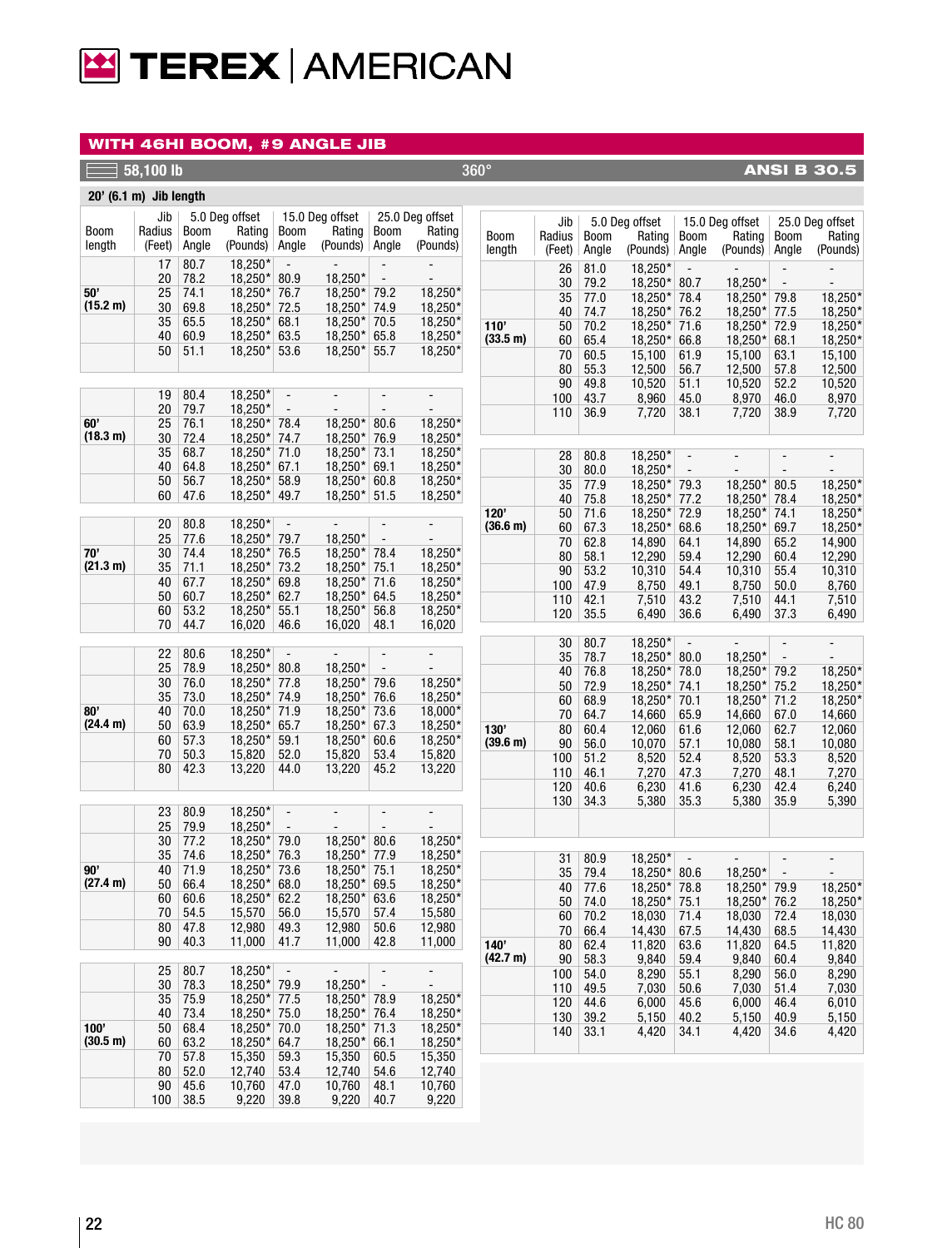## WITH 46HI BOOM, #9 ANGLE JIB

## **1**  $\overline{58,100}$  lb  $\overline{360^\circ}$  360° **ANSI B 30.5**

## **20' (6.1 m) Jib length**

| <b>Boom</b><br>length | Jib<br>Radius<br>(Feet) | <b>Boom</b><br>Angle | 5.0 Deg offset<br>Rating<br>(Pounds) | Boom<br>Angle | 15.0 Deg offset<br>Rating<br>(Pounds) | <b>Boom</b><br>Angle | 25.0 Deg offset<br>Rating<br>(Pounds) | Вc<br>leı |
|-----------------------|-------------------------|----------------------|--------------------------------------|---------------|---------------------------------------|----------------------|---------------------------------------|-----------|
|                       | 33                      | 80.7                 | 18,250*                              |               |                                       |                      |                                       |           |
|                       | 35                      | 80.1                 | 18.250*                              |               |                                       |                      |                                       |           |
|                       | 40                      | 78.4                 | 18,250*                              | 79.5          | 18,250*                               | 80.5                 | 18,250*                               |           |
|                       | 50                      | 74.9                 | 18.250*                              | 76.0          | 18,250*                               | 77.0                 | 18,250*                               |           |
|                       | 60                      | 71.4                 | 17.790                               | 72.5          | 17,790                                | 73.5                 | 17,790                                |           |
|                       | 70                      | 67.8                 | 14,200                               | 68.9          | 14,200                                | 69.9                 | 14,200                                |           |
| 150'                  | 80                      | 64.2                 | 11,580                               | 65.2          | 11,580                                | 66.2                 | 11,590                                | 16        |
| (45.7 m)              | 90                      | 60.4                 | 9.600                                | 61.4          | 9,600                                 | 62.3                 | 9,600                                 | (4)       |
|                       | 100                     | 56.4                 | 8.040                                | 57.5          | 8.040                                 | 58.3                 | 8.040                                 |           |
|                       | 110                     | 52.3                 | 6,790                                | 53.3          | 6,790                                 | 54.1                 | 6,790                                 |           |
|                       | 120                     | 47.9                 | 5,760                                | 48.9          | 5,760                                 | 49.7                 | 5,770                                 |           |
|                       | 130                     | 43.2                 | 4.900                                | 44.2          | 4.900                                 | 44.9                 | 4,900                                 |           |
|                       | 140                     | 38.0                 | 4.170                                | 38.9          | 4,170                                 | 39.6                 | 4,180                                 |           |
|                       | 150                     | 32.1                 | 3,550                                | 33.0          | 3,560                                 | 33.5                 | 3,560                                 |           |
|                       |                         |                      |                                      |               |                                       |                      |                                       |           |

| Boom<br>length | Jib<br>Radius<br>(Feet) | Boom<br>Angle | 5.0 Deg offset<br>Rating<br>(Pounds) | <b>Boom</b><br>Angle | 15.0 Deg offset<br>Rating<br>(Pounds) | <b>Boom</b><br>Angle | 25.0 Deg offset<br>Rating<br>(Pounds) |
|----------------|-------------------------|---------------|--------------------------------------|----------------------|---------------------------------------|----------------------|---------------------------------------|
|                | 34                      | 80.9          | 18,250*                              |                      |                                       |                      |                                       |
|                | 35                      | 80.6          | 18.250*                              |                      |                                       |                      |                                       |
|                | 40                      | 79.0          | 18,250*                              | 80.1                 | 18,250*                               |                      |                                       |
|                | 50                      | 75.8          | 18,250*                              | 76.8                 | 18,250*                               | 77.8                 | 16,580*                               |
|                | 60                      | 72.5          | 17.580                               | 73.5                 | 17.580                                | 74.5                 | 15,770*                               |
|                | 70                      | 69.1          | 13,990                               | 70.2                 | 13,990                                | 71.1                 | 13,990                                |
| 160'           | 80                      | 65.7          | 11.380                               | 66.7                 | 11.380                                | 67.6                 | 11.380                                |
| (48.8 m)       | 90                      | 62.2          | 9,390                                | 63.2                 | 9.400                                 | 64.0                 | 9,400                                 |
|                | 100                     | 58.5          | 7,830                                | 59.5                 | 7.830                                 | 60.3                 | 7,840                                 |
|                | 110                     | 54.7          | 6,580                                | 55.7                 | 6,580                                 | 56.5                 | 6,590                                 |
|                | 120                     | 50.7          | 5.540                                | 51.7                 | 5,540                                 | 52.4                 | 5,550                                 |
|                | 130                     | 46.5          | 4.690                                | 47.4                 | 4.690                                 | 48.1                 | 4.690                                 |
|                | 140                     | 41.9          | 3,950                                | 42.8                 | 3,950                                 | 43.5                 | 3,950                                 |
|                | 150                     | 36.9          | 3.330                                | 37.8                 | 3.330                                 | 38.3                 | 3,330                                 |
|                | 160                     | 31.2          | 2,790                                | 32.0                 | 2,790                                 | 32.4                 | 2,790                                 |

#### **30' (9.1 m) Jib length**

|             | Jib    |       | 5.0 Deg offset   |                          | 15.0 Deg offset |                          | 25.0 Deg offset |                    | Jib    |       | 5.0 Deg offset |                          | 15.0 Deg offset |                          | 25.0 Deg offset |
|-------------|--------|-------|------------------|--------------------------|-----------------|--------------------------|-----------------|--------------------|--------|-------|----------------|--------------------------|-----------------|--------------------------|-----------------|
| <b>Boom</b> | Radius | Boom  | Rating           | Boom                     | Rating          | <b>Boom</b>              | Rating          | <b>Boom</b>        | Radius | Boom  | Rating         | <b>Boom</b>              | Rating          | <b>Boom</b>              | Rating          |
| length      | (Feet) | Angle | (Pounds)   Angle |                          | (Pounds)        | Angle                    | (Pounds)        | length             | (Feet) | Angle | (Pounds)       | Angle                    | (Pounds)        | Angle                    | (Pounds)        |
|             | 24     | 80.8  | 18,250*          |                          |                 |                          |                 |                    | 29     | 80.7  | 18,250*        |                          |                 |                          |                 |
|             | 25     | 80.3  | 18,250*          | $\overline{\phantom{a}}$ |                 |                          |                 |                    | 30     | 80.3  | $18,250*$      |                          |                 |                          |                 |
|             | 30     | 77.7  | 18,250*          | 80.3                     | 18,250*         | $\overline{\phantom{a}}$ |                 |                    | 35     | 78.3  | 18,250*        | 80.3                     | 18,250*         | $\overline{\phantom{a}}$ |                 |
|             | 35     | 75.0  | 18,250*          | 77.6                     | 18,250*         | 80.0                     | 18,250*         |                    | 40     | 76.2  | 18,250*        | 78.2                     | 18,250*         | 80.1                     | 18,250*         |
| 80'         | 40     | 72.3  | 18,250*          | 74.9                     | 18,250*         | 77.3                     | 18,250*         | 110'               | 50     | 72.0  | 18,250*        | 74.0                     | 18,250*         | 75.8                     | 18,250*         |
| (24.4 m)    | 50     | 66.8  | 18,250*          | 69.3                     | 18,250*         | 71.6                     | 18,250*         | $(33.5 \text{ m})$ | 60     | 67.6  | 18,250*        | 69.6                     | 18,250*         | 71.4                     | 18,250*         |
|             | 60     | 61.0  | 18,250*          | 63.5                     | 18,250*         | 65.7                     | 18,250*         |                    | 70     | 63.1  | 15,180         | 65.1                     | 15,180          | 66.8                     | 15,190          |
|             | 70     | 54.9  | 15,910           | 57.3                     | 15,920          | 59.4                     | 15,920          |                    | 80     | 58.4  | 12,570         | 60.4                     | 12,570          | 62.0                     | 12,580          |
|             | 80     | 48.2  | 13,320           | 50.6                     | 13,320          | 52.5                     | 13,320          |                    | 90     | 53.5  | 10,590         | 55.4                     | 10,590          | 57.0                     | 10,60           |
|             |        |       |                  |                          |                 |                          |                 |                    | 100    | 48.2  | 9.040          | 50.0                     | 9,050           | 51.5                     | 9,050           |
|             |        |       |                  |                          |                 |                          |                 |                    | 110    | 42.4  | 7,790          | 44.2                     | 7,790           | 45.6                     | 7,790           |
|             | 26     | 80.6  | 18,250*          | $\overline{\phantom{a}}$ |                 |                          |                 |                    |        |       |                |                          |                 |                          |                 |
|             | 30     | 78.7  | 18,250*          | $\overline{\phantom{a}}$ |                 |                          |                 |                    |        |       |                |                          |                 |                          |                 |
|             | 35     | 76.3  | 18,250*          | 78.7                     | 18,250*         | 80.9                     | 18,250*         |                    | 30     | 81.0  | 18,250*        |                          |                 |                          |                 |
|             | 40     | 73.8  | 18,250*          | 76.2                     | 18,250*         | 78.4                     | 18,250*         |                    | 35     | 79.1  | 18,250*        | 81.0                     | 18,250*         | $\overline{\phantom{a}}$ |                 |
| 90'         | 50     | 68.8  | 18,250*          | 71.2                     | 18,250*         | 73.3                     | 18,250*         |                    | 40     | 77.1  | 18,250*        | 79.0                     | 18,250*         | 80.8                     | 18,250*         |
| (27.4 m)    | 60     | 63.6  | 18.250*          | 65.9                     | 18,250*         | 68.0                     | 18,250*         |                    | 50     | 73.2  | 18,250*        | 75.1                     | 18,250*         | 76.8                     | 18,250*         |
|             | 70     | 58.2  | 15,670           | 60.4                     | 15,670          | 62.4                     | 15,670          | 120'               | 60     | 69.2  | 18,250*        | 71.0                     | 18,250*         | 72.7                     | 18,250*         |
|             | 80     | 52.4  | 13,060           | 54.6                     | 13,060          | 56.4                     | 13,060          | (36.6 m)           | 70     | 65.0  | 14,970         | 66.9                     | 14,970          | 68.5                     | 14,970          |
|             | 90     | 46.0  | 11,080           | 48.1                     | 11,080          | 49.9                     | 11,080          |                    | 80     | 60.8  | 12,370         | 62.6                     | 12,370          | 64.2                     | 12,370          |
|             |        |       |                  |                          |                 |                          |                 |                    | 90     | 56.3  | 10,380         | 58.1                     | 10,390          | 59.6                     | 10,390          |
|             |        |       |                  |                          |                 |                          |                 |                    | 100    | 51.5  | 8,830          | 53.3                     | 8,830           | 54.7                     | 8,830           |
|             | 27     | 80.9  | 18,250*          | $\overline{\phantom{a}}$ |                 |                          |                 |                    | 110    | 46.5  | 7,580          | 48.2                     | 7,580           | 49.5                     | 7,580           |
|             | 30     | 79.6  | 18,250*          | $\overline{\phantom{a}}$ |                 |                          |                 |                    | 120    | 40.9  | 6,540          | 42.5                     | 6,540           | 43.8                     | 6,550           |
|             | 35     | 77.4  | 18,250*          | 79.5                     | 18,250*         | $\blacksquare$           |                 |                    |        |       |                |                          |                 |                          |                 |
|             | 40     | 75.1  | 18,250*          | 77.3                     | 18,250*         | 79.3                     | 18,250*         |                    |        |       |                |                          |                 |                          |                 |
| 100'        | 50     | 70.5  | 18,250*          | 72.7                     | 18,250*         | 74.7                     | 18,250*         |                    | 32     | 80.8  | 18,250*        | $\overline{\phantom{a}}$ |                 |                          |                 |
| (30.5 m)    | 60     | 65.8  | 18,250*          | 67.9                     | 18,250*         | 69.8                     | 18,250*         |                    | 35     | 79.7  | 18,250*        |                          |                 |                          |                 |
|             | 70     | 60.9  | 15,430           | 63.0                     | 15,430          | 64.8                     | 15,430          |                    | 40     | 77.9  | 18,250*        | 79.7                     | 18,250*         | $\overline{\phantom{a}}$ |                 |
|             | 80     | 55.7  | 12,820           | 57.7                     | 12,820          | 59.5                     | 12,820          |                    | 50     | 74.3  | 18,250*        | 76.0                     | 18,250*         | 77.7                     | 18,250*         |
|             | 90     | 50.2  | 10,840           | 52.2                     | 10,840          | 53.8                     | 10,840          | 130'               | 60     | 70.5  | 18,250*        | 72.3                     | 18,250*         | 73.9                     | 18,250*         |
|             | 100    | 44.1  | 9,290            | 46.0                     | 9,300           | 47.6                     | 9,300           | (39.6 m)           | 70     | 66.7  | 14,730         | 68.4                     | 14,730          | 70.0                     | 14,740          |
|             |        |       |                  |                          |                 |                          |                 |                    | 80     | 62.7  | 12.120         | 64.4                     | 12,120          | 66.0                     | 12,120          |
|             |        |       |                  |                          |                 |                          |                 |                    | 90     | 58.6  | 10,140         | 60.3                     | 10,140          | 61.8                     | 10,140          |
|             |        |       |                  |                          |                 |                          |                 |                    | 100    | 54.3  | 8,580          | 56.0                     | 8,580           | 57.4                     | 8,580           |
|             |        |       |                  |                          |                 |                          |                 |                    | 110    | 49.8  | 7,330          | 51.4                     | 7,330           | 52.7                     | 7,330           |
|             |        |       |                  |                          |                 |                          |                 |                    | 120    | 44.9  | 6,300          | 46.5                     | 6,300           | 47.7                     | 6,310           |

130

39.5 5,440 41.0 5,440 42.2 5,440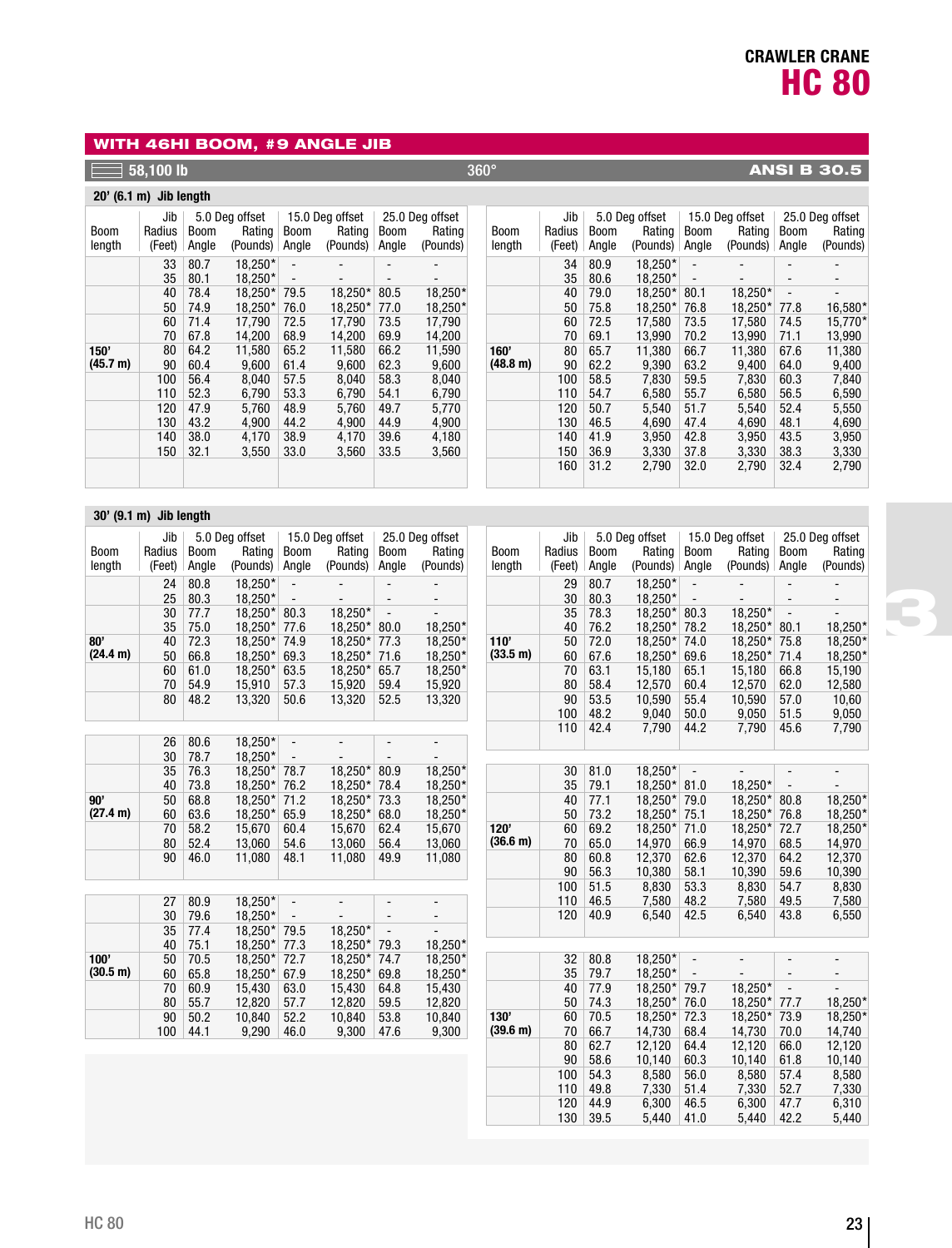# TEREX | AMERICAN

#### WITH 46HI BOOM, #9 ANGLE JIB

## **1**  $\overline{58,100}$  lb  $\overline{360^\circ}$   $\overline{360^\circ}$   $\overline{48,100}$  B 30.5

#### **30' (9.1 m) Jib length**

| <b>Boom</b><br>length | Jib<br>Radius<br><b>Boom</b><br>(Feet)<br>Angle |      | 5.0 Deg offset<br>Rating<br>(Pounds) | 15.0 Deg offset<br>Rating<br><b>Boom</b><br>(Pounds)<br>Angle |         | <b>Boom</b><br>Angle | 25.0 Deg offset<br>Rating<br>(Pounds) |
|-----------------------|-------------------------------------------------|------|--------------------------------------|---------------------------------------------------------------|---------|----------------------|---------------------------------------|
|                       |                                                 |      |                                      |                                                               |         |                      |                                       |
|                       | 34                                              | 80.7 | 18.250*                              |                                                               |         |                      |                                       |
|                       | 35                                              | 80.3 | 18.250*                              | $\overline{\phantom{a}}$                                      |         |                      |                                       |
|                       | 40                                              | 78.6 | 18,250*                              | 80.3                                                          | 18,250* |                      |                                       |
|                       | 50                                              | 75.2 | 18,250*                              | 76.9                                                          | 18,250* | 78.4                 | 18,250*                               |
|                       | 60                                              | 71.7 | 18.090                               | 73.4                                                          | 18.090  | 74.9                 | 18,090                                |
|                       | 70                                              | 68.1 | 14,500                               | 69.8                                                          | 14.500  | 71.2                 | 14,500                                |
| 140'                  | 80                                              | 64.5 | 11.880                               | 66.1                                                          | 11.880  | 67.5                 | 11.890                                |
| (42.7 m)              | 90                                              | 60.7 | 9.900                                | 62.3                                                          | 9.900   | 63.7                 | 9,900                                 |
|                       | 100                                             | 56.7 | 8.350                                | 58.3                                                          | 8.350   | 59.6                 | 8.350                                 |
|                       | 110                                             | 52.6 | 7,090                                | 54.1                                                          | 7,090   | 55.4                 | 7,090                                 |
|                       | 120                                             | 48.2 | 6.060                                | 49.7                                                          | 6.060   | 50.9                 | 6.070                                 |
|                       | 130                                             | 43.5 | 5.210                                | 44.9                                                          | 5.210   | 46.1                 | 5,210                                 |
|                       | 140                                             | 38.3 | 4.470                                | 39.7                                                          | 4,480   | 40.7                 | 4,480                                 |

|          | 35  | 80.9 | 18,250* |      |         |      |         |
|----------|-----|------|---------|------|---------|------|---------|
|          | 40  | 79.3 | 18,250* | 80.9 | 18,250* |      |         |
|          | 50  | 76.0 | 18,250* | 77.6 | 18,250* | 79.1 | 17,490* |
|          | 60  | 72.8 | 17.860  | 74.3 | 17.860  | 75.7 | 16,980* |
|          | 70  | 69.4 | 14,260  | 70.9 | 14,260  | 72.3 | 14,260  |
|          | 80  | 66.0 | 11.650  | 67.5 | 11.650  | 68.9 | 11,650  |
| 150'     | 90  | 62.4 | 9.660   | 63.9 | 9.670   | 65.3 | 9.670   |
| (45.7 m) | 100 | 58.8 | 8,100   | 60.3 | 8,100   | 61.6 | 8,110   |
|          | 110 | 55.0 | 6,850   | 56.5 | 6,850   | 57.7 | 6,860   |
|          | 120 | 51.0 | 5.810   | 52.4 | 5,810   | 53.6 | 5,820   |
|          | 130 | 46.8 | 4,960   | 48.2 | 4,960   | 49.3 | 4,960   |
|          | 140 | 42.2 | 4,220   | 43.5 | 4,220   | 44.6 | 4,230   |
|          | 150 | 37.2 | 3,600   | 38.5 | 3,600   | 39.4 | 3,600   |
|          |     |      |         |      |         |      |         |

#### Jib | 5.0 Deg offset | 15.0 Deg offset | 25.0 Deg offset Boom Radius Boom Rating Boom Rating Boom Rating<br>
Iength (Feet) Angle (Pounds) Angle (Pounds) Angle (Pounds)  $\frac{1}{\sqrt{2}}$  (Feet) Angle (Pounds) Angle (Pounds) Angle **160' (48.8 m)** 37 40 79.8 50 76.8 60 70 80  $90$ 100 110 120 130 140 150 41.0 160 36.1  $80.8$   $18,250^*$  - - - - - $79.8$   $18,250^*$  - - - - -76.8 18,250\* 78.3 17,840\* 79.7 14,960 73.7 17,640 75.2 17,030 76.5 14,430 \* 70.5 14,050 72.0 14,050 73.3 13,770 67.3 11,430 68.8 11,430 70.1 11,440 9,450 60.6 7,890 62.0 7,890 63.3 7,890 57.1 6,640 58.5 6,640 59.7 6,640 53.4 5,600 54.8 5,600 55.9 5,600 49.5 4,740 50.9 4,740 52.0<br>45.4 4,010 46.7 4,010 47.8 4,010 46.7 4,010 47.8 4,010<br>3,380 42.3 3,380 43.2 3,380 3,380 43.2 3,380<br>2,850 38.2 2,850 36.1 2,840 37.3 2,850 38.2 2,850 14,960\* 14,430\* 13,770\*

#### **40' (12.2 m) Jib length**

| <b>Boom</b>        | Jib<br>Radius | Boom  | 5.0 Deg offset<br>Rating | Boom                         | 15.0 Deg offset<br>Rating | <b>Boom</b>              | 25.0 Deg offset<br>Rating | Boom     | Jib<br>Radius | <b>Boom</b> | 5.0 Deg offset<br>Rating | <b>Boom</b>              | 15.0 Deg offset<br>Rating | <b>Boom</b>              | 25.0 Deg offset<br>Rating |
|--------------------|---------------|-------|--------------------------|------------------------------|---------------------------|--------------------------|---------------------------|----------|---------------|-------------|--------------------------|--------------------------|---------------------------|--------------------------|---------------------------|
| length             | (Feet)        | Angle | (Pounds)                 | Angle                        | (Pounds)                  | Angle                    | (Pounds)                  | length   | (Feet)        | Angle       | (Pounds)                 | Angle                    | (Pounds)                  | Angle                    | (Pounds)                  |
|                    | 30            | 80.7  | 18,250*                  | $\overline{\phantom{a}}$     |                           |                          |                           |          | 33            | 80.8        | 18,250*                  |                          |                           | $\overline{a}$           |                           |
|                    | 35            | 78.6  | 18,250*                  | $\overline{\phantom{a}}$     |                           | $\overline{\phantom{a}}$ | $\overline{\phantom{a}}$  |          | 35            | 80.1        | 18,250*                  |                          |                           | $\overline{\phantom{a}}$ |                           |
|                    | 40            | 76.5  | 18,250*                  | 79.3                         | 18,250*                   |                          |                           |          | 40            | 78.2        | 18,250*                  | 80.6                     | 18,250*                   |                          |                           |
|                    | 50            | 72.3  | 18,250*                  | 75.0                         | 17,790*                   | 77.5                     | 16,310*                   |          | 50            | 74.6        | 18,250*                  | 76.9                     | 18,220*                   | 79.1                     | 16,560*                   |
| 100'               | 60            | 68.0  | 18,250*                  | 70.6                         | 16,840*                   | 73.1                     | 15,650*                   | 120'     | 60            | 70.8        | 18,250*                  | 73.2                     | 17,310*                   | 75.3                     | 15,890*                   |
| (30.5 m)           | 70            | 63.5  | 15,480                   | 66.1                         | 15,490                    | 68.5                     | 15,060*                   | (36.6 m) | 70            | 67.0        | 15,020                   | 69.3                     | 15,020                    | 71.4                     | 15,030                    |
|                    | 80            | 58.8  | 12,880                   | 61.4                         | 12,880                    | 63.7                     | 12,890                    |          | 80            | 63.1        | 12,410                   | 65.3                     | 12,410                    | 67.4                     | 12,410                    |
|                    | 90            | 53.9  | 10,900                   | 56.4                         | 10,900                    | 58.6                     | 10,910                    |          | 90            | 58.9        | 10,430                   | 61.2                     | 10,430                    | 63.2                     | 10,430                    |
|                    | 100           | 48.6  | 9,340                    | 51.0                         | 9,350                     | 53.1                     | 9,350                     |          | 100           | 54.6        | 8,870                    | 56.9                     | 8,870                     | 58.8                     | 8,870                     |
|                    |               |       |                          |                              |                           |                          |                           |          | 110           | 50.1        | 7,620                    | 52.3                     | 7,620                     | 54.1                     | 7,620                     |
|                    |               |       |                          |                              |                           |                          |                           |          | 120           | 45.2        | 6,590                    | 47.3                     | 6,590                     | 49.0                     | 6,600                     |
|                    | 31            | 80.9  | 18,250*                  | $\qquad \qquad \blacksquare$ |                           |                          |                           |          |               |             |                          |                          |                           |                          |                           |
|                    | 35            | 79.4  | 18,250*                  |                              |                           |                          | $\overline{\phantom{a}}$  |          |               |             |                          |                          |                           |                          |                           |
|                    | 40            | 77.4  | 18,250*                  | 80.0                         | 18,250*                   | $\overline{\phantom{a}}$ |                           |          | 34            | 81.0        | 18,250*                  |                          |                           | $\overline{a}$           |                           |
|                    | 50            | 73.5  | 18,250*                  | 76.0                         | 17,950*                   | 78.4                     | $16,410*$                 |          | 35            | 80.6        | 18,250*                  | $\overline{\phantom{a}}$ |                           | $\overline{\phantom{0}}$ |                           |
| 110'               | 60            | 69.5  | 18,250*                  | 72.0                         | 17,070*                   | 74.3                     | 15,760*                   |          | 40            | 78.9        | 18,250*                  |                          |                           |                          |                           |
| $(33.5 \text{ m})$ | 70            | 65.4  | 15,240                   | 67.8                         | 15,240                    | 70.1                     | 15,200*                   |          | 50            | 75.5        | 18,250*                  | 77.7                     | 18,250*                   | 79.8                     | 16,640*                   |
|                    | 80            | 61.1  | 12,630                   | 63.5                         | 12,630                    | 65.7                     | 12,630                    | 130'     | 60            | 72.0        | 18,250*                  | 74.2                     | 17,560*                   | 76.3                     | 16,060*                   |
|                    | 90            | 56.6  | 10,640                   | 59.0                         | 10,650                    | 61.1                     | 10,650                    | (39.6 m) | 70            | 68.4        | 14,780                   | 70.6                     | 14,780                    | 72.6                     | 14,780                    |
|                    | 100           | 51.9  | 9,090                    | 54.2                         | 9,090                     | 56.2                     | 9,090                     |          | 80            | 64.8        | 12,160                   | 66.9                     | 12,160                    | 68.9                     | 12,170                    |
|                    | 110           | 46.8  | 7,840                    | 49.1                         | 7,840                     | 51.0                     | 7,840                     |          | 90            | 61.0        | 10,180                   | 63.1                     | 10,180                    | 65.0                     | 10,190                    |
|                    |               |       |                          |                              |                           |                          |                           |          | 100           | 57.0        | 8,630                    | 59.1                     | 8,630                     | 61.0                     | 8,630                     |
|                    |               |       |                          |                              |                           |                          |                           |          | 110           | 52.9        | 7,370                    | 54.9                     | 7,370                     | 56.7                     | 7,380                     |
|                    |               |       |                          |                              |                           |                          |                           |          | 120           | 48.5        | 6,340                    | 50.5                     | 6,340                     | 52.2                     | 6,350                     |
|                    |               |       |                          |                              |                           |                          |                           |          |               |             |                          |                          |                           |                          |                           |

130 43.8

43.8 5,480 45.7 5,480 47.3 5,480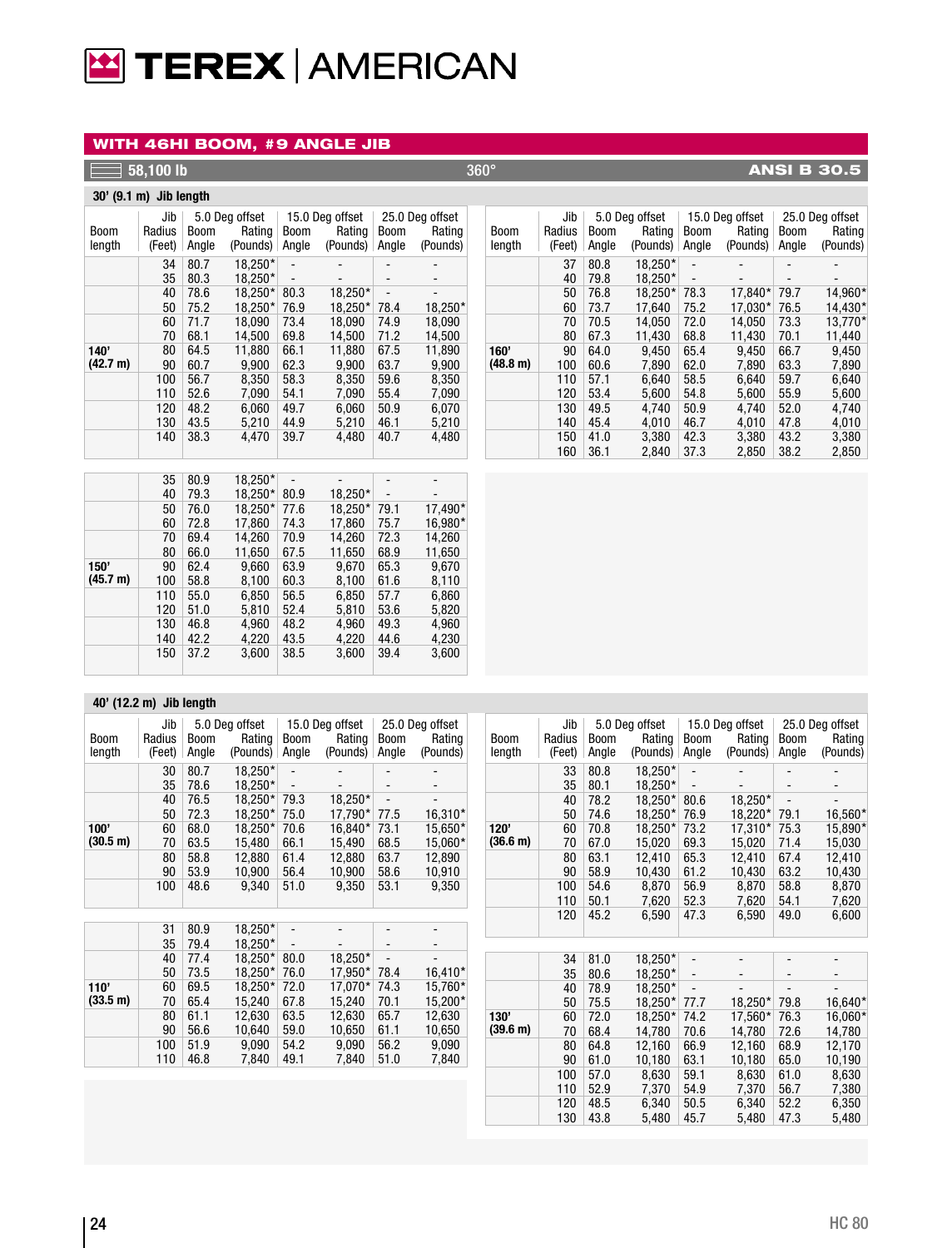## WITH 46HI BOOM, #9 ANGLE JIB

## **58,100 lb** 360° **ANSI B 30.5**

## **40' (12.2 m) Jib length**

| <b>Boom</b><br>length | Jib<br>Radius<br>(Feet) | Boom<br>Angle | 5.0 Deg offset<br>Rating<br>(Pounds) | <b>Boom</b><br>Angle     | 15.0 Deg offset<br>Rating<br>(Pounds) | <b>Boom</b><br>Angle | 25.0 Deg offset<br>Rating<br>(Pounds) |
|-----------------------|-------------------------|---------------|--------------------------------------|--------------------------|---------------------------------------|----------------------|---------------------------------------|
|                       | 36                      | 80.8          | 18,250*                              | $\overline{\phantom{0}}$ |                                       |                      |                                       |
|                       | 40                      | 79.6          | 18.250*                              |                          |                                       |                      |                                       |
|                       | 50                      | 76.3          | 18.250*                              | 78.4                     | 18,250*                               | 80.4                 | 16,720*                               |
|                       | 60                      | 73.0          | 18.140                               | 75.1                     | 17.770*                               | 77.1                 | 16,160*                               |
| 140'                  | 70                      | 69.7          | 14.540                               | 71.7                     | 14.540                                | 73.6                 | 14,550                                |
| (42.7 m)              | 80                      | 66.2          | 11.930                               | 68.3                     | 11.930                                | 70.1                 | 11,930                                |
|                       | 90                      | 62.7          | 9.940                                | 64.7                     | 9.950                                 | 66.5                 | 9,950                                 |
|                       | 100                     | 59.1          | 8.390                                | 61.1                     | 8.390                                 | 62.8                 | 8.400                                 |
|                       | 110                     | 55.3          | 7.130                                | 57.2                     | 7.130                                 | 58.9                 | 7.140                                 |
|                       | 120                     | 51.3          | 6,100                                | 53.2                     | 6,110                                 | 54.8                 | 6,110                                 |
|                       | 130                     | 47.0          | 5,250                                | 48.9                     | 5.250                                 | 50.5                 | 5,250                                 |
|                       | 140                     | 42.5          | 4.510                                | 44.3                     | 4.510                                 | 45.7                 | 4.520                                 |

|          | 38  | 80.7 | 18,250* |      |         |      |         |
|----------|-----|------|---------|------|---------|------|---------|
|          | 40  | 80.1 | 18,250* |      |         |      |         |
|          | 50  | 77.0 | 18,250* | 79.0 | 18,250* | 80.9 | 15,440* |
|          | 60  | 73.9 | 17,900  | 75.9 | 17,900* | 77.8 | 15,190* |
|          | 70  | 70.8 | 14,310  | 72.7 | 14,310  | 74.6 | 14,310  |
|          | 80  | 67.6 | 11.690  | 69.5 | 11.690  | 71.3 | 11,700  |
| 150'     | 90  | 64.3 | 9,710   | 66.2 | 9.710   | 67.9 | 9,710   |
| (45.7 m) | 100 | 60.9 | 8,150   | 62.8 | 8,150   | 64.4 | 8,150   |
|          | 110 | 57.3 | 6,890   | 59.2 | 6,890   | 60.8 | 6,890   |
|          | 120 | 53.7 | 5.860   | 55.5 | 5,860   | 57.1 | 5,860   |
|          | 130 | 49.8 | 5,000   | 51.6 | 5,000   | 53.1 | 5,000   |
|          | 140 | 45.7 | 4,260   | 47.5 | 4,260   | 48.9 | 4,270   |
|          | 150 | 41.3 | 3,640   | 43.0 | 3,640   | 44.3 | 3,640   |

|             | Jib    |             | 5.0 Deg offset |                              | 15.0 Deg offset |             | 25.0 Deg offset |
|-------------|--------|-------------|----------------|------------------------------|-----------------|-------------|-----------------|
| <b>Boom</b> | Radius | <b>Boom</b> | Rating         | <b>Boom</b>                  | Rating          | <b>Boom</b> | Rating          |
| length      | (Feet) | Angle       | (Pounds)       | Angle                        | (Pounds)        | Angle       | (Pounds)        |
|             | 39     | 80.9        | 18.250*        |                              |                 |             |                 |
|             | 40     | 80.6        | 18.250*        | $\qquad \qquad \blacksquare$ |                 |             |                 |
|             | 50     | 77.7        | 18.250*        | 79.6                         | 16,450*         |             |                 |
|             | 60     | 74.8        | 17,480*        | 76.6                         | 15.780*         | 78.4        | 12,960*         |
|             | 70     | 71.8        | 14.090         | 73.6                         | 14.090          | 75.4        | 12,510*         |
|             | 80     | 68.7        | 11.480         | 70.6                         | 11.480          | 72.3        | 11,480          |
| 160'        | 90     | 65.6        | 9.480          | 67.5                         | 9.480           | 69.1        | 9.490           |
| (48.8 m)    | 100    | 62.4        | 7.930          | 64.3                         | 7.930           | 65.9        | 7,930           |
|             | 110    | 59.2        | 6.670          | 61.0                         | 6.670           | 62.5        | 6,670           |
|             | 120    | 55.7        | 5,640          | 57.5                         | 5.640           | 59.0        | 5,640           |
|             | 130    | 52.2        | 4.770          | 53.9                         | 4.770           | 55.4        | 4,770           |
|             | 140    | 48.4        | 4.040          | 50.2                         | 4.040           | 51.6        | 4.050           |
|             | 150    | 44.5        | 3.410          | 46.1                         | 3.420           | 47.5        | 3,420           |
|             | 160    | 40.2        | 2,870          | 41.8                         | 2,870           | 43.0        | 2,880           |

| 50' (15.2 m) Jib length |
|-------------------------|
|                         |

|             | Jib    |       | 5.0 Deg offset |                              | 15.0 Deg offset |                          | 25.0 Deg offset          |             | Jib    |             | 5.0 Deg offset |                          | 15.0 Deg offset |                          | 25.0 Deg offset          |
|-------------|--------|-------|----------------|------------------------------|-----------------|--------------------------|--------------------------|-------------|--------|-------------|----------------|--------------------------|-----------------|--------------------------|--------------------------|
| <b>Boom</b> | Radius | Boom  | Rating         | <b>Boom</b>                  | Rating          | <b>Boom</b>              | Rating                   | <b>Boom</b> | Radius | <b>Boom</b> | Rating         | Boom                     | Rating          | <b>Boom</b>              | Rating                   |
| length      | (Feet) | Angle | (Pounds)       | Angle                        | (Pounds)        | Angle                    | (Pounds)                 | length      | (Feet) | Angle       | (Pounds)       | Angle                    | (Pounds)        | Angle                    | (Pounds)                 |
|             | 37     | 80.8  | 18,250*        |                              |                 |                          |                          |             | 40     | 80.9        | 18,250*        |                          |                 | $\overline{\phantom{a}}$ |                          |
|             | 40     | 79.8  | 18,200*        |                              |                 |                          |                          |             | 50     | 77.9        | 17,430*        | 80.3                     | 14,980*         | $\overline{\phantom{a}}$ |                          |
|             | 50     | 76.6  | 16,970*        | 79.2                         | 14,740*         | $\overline{a}$           |                          |             | 60     | 75.0        | 16,350*        | 77.4                     | 14,280*         | 79.6                     | 12,730*                  |
|             | 60     | 73.3  | 15,830*        | 75.9                         | 13,950*         | 78.4                     | 12,580*                  |             | 70     | 72.0        | 14,330         | 74.4                     | 13,580*         | 76.6                     | 12,230*                  |
| 130'        | 70     | 69.9  | 14,810         | 72.5                         | 13,290*         | 75.0                     | 12,040*                  | 150'        | 80     | 69.0        | 11.720         | 71.3                     | 11,720          | 73.5                     | 11,720                   |
| (39.6 m)    | 80     | 66.5  | 12,200         | 69.1                         | 12,200          | 71.5                     | 11,630*                  | (45.7 m)    | 90     | 65.9        | 9,730          | 68.2                     | 9,730           | 70.3                     | 9,740                    |
|             | 90     | 63.0  | 10,210         | 65.5                         | 10,220          | 67.8                     | 10,220                   |             | 100    | 62.7        | 8.170          | 65.0                     | 8,170           | 67.0                     | 8,180                    |
|             | 100    | 59.3  | 8,650          | 61.9                         | 8,650           | 64.1                     | 8,660                    |             | 110    | 59.4        | 6,920          | 61.7                     | 6,920           | 63.7                     | 6,920                    |
|             | 110    | 55.5  | 7,400          | 58.0                         | 7,400           | 60.2                     | 7,410                    |             | 120    | 56.0        | 5,880          | 58.2                     | 5,880           | 60.2                     | 5,880                    |
|             | 120    | 51.5  | 6,360          | 54.0                         | 6,370           | 56.1                     | 6,370                    |             | 130    | 52.4        | 5.020          | 54.6                     | 5.020           | 56.5                     | 5,020                    |
|             | 130    | 47.3  | 5,510          | 49.7                         | 5,510           | 51.7                     | 5,510                    |             | 140    | 48.7        | 4,290          | 50.8                     | 4,290           | 52.7                     | 4,300                    |
|             |        |       |                |                              |                 |                          |                          |             | 150    | 44.7        | 3,660          | 46.8                     | 3,670           | 48.5                     | 3,670                    |
|             |        |       |                |                              |                 |                          |                          |             |        |             |                |                          |                 |                          |                          |
|             | 38     | 81.0  | 18,250*        |                              |                 |                          |                          |             | 42     | 80.7        | 18,250*        | $\overline{\phantom{a}}$ |                 | $\overline{\phantom{a}}$ | $\overline{\phantom{a}}$ |
|             | 40     | 80.4  | 18,250*        | $\qquad \qquad \blacksquare$ |                 | $\overline{\phantom{a}}$ | $\overline{\phantom{a}}$ |             | 50     | 78.5        | 17,480*        | 80.8                     | 14,960*         | $\overline{\phantom{a}}$ |                          |
|             | 50     | 77.3  | 17,190*        | 79.8                         | 14,830*         | $\overline{\phantom{a}}$ |                          |             | 60     | 75.7        | 16,500*        | 78.0                     | 14,360*         | 80.1                     | 11,540*                  |
|             | 60     | 74.2  | 16,110*        | 76.7                         | 14,110*         | 79.0                     | 12,630*                  |             | 70     | 72.9        | 14,120         | 75.1                     | 13,740*         | 77.2                     | 11,230*                  |
| 140'        | 70     | 71.0  | 14,580         | 73.5                         | 13,440*         | 75.8                     | 12,150*                  |             | 80     | 70.0        | 11,500         | 72.3                     | 11,500          | 74.3                     | 10,820*                  |
| (42.7 m)    | 80     | 67.8  | 11,960         | 70.3                         | 11,960          | 72.5                     | 11,760*                  |             | 90     | 67.1        | 9,510          | 69.3                     | 9,510           | 71.3                     | 9,510                    |
|             | 90     | 64.5  | 9,980          | 66.9                         | 9,980           | 69.1                     | 9,980                    | 160'        | 100    | 64.1        | 7,950          | 66.3                     | 7,960           | 68.3                     | 7,960                    |
|             | 100    | 61.1  | 8,420          | 63.5                         | 8,420           | 65.7                     | 8,420                    | (48.8 m)    | 110    | 61.0        | 6,690          | 63.2                     | 6,690           | 65.1                     | 6,700                    |
|             | 110    | 57.6  | 7,170          | 60.0                         | 7,170           | 62.0                     | 7,170                    |             | 120    | 57.8        | 5,660          | 60.0                     | 5,660           | 61.8                     | 5,670                    |
|             | 120    | 53.9  | 6,130          | 56.3                         | 6,130           | 58.3                     | 6,130                    |             | 130    | 54.5        | 4,800          | 56.6                     | 4,800           | 58.5                     | 4,810                    |
|             | 130    | 50.1  | 5,270          | 52.3                         | 5,270           | 54.3                     | 5,270                    |             | 140    | 51.1        | 4,060          | 53.1                     | 4,060           | 54.9                     | 4,070                    |
|             | 140    | 45.9  | 4,540          | 48.2                         | 4,540           | 50.0                     | 4,550                    |             | 150    | 47.4        | 3,430          | 49.5                     | 3,440           | 51.2                     | 3,440                    |
|             |        |       |                |                              |                 |                          |                          |             | 160    | 43.5        | 2,890          | 45.5                     | 2,890           | 47.1                     | 2,900                    |
|             |        |       |                |                              |                 |                          |                          |             |        |             |                |                          |                 |                          |                          |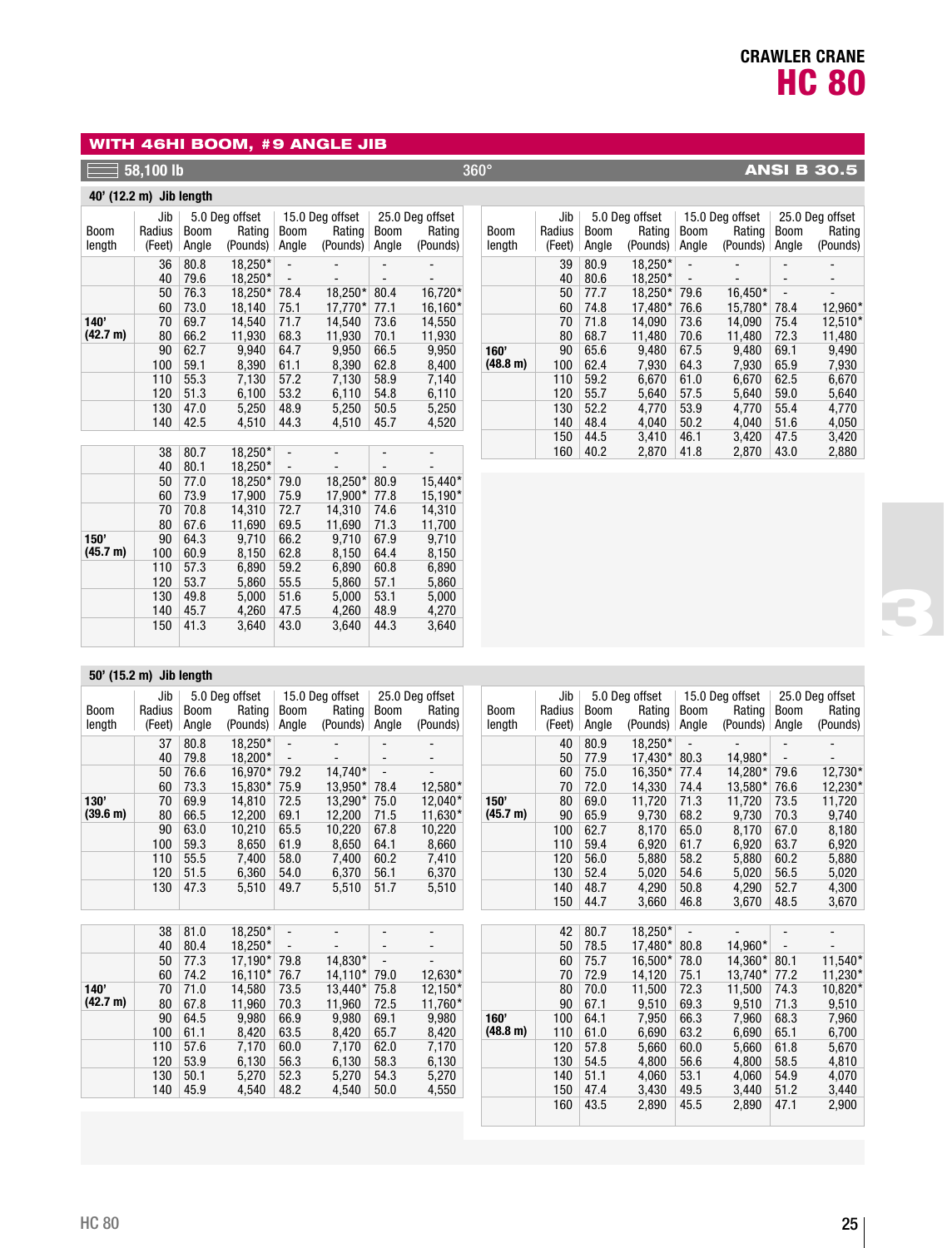## NOTES TO LIFTING CAPACITY

## **Warning** ▲**!**

This rating chart is invalid if the crane has been modified or altered by use of other than GENUINE AMERICAN PARTS as such modifications or alterations may affect its capacity or safe operation. See American Crane Corporation Service Bulliten #259.

Ratings in this chart are in POUNDS and do not exceed the percentage of tipping specified for this crane by ANSI B30.5. All ratings require that the crane be standing level on a firm uniformly supporting surface.

Do not lift loads in excess of those shown on this chart. Lifting loads in excess of those shown or operation not in accordance with good operating practice, including limitations shown on page 3499 of Operator's Manual, can cause tipping, structural damage or catastrophic failure.

Asterisk (\*) areas on this chart indicate ratings which are limited by strength of material or factors other than stability (tipping).

"RADIUS IN FEET" is the horizontal distance at ground level from the crane centerline of rotation to a vertical line through the center of gravity of the suspended load.

When using the main boom fall with jib in place, the main fall ratings must be reduced by the jib effective weight shown on the jib rating chart plus twice the weight of all suspended blocks, slings, rope, etc., at the jib fall. See Appendix A.

Blocks, slings, buckets and other load carrying devices are considered part of the load. The weight of standard hoisting ropes for the rating at a given radius has been calculated as part of the boom point load and need not be considered in determining net allowable loads. See Appendix A.

Ratings shown on this chart make no allowance for such factors as out of plumb loads, wind, poor soil conditions, improper inflation of rubber tires and dynamic effects due to excessive operating speeds. The user (operator) must exercise judgement to make allowance for these conditions. See page 3499 of Operator's Manual for detailed information.

No account is taken of the wind force on the load. This effect, which can be substantial for loads with large surface areas, must be considered by the user. In any wind it is strongly recommended that taglines be used to control the load.

The weight of all suspended blocks, slings, or other load carrying devices including those at the main fall, are considered part of the jib load. The weight of standard hoisting ropes for the rating at a given radius has been calculated as part of the jib point dead load and need not be considered in determining net allowable loads. See Appendix A.

BOOM HOIST LINE – 14 parts of 5/8 inch diameter EIPS wire rope with a minimum breaking strength of 41,200 pounds.

PENDANT SUSPENSION LINE – 2 parts of 1-1/4 inch diameter MONOLAY wire rope with a minimum breaking strength of 172,800 pounds.

WHIP LINE - 7/8 inch diameter IPS wire rope with a minimum

breaking strength of 69,200 pounds.

JIB FRONTSTAY & BACKSTAY PENDANTS – 7/8 inch diameter IPS wire rope with a minimum breaking strength of 69,200 pounds.

#### **ERECTION**

Erection is with the A-Frame fully raised. Erection "OVER-THE-END" is with the boom over the idler end. Erection ..OVER-THE-SIDE" is with the boom 90° to the sideframes and with the side frames extended. Blocks, slings and other load carrying devices must be on the ground during erection.

|                                 |                           |                                           | 46HI BOOM COMPOSITION CHART                                                   |                                                                                       |                                |                                              |
|---------------------------------|---------------------------|-------------------------------------------|-------------------------------------------------------------------------------|---------------------------------------------------------------------------------------|--------------------------------|----------------------------------------------|
|                                 |                           |                                           |                                                                               | <b>BOOM SECTIONS</b>                                                                  |                                |                                              |
| <b>BOOM</b><br>LENGTH<br>(FEET) | 20<br>46H<br><b>INNER</b> | 5'<br>46HR<br>CENTER                      | 10'<br>46HR<br><b>CENTER</b>                                                  | 20<br>46HR<br><b>CENTER</b>                                                           | 40<br>46HR<br><b>CENTER</b>    | $20^{\circ}$<br>46HR or 46HI<br><b>OUTER</b> |
|                                 |                           | 0<br>п<br>o<br>0<br>Ω<br>o<br>n<br>n<br>Ô | 0<br>n<br>O<br>Ò<br>o<br>ი<br>$\frac{0}{0}$<br>1<br>$\frac{0}{0}$<br>$\Omega$ | 0<br>$\tilde{0}$<br>$\begin{smallmatrix}0\0\0\end{smallmatrix}$<br>$\frac{0}{0}$<br>Ò | 0<br>000000<br>O<br>ผมผมผมพบพบ |                                              |

|            | MAXIMUM BOOM & JIB SELF-ERECTION DATA - 46HI BOOM |                             | 10051115202530354045505160 |
|------------|---------------------------------------------------|-----------------------------|----------------------------|
|            | OVER-THE END & OVER-THE-SIDE                      |                             |                            |
| <b>JIB</b> | <b>BOOM LENGTH</b><br>(FEET)                      | <b>JIB LENGTH</b><br>(FEET) |                            |
| #9         | 160                                               | 50                          |                            |
|            |                                                   |                             |                            |

|                        | LOAD HOISTING INFORMATION - 778" diameter IPS wire rope |                                  |               |  |  |  |  |  |  |
|------------------------|---------------------------------------------------------|----------------------------------|---------------|--|--|--|--|--|--|
| <b>MAXIMUM LIFTING</b> | <b>MINIMUM</b>                                          | MAXIMUM HOISTING DISTANCE - FEET |               |  |  |  |  |  |  |
| CAPACITY - LBS.        | PARTS OF LINE                                           | MAIN - (RIGHT)                   | AUX. - (LEFT) |  |  |  |  |  |  |
| 18.250                 |                                                         | 588                              | 588           |  |  |  |  |  |  |

|                             | #9 JIB COMPOSITION CHART |               |              |                                  |                                  |                               |                                 |  |
|-----------------------------|--------------------------|---------------|--------------|----------------------------------|----------------------------------|-------------------------------|---------------------------------|--|
| <b>JIB</b><br><b>LENGTH</b> | 10'                      | 10'           | 10'          | EFF. JIB<br><b>WEIGHT</b>        | <b>JIB OFFSET</b><br>"A" IN FEET |                               |                                 |  |
| (FEET)                      | <b>INNER</b>             | <b>CENTER</b> | <b>OUTER</b> | (POUNDS)                         | $5^\circ$                        | $15^\circ$                    | $25^\circ$                      |  |
| 8898                        |                          | $\frac{2}{3}$ |              | 1,550<br>2.100<br>2,800<br>3,600 | 3.75<br>3.50<br>5.08<br>5.33     | 6.00<br>7.83<br>9.67<br>11.58 | 8.50<br>11.58<br>14.50<br>17.75 |  |

Note: The #9 jib mounted on a 46HI outer requires the use of a 46HI #9 jib adaptor. Refer to the HC 80 Operator's Manual for additional information.

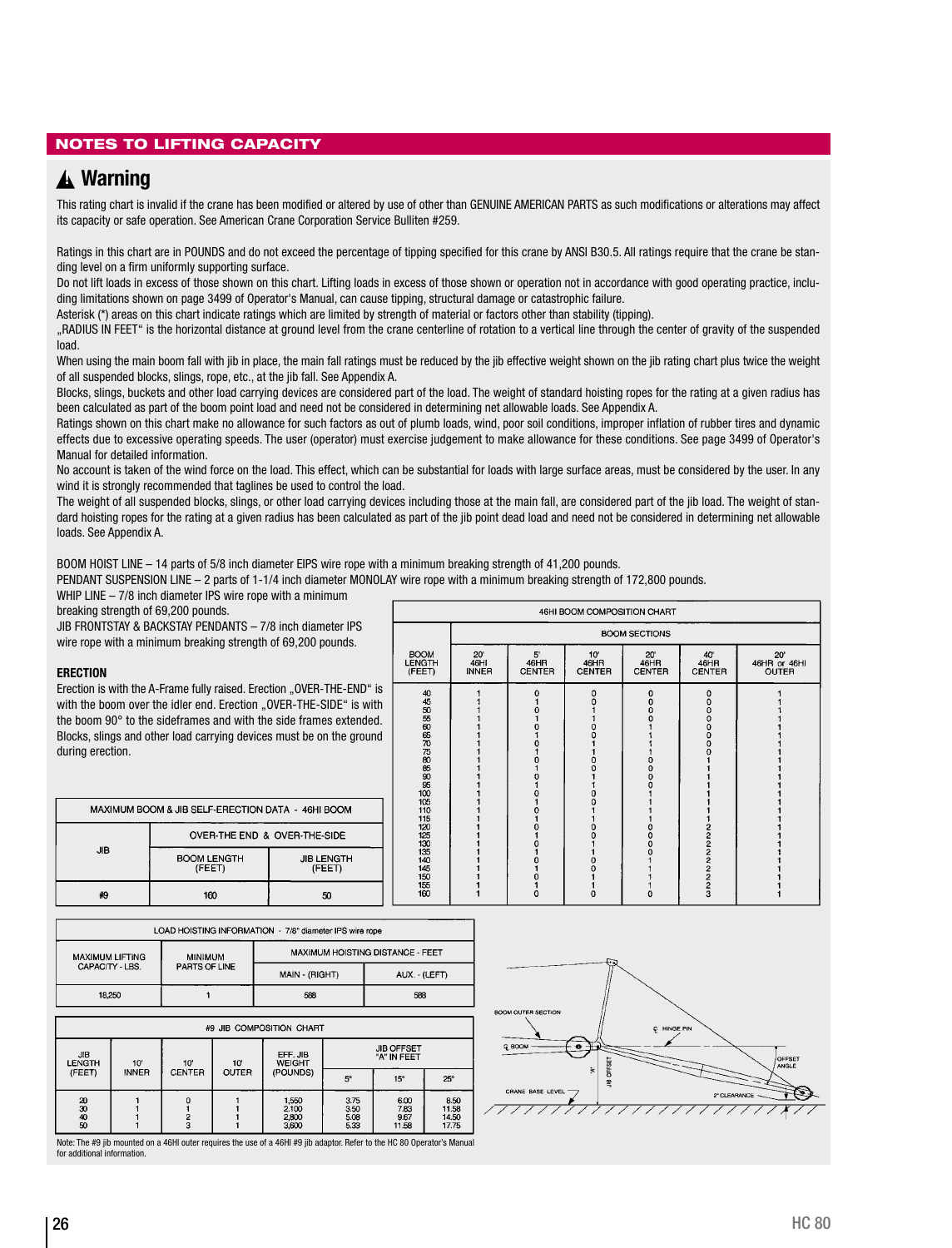| <b>NOTES</b> |
|--------------|
|              |
|              |
|              |
|              |
|              |
|              |
|              |
|              |
|              |
|              |
|              |
|              |
|              |
|              |
|              |
|              |
|              |
|              |
|              |
|              |
|              |
|              |
|              |
|              |
|              |
|              |
|              |
|              |
|              |
|              |
|              |
|              |
|              |
|              |
|              |
|              |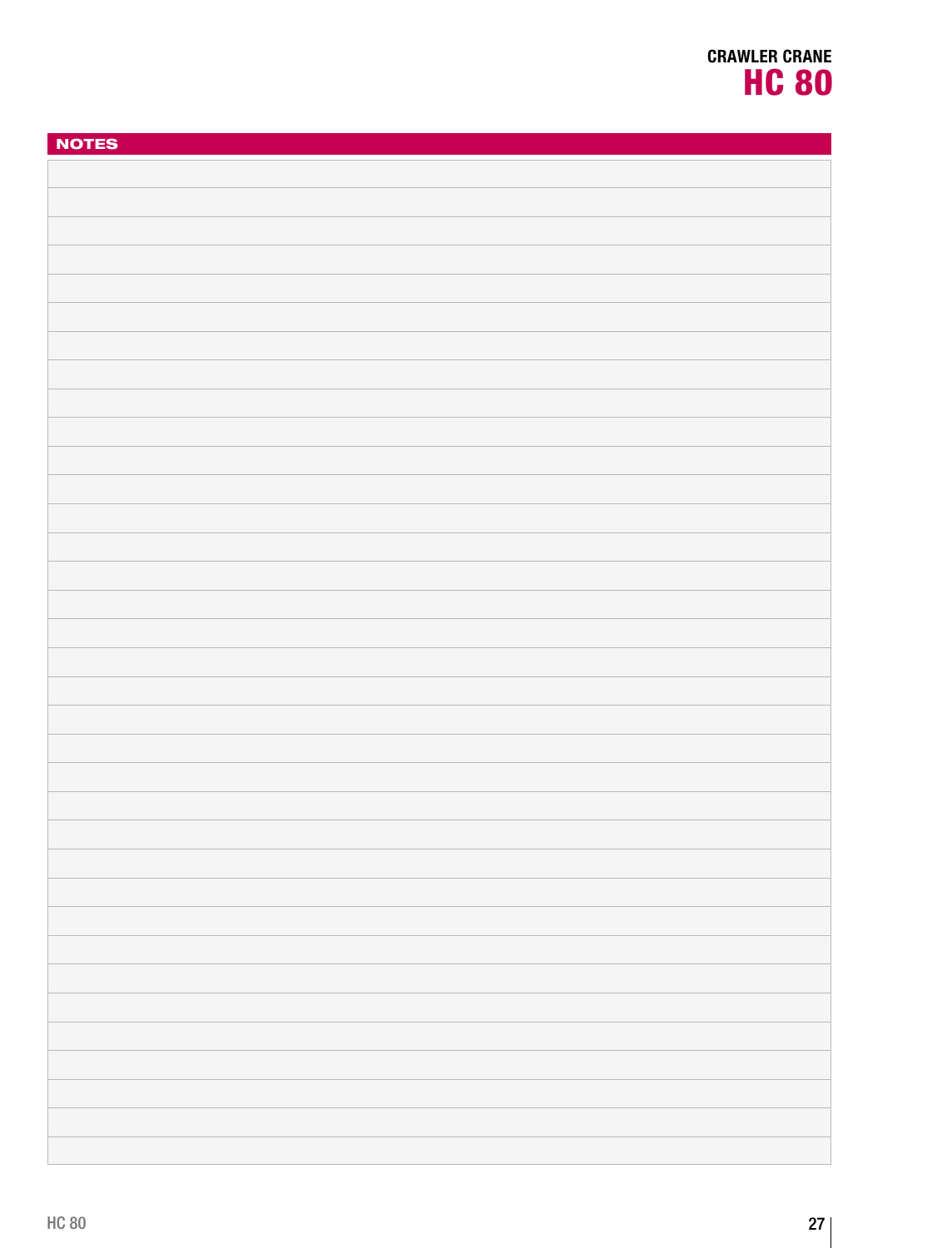

## TECHNICAL DESCRIPTION

#### HYDRAULIC CRAWLER CRANE

#### **Maximum lifting capacity**

80 tons (73 mt).

#### **Boom systems**

47 HI Boom with Offset Tip

- 200 ft (61 m) maximum boom length.
- 230 ft (70 m) maximum boom and jib combination length.
- 47 HI Tubular chord boom, pin connected.
- 20 ft inner and 20 ft outer and 10 ft / 20 ft / 30 ft available inserts provide boom compositions in 10 ft increments from 40 ft to 200 ft.

#### 46 HR Angle Boom with 4 Sheave Tip

- 160 ft maximum boom length.
- 200 ft (61 m) maximum boom and jib combination length.
- 46 HR Angle Boom, pin connected.
- 20 ft inner and 20 ft outer and 10 ft / 20 ft / 30 ft available inserts provide boom compositions in 10 ft increments from 40 ft to 160 ft.

#### **Robust engine**

– Cummins Model QSB 5.9 Turbocharged After Cooled diesel engine, 4 cycle, 6 cylinders, 359 cubic inch displacement, 5.9 liters, 185 BHP @2200 rpm, 60 gallons fuel tank capacity.

#### **Environmental operator's cab**

- Designed to provide excellent viewing range and quiet, comfortable operation.
- 37 inch (0.91 m) wide cab has wide curve windows on both top and bottom.
- Easy-to-operate modular and ergonomically designed controls reduce operator fatigue and increase productivity.
- Load Moment Indicator with interactive screen features as shockless stop system. Operator can select from three display modes:
- loaded condition diagram, rated lifting curve or rated lifting load table.
- Adjustable operator's seat, radio, air conditioner, overhead window, sun visor, fan, overhead and front wipers and drum rotation indicators are standard.

#### **Heavy duty carbody and crawlers**

- Fabricated steel carbody is deep box constructed with square axles for the crawler side frames. Precision machined top supports anti-friction swing circle and multiple pass hydraulic swivel joint.
- Crawlers have high alloy steel tumbler yokes and rigid fabricated structures with sealed rollers.
- 36" (914 mm) crawler shoes.
- Travel mechanism is set within shoe width.
- Side frames extended or retracted by cylinders inside the carbody.
- Two travel speed settings 0.8 / 1.24 mph (1.3 / 2.0 km/h).
- $-40$  % (22 $^{\circ}$ ) gradeability.

## **Powerful, high-speed hoist system**

- Identical inline, independent main and auxiliary load hoisting drums are grooved for 7/8 in. (22.4 mm) diameter rope. Line speed is 530 fpm (162 m /min.), line pull is 32,400 lb (14 697 kg).
- Each drum, including optional third, has power up/down and freefall. Load hoists are further controllable in stepless mode.
- Ample work space in front of the drums allows easy access for cable installation and maintenance.
- Internal expanding band clutch.
- 3.3 rpm swing speed.

#### **High capacity, dependable hydraulic system**

- Open circuit system has 2 variable displacement piston pumps with system capacity of 116 gpm (440 lpm).
- Hydraulic reservoir with 79 gallons (300 l) capacity and 10 micron filtration.
- Component working range is between -4 and 203° F (-20 and 95° C).
- Flip up doors provide easy access to engine and hydraulic components for service.

#### **Three piece removable counterweight**

- Three piece pin connected counterweight can be assembled or disassembled easily within minutes.
- Hydraulic counterweight removal system is standard and utilizes the "A" frame and crane auxiliary drum to make the HC 80 one of the most transportable cranes in its class.
- Moves on three trucks with full boom and #9HL jib. Carbody sideframes and boom weigh in at under 88,000 lb (39 917 kg). At 11 ft 9.75 in. (3.6 m) wide and 10 ft 2 in. (3.09 m) high, the HC 80 at working weight will transport on a standard lowboy trailer.

#### **Options include**

- 
- Third drum Luffing jib attachment
- Automotive type lights 46HI angle boom
- Hydraulic power take off Single sheave extension
- Jib and jib inserts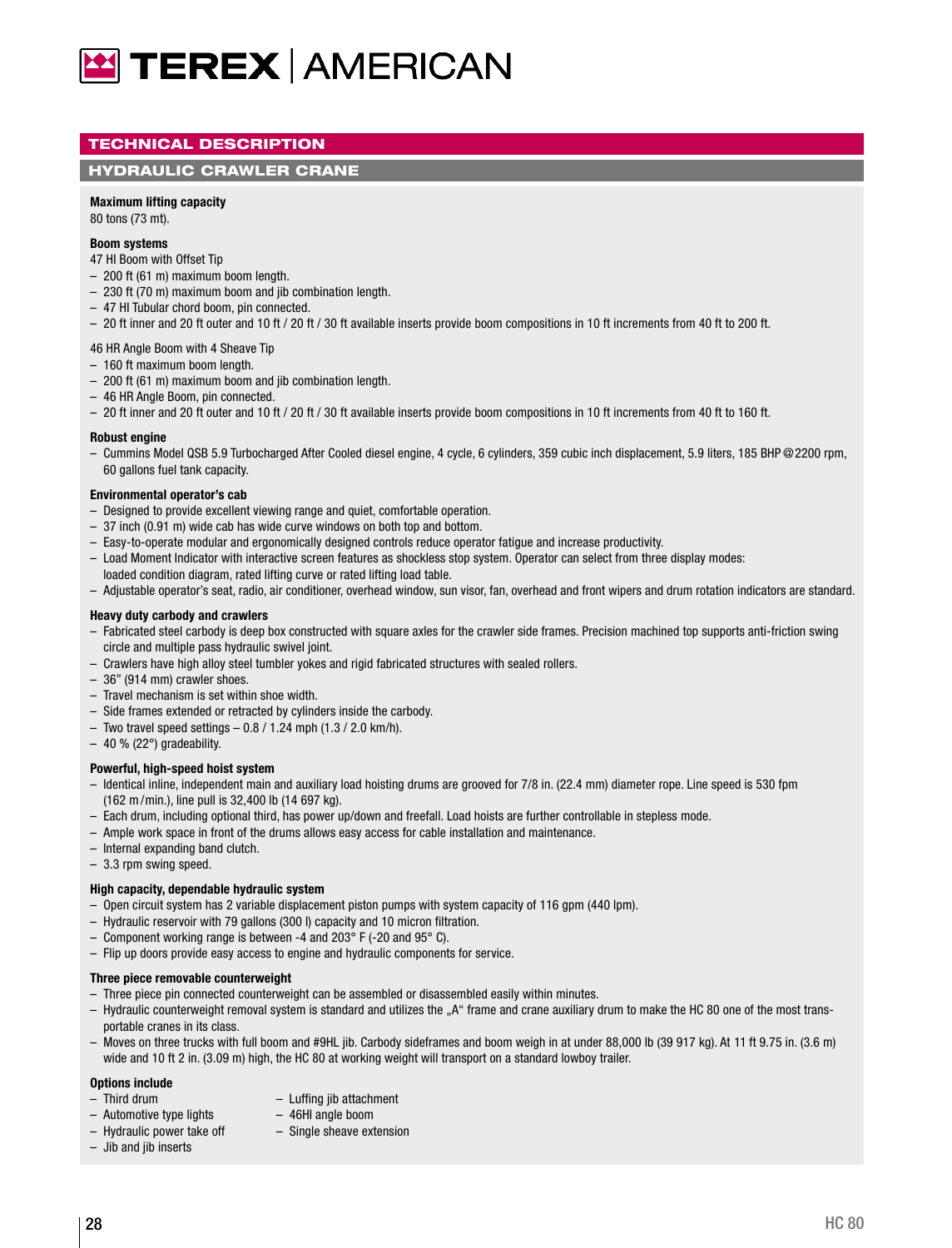### TRANSPORT EXAMPLE FOR HC 80

#### 170' 47HI BOOM AND 60' #9HL JIB

Loads based on 48 ft flatbed trailer. Loading information is an example only, specific loads will vary depending on crane options. Weights shown do **NOT** include blocking or tie-down material.

#### **LOAD NO. 1**

| Inside Counterwieght (and according to the counterwise of the counterwise of the counterwise of the counterwise of the counterwise of the counterwise of the counterwise of the counterwise of the counterwise of the counterw |  |
|--------------------------------------------------------------------------------------------------------------------------------------------------------------------------------------------------------------------------------|--|
|                                                                                                                                                                                                                                |  |
|                                                                                                                                                                                                                                |  |
|                                                                                                                                                                                                                                |  |
|                                                                                                                                                                                                                                |  |

#### **LOAD NO. 2**

| Outside Counterweight National Communication (21,000 lbs) and the control of the control of the counterweight |           |
|---------------------------------------------------------------------------------------------------------------|-----------|
|                                                                                                               |           |
|                                                                                                               | 2,045 lbs |
|                                                                                                               | 890 lbs   |
|                                                                                                               | 665 lbs   |
|                                                                                                               | 3.500 lbs |
|                                                                                                               |           |

#### **LOAD NO. 3**

| <b>Basic Upper, including:</b> |            |
|--------------------------------|------------|
| a) Carbody                     |            |
| b) Sideframes                  |            |
| c) Boom Inner                  |            |
|                                | 88,000 lbs |

| <b>KEY</b> |                        |
|------------|------------------------|
|            | Counterweight          |
| CB         | <b>Central ballast</b> |
|            |                        |